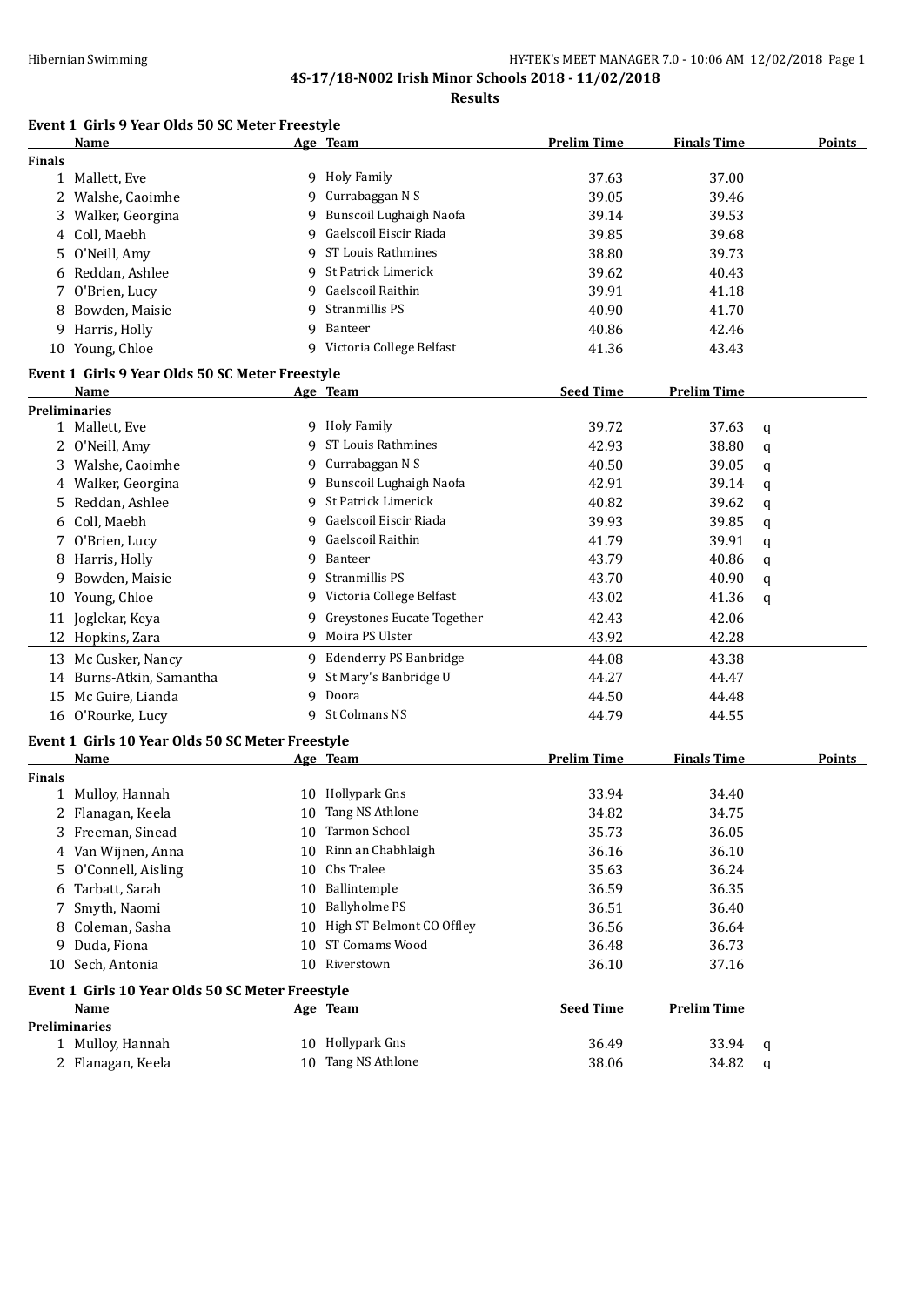#### **Results**

## **Preliminaries ... (Event 1 Girls 10 Year Olds 50 SC Meter Freestyle)**

|    | <b>Name</b>                                    |    | Age Team                       | <b>Seed Time</b>   | <b>Prelim Time</b> |               |
|----|------------------------------------------------|----|--------------------------------|--------------------|--------------------|---------------|
|    | 3 O'Connell, Aisling                           |    | 10 Cbs Tralee                  | 37.10              | 35.63              | q             |
| 4  | Oybikowska, Anna                               |    | 10 St Marys Nenagh             | 37.95              | 35.66              | q             |
| 5  | Freeman, Sinead                                |    | 10 Tarmon School               | 36.70              | 35.73              | q             |
| 6  | Sech, Antonia                                  | 10 | Riverstown                     | 37.21              | 36.10              | q             |
|    | 7 Van Wijnen, Anna                             | 10 | Rinn an Chabhlaigh             | 37.87              | 36.16              | q             |
| 8  | Duda, Fiona                                    | 10 | ST Comams Wood                 | 37.61              | 36.48              | $\mathfrak q$ |
| 9  | Smyth, Naomi                                   |    | 10 Ballyholme PS               | 38.19              | 36.51              | q             |
|    | 10 Coleman, Sasha                              |    | 10 High ST Belmont CO Offley   | 37.29              | 36.56              | q             |
|    | 11 Tarbatt, Sarah                              | 10 | Ballintemple                   | 38.55              | 36.59              |               |
| 12 | Bowden, Dulcie                                 | 10 | Stranmillis PS                 | 39.22              | 37.33              |               |
|    | 13 Cochrane, Grace                             | 10 | Kings Park PS U                | 40.97              | 37.66              |               |
|    | 14 Mulvey, Molly                               |    | 10 ST Josephs School           | 41.42              | 37.80              |               |
|    | 15 Stuart-Trainer, Kate                        | 10 | Baylin Athlone                 | 39.44              | 37.82              |               |
|    | 16 Dwane O'Neill, Tess                         | 10 | St John Baptist                | 41.99              | 37.87              |               |
|    | 17 King, Alex                                  | 10 | <b>Bridge Inegrated PS</b>     | 39.30              | 38.17              |               |
|    | 18 Creaney, Keira                              |    | 10 Kilmaine PS Ulster          | 39.06              | 38.20              |               |
|    | 19 Mc Keon, Ella M                             |    | 10 ST Brigid's Drumcong C ON S | 39.30              | 38.27              |               |
|    | 20 Huggard, Ava                                | 10 | St John Baptist                | 42.40              | 38.32              |               |
| 21 | Dunne, Molly                                   | 10 | <b>Mount Bruis</b>             | 38.81              | 38.42              |               |
|    | 22 Whelan, Ava                                 |    | 10 Bree NS                     | 39.18              | 38.48              |               |
| 23 | Campbell, Ellie                                |    | 10 Rathdown Junior School      | 39.30              | 38.53              |               |
| 24 | Poynton, Hannah                                | 10 | St Andrews College Booterstown | 37.52              | 38.56              |               |
| 25 | Nolan, Shauna                                  | 10 | Newtownforbes CO Longford      | 40.04              | 38.82              |               |
| 26 | Poots, Annie                                   | 10 | Friends School Lisburn U       | 40.92              | 38.89              |               |
| 27 | Geraghty, Laura                                |    | 10 Scoil Iognaid               | 41.95              | 38.93              |               |
|    | 28 Mc Cartney, Leona                           | 10 | St Peter's PS U                | 39.33              | 38.95              |               |
| 29 | Mc Candless, Emily                             | 10 | Newtownards Model Primary Sch  | 38.27              | 39.09              |               |
|    | 30 Colfer, Nicole                              |    | 10 Scoil Naomh Aine            | 39.86              | 39.13              |               |
|    | 31 O'Grady, Lily                               | 10 | <b>Ballisodare NS Sligo</b>    | 40.19              | 39.47              |               |
|    | 32 Dillon, Kate                                |    | 10 Gaelscoil Chill Dara        | 42.49              | 39.49              |               |
|    | 33 Ryan, Jane                                  |    | 10 Ballymore NS CO Westmeath   | 42.56              | 39.60              |               |
| 34 | Cummings Bell, Amy                             | 10 | Methodist College Belfast      | 42.04              | 40.15              |               |
| 35 | Steele, Zara                                   | 10 | <b>Ballyholme PS</b>           | 41.94              | 41.38              |               |
|    | 36 Carson, Anna                                | 10 | Cbs Armagh                     | 40.00              | 41.77              |               |
| 37 | Mc Ghee, Ellen                                 | 10 | Methodist College Belfast      | 40.68              | 42.26              |               |
| 38 | Rogan, Emma                                    | 10 | Methodist College Belfast      | 42.22              | 42.37              |               |
|    | 39 Mullin, Molly                               | 10 | <b>Ballyholme PS</b>           | 42.42              | 42.45              |               |
|    | 40 NiBhriain, Isabel                           | 10 | Scoil Bhride Ranelagh          | 41.41              | 42.76              |               |
|    | Event 2 Boys 9 Year Olds 50 SC Meter Freestyle |    |                                |                    |                    |               |
|    | <u>Name</u>                                    |    | Age Team                       | <b>Prelim Time</b> | <b>Finals Time</b> | <b>Points</b> |

| <b>Finals</b> |                       |    |                              |       |       |
|---------------|-----------------------|----|------------------------------|-------|-------|
|               | 1 Weafer, Ashley      |    | 9 St Marys Drumlish          | 35.01 | 34.89 |
|               | 2 Jackson, Cameron    |    | 9 St Brigids NS              | 37.02 | 36.38 |
|               | 3 O'Grady, Matthew    | 9  | Ballisodare NS Sligo         | 39.29 | 37.09 |
|               | 4 Semchiy, Sean       |    | 9 St Anthonys                | 36.73 | 37.16 |
|               | 5 Scaringella, Davide |    | 9 St Marnocks NS Portmarnock | 37.15 | 37.31 |
|               | 6 Merrigan, Luke      |    | 9 Realt na Mara              | 37.41 | 37.41 |
|               | 7 Mc Alorum, John Og  |    | 9 St Comgalls PS Ulster      | 37.09 | 37.46 |
|               | 8 Gallagher, Callean  | 9. | Ballykelly PS Ulster         | 38.14 | 38.54 |
|               | 9 Byrne, James        |    | 9 St Senan's Primary Schools | 39.24 | 40.88 |
|               |                       |    |                              |       |       |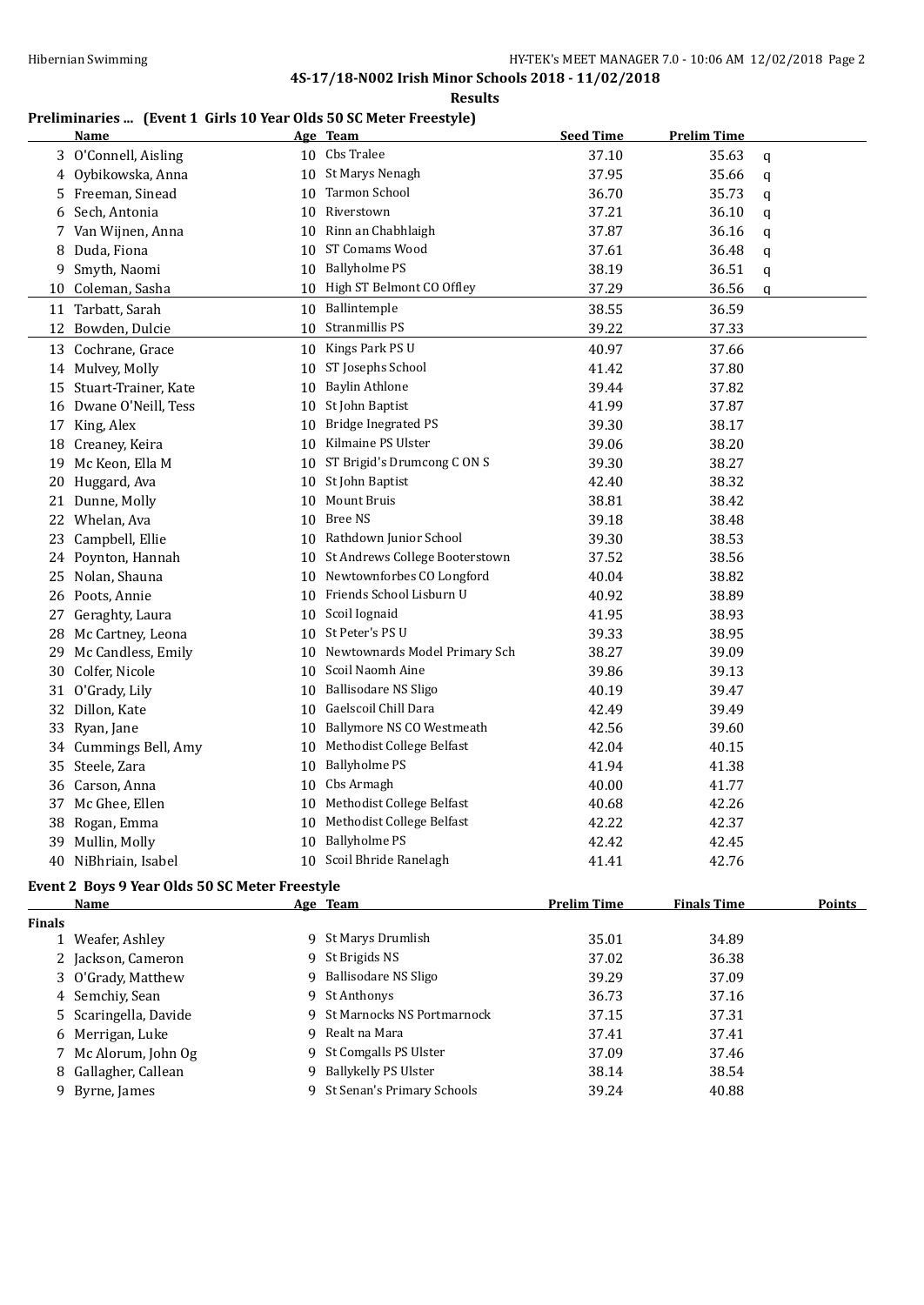#### **Results**

## **Finals ... (Event 2 Boys 9 Year Olds 50 SC Meter Freestyle)**

|               | <b>Name</b>                                     |    | Age Team                            | <b>Prelim Time</b> | <b>Finals Time</b> |   | <b>Points</b> |
|---------------|-------------------------------------------------|----|-------------------------------------|--------------------|--------------------|---|---------------|
|               | 10 O'Shea, Samuel-John                          |    | 9 Gaelscoil Oilibheir               | 40.09              | 42.04              |   |               |
|               | Event 2 Boys 9 Year Olds 50 SC Meter Freestyle  |    |                                     |                    |                    |   |               |
|               | Name                                            |    | Age Team                            | <b>Seed Time</b>   | <b>Prelim Time</b> |   |               |
|               | <b>Preliminaries</b>                            |    |                                     |                    |                    |   |               |
|               | 1 Weafer, Ashley                                |    | 9 St Marys Drumlish                 | 42.41              | 35.01              | q |               |
|               | 2 Semchiy, Sean                                 |    | 9 St Anthonys                       | 37.51              | 36.73              | q |               |
|               | 3 Jackson, Cameron                              |    | 9 St Brigids NS                     | 38.78              | 37.02              | q |               |
|               | 4 Mc Alorum, John Og                            |    | 9 St Comgalls PS Ulster             | 38.33              | 37.09              | q |               |
|               | 5 Scaringella, Davide                           |    | 9 St Marnocks NS Portmarnock        | 38.03              | 37.15              | q |               |
|               | 6 Merrigan, Luke                                | 9. | Realt na Mara                       | 40.07              | 37.41              | q |               |
| 7             | Gallagher, Callean                              |    | 9 Ballykelly PS Ulster              | 40.70              | 38.14              | q |               |
| 8             | Byrne, James                                    |    | 9 St Senan's Primary Schools        | 42.31              | 39.24              | q |               |
|               | 9 O'Grady, Matthew                              |    | 9 Ballisodare NS Sligo              | 39.42              | 39.29              | q |               |
|               | 10 O'Shea, Samuel-John                          |    | 9 Gaelscoil Oilibheir               | 44.09              | 40.09              | q |               |
|               | 11 Agbaje, Reuben                               |    | 9 Campbell College                  | 42.70              | 40.40              |   |               |
|               | 12 Hale, Alexander                              |    | 9 Methodist College Belfast         | 44.14              | 40.78              |   |               |
|               | *13 Bell, Josh                                  |    | 9 Rathmore PS Ulster                | 41.83              | 41.14              |   |               |
| $*13$         | Boersma, Jan                                    |    | 9 Our Lady of Lourdes               | 41.14              | 41.14              |   |               |
|               | 15 O'Connor, Liam                               | 9  | Scoil Eoin                          | 40.65              | 42.72              |   |               |
|               | 16 Rice, Matthew                                | 9  | St Colmans PS Dromore               | 42.51              | 43.01              |   |               |
| 17            | Maher, Frank                                    | 9  | Rathfarnham Parish National Sc      | 44.18              | 44.21              |   |               |
|               | 18 Fleming, Harris                              | 9  | Knockahollet PS Ulster              | 44.21              | 44.74              |   |               |
|               | 19 Rohan, Daniel                                |    | 9 St Brendans, Newmarket            | 44.85              | 44.95              |   |               |
|               |                                                 |    |                                     |                    |                    |   |               |
|               | Event 2 Boys 10 Year Olds 50 SC Meter Freestyle |    |                                     |                    |                    |   |               |
|               | Name                                            |    | Age Team                            | <b>Prelim Time</b> | <b>Finals Time</b> |   | <b>Points</b> |
|               |                                                 |    |                                     |                    |                    |   |               |
| <b>Finals</b> |                                                 |    |                                     |                    |                    |   |               |
|               | 1 McCarthy, Donnacha                            |    | 10 Scoil Naomh Aine                 | 34.54              | 34.51              |   |               |
| 2             | O'Rourke, Tom                                   |    | 10 St Colmans NS                    | 34.71              | 34.77              |   |               |
| 3             | Mc Alinden, Daniel                              |    | 10 Tannaghmore PS U                 | 35.24              | 35.20              |   |               |
|               | 4 Murphy, Cillian                               |    | 10 St Pius X                        | 36.27              | 35.54              |   |               |
|               | 5 Gartley, Oliver                               |    | 10 Methodist College Belfast        | 35.46              | 35.61              |   |               |
| 6             | Townsley, Shaun                                 |    | 10 Ballyholme PS                    | 36.64              | 36.16              |   |               |
|               | 7 Kinnarney, Conor                              |    | 10 St Colmans NS                    | 36.01              | 36.52              |   |               |
|               | 8 Costello, Jack                                |    | 10 Scoil Eoin                       | 36.14              | 36.54              |   |               |
|               | 9 O'Leary, David                                |    | 10 St Anthonys                      | 36.08              | 36.60              |   |               |
|               | 10 Ruddy, Leon                                  |    | 10 Kings Park PS U                  | 36.57              | 36.98              |   |               |
|               | Event 2 Boys 10 Year Olds 50 SC Meter Freestyle |    |                                     |                    |                    |   |               |
|               | Name                                            |    | Age Team                            | <b>Seed Time</b>   | <b>Prelim Time</b> |   |               |
|               | <b>Preliminaries</b>                            |    |                                     |                    |                    |   |               |
|               | 1 McCarthy, Donnacha                            |    | 10 Scoil Naomh Aine                 | 36.50              | 34.54              | q |               |
|               | 2 O'Rourke, Tom                                 |    | 10 St Colmans NS                    | 35.49              | 34.71              | q |               |
|               | 3 Mc Alinden, Daniel                            | 10 | Tannaghmore PS U                    | 36.45              | 35.24              | q |               |
| 4             | Gartley, Oliver                                 | 10 | Methodist College Belfast           | 35.82              | 35.46              | q |               |
| 5             | Kinnarney, Conor                                | 10 | St Colmans NS                       | 37.86              | 36.01              | q |               |
| 6             | O'Leary, David                                  |    | 10 St Anthonys                      | 38.83              | 36.08              | q |               |
| 7             | Costello, Jack                                  | 10 | Scoil Eoin                          | 36.85              | 36.14              | q |               |
| 8             | Murphy, Cillian                                 | 10 | St Pius X                           | 36.78              | 36.27              | q |               |
| 9             | Ruddy, Leon<br>10 Townsley, Shaun               | 10 | Kings Park PS U<br>10 Ballyholme PS | 38.37<br>38.77     | 36.57<br>36.64     | q |               |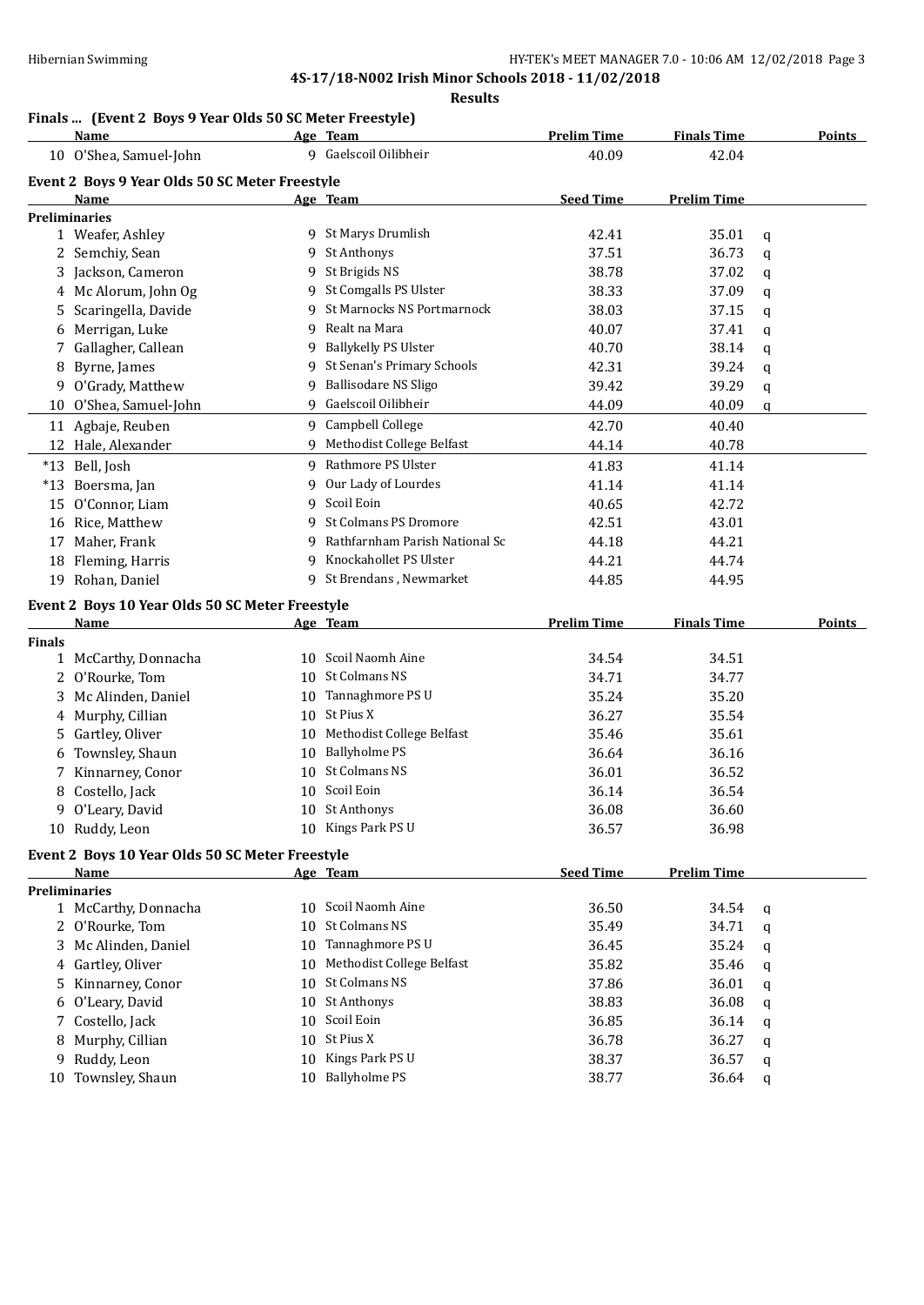**Results**

# **Preliminaries ...** (Event 2 Boys 10 Year Olds 50 SC Meter Freestyle)<br>Name Age Team

|                     | <b>Name</b>                                        |    | Age Team                       |                    |                    |   |        |
|---------------------|----------------------------------------------------|----|--------------------------------|--------------------|--------------------|---|--------|
|                     | 11 O'Brian, Christian                              |    | 10 Gaelscoil Athlone           | 40.31              | 36.68              |   |        |
|                     | 12 Kravchenko, Andriy                              | 10 | <b>Glebe National School</b>   | 37.94              | 36.70              |   |        |
|                     | 13 Browne, Alex                                    |    | 10 St Brigids Boys Foxrock     | 40.71              | 36.71              |   |        |
|                     | 14 Martin, Alex                                    | 10 | St Mochta's NS -clonsilla      | 40.94              | 36.88              |   |        |
|                     | *15 Leacy, Cian                                    | 10 | Kennedy Park NS                | 37.18              | 37.18              |   |        |
|                     | *15 Newman, Alex                                   | 10 | <b>Ballyholme PS</b>           | 40.28              | 37.18              |   |        |
|                     | 17 Kazlauskas, Jonas                               | 10 | St Brigids Boys Killester      | 40.59              | 37.74              |   |        |
|                     | 18 O'Seachnasaigh, Conall                          | 10 | Gaelscoil Oilibheir            | 38.41              | 37.80              |   |        |
|                     | 19 Leane, Donnacha                                 | 10 | Scoil Phadraig Naofa           | 39.12              | 37.81              |   |        |
|                     | 20 Gunn, Dylan                                     | 10 | John the Baptist               | 37.92              | 38.00              |   |        |
|                     | 21 Mc Anulla, Kevin                                | 10 | <b>Holy Family</b>             | 39.72              | 38.62              |   |        |
|                     | 22 Bickerstaffe, Ben                               |    | 10 Wallace Prep Ulster         | 39.84              | 38.90              |   |        |
|                     | Event 3 Girls 9 Year Olds 50 SC Meter Breaststroke |    |                                |                    |                    |   |        |
|                     | Name                                               |    | Age Team                       | <b>Prelim Time</b> | <b>Finals Time</b> |   | Points |
| <b>Finals</b>       |                                                    |    |                                |                    |                    |   |        |
|                     | 1 Mallett, Eve                                     |    | 9 Holy Family                  | 47.45              | 47.08              |   |        |
|                     | 2 Ramsay, Aisling                                  | 9  | Castle Park School             | 47.39              | 48.05              |   |        |
| 3                   | Hopkins, Zara                                      | 9  | Moira PS Ulster                | 50.10              | 49.06              |   |        |
| 4                   | Dunlop, Ellie                                      | 9  | Ballinamallard PS U            | 48.83              | 49.58              |   |        |
| 5                   | Sheridan, Aoibheann                                | 9  | Gaelscoil Adhamhnain Ulster    | 53.75              | 53.03              |   |        |
| 6                   | O'loughlin Brophy, Maia                            | 9  | Castaheany Educate Together NS | 52.94              | 53.37              |   |        |
| 7                   | Walker, Georgina                                   | 9  | Bunscoil Lughaigh Naofa        | 54.26              | 54.20              |   |        |
| 8                   | Behme, Anna                                        | 9  | St Killians NS U               | 54.51              | 54.39              |   |        |
| 9                   | Ryan, Katherine                                    | 9  | Aughnacloy PS Ulst             | 54.96              | 55.75              |   |        |
|                     | 10 NiHolain, Robyn                                 |    | 9 Scoil Bhride Ranelagh        | 56.18              | 56.20              |   |        |
|                     | Event 3 Girls 9 Year Olds 50 SC Meter Breaststroke |    |                                |                    |                    |   |        |
|                     | Name                                               |    | Age Team                       | <b>Seed Time</b>   | <b>Prelim Time</b> |   |        |
|                     | <b>Preliminaries</b>                               |    |                                |                    |                    |   |        |
|                     | 1 Ramsay, Aisling                                  |    | 9 Castle Park School           | 51.91              | 47.39              | q |        |
|                     | 2 Mallett, Eve                                     |    | 9 Holy Family                  | 51.05              | 47.45              | q |        |
|                     | 3 Dunlop, Ellie                                    | q  | Ballinamallard PS U            | 53.72              | 48.83              | q |        |
| 4                   | Hopkins, Zara                                      | 9  | Moira PS Ulster                | 52.35              | 50.10              | q |        |
| 5.                  | O'loughlin Brophy, Maia                            | 9. | Castaheany Educate Together NS | 56.83              | 52.94              | q |        |
| 6                   | Sheridan, Aoibheann                                | 9  | Gaelscoil Adhamhnain Ulster    | 58.50              | 53.75              | q |        |
|                     | 7 Walker, Georgina                                 |    | 9 Bunscoil Lughaigh Naofa      | 55.90              | 54.26              | q |        |
| 8                   | Behme, Anna                                        |    | 9 St Killians NS U             | 54.81              | 54.51              | q |        |
| 9                   | Ryan, Katherine                                    | 9  | Aughnacloy PS Ulst             | 57.28              | 54.96              | q |        |
| 10                  | NiHolain, Robyn                                    | 9  | Scoil Bhride Ranelagh          | 1:02.87            | 56.18              | q |        |
|                     | 11 Henson, Amelie                                  | 9  | Tubberclair NS Athlone         | 1:00.96            | 57.20              |   |        |
|                     | 12 Young, Chloe                                    | 9  | Victoria College Belfast       | 59.63              | 57.33              |   |        |
|                     | 13 Joglekar, Keya                                  | 9  | Greystones Eucate Together     | 57.89              | 1:00.50            |   |        |
| 14                  | O'Donnell, Kate                                    | 9  | Ballylooby                     | 1:04.18            | 1:00.99            |   |        |
| 15                  | Burns-Atkin, Samantha                              | 9  | St Mary's Banbridge U          | 58.38              | 1:01.02            |   |        |
| 16                  | Hogan, Roisin                                      | 9  | Gaelscoil Mhichil Ciosiog      | 1:02.11            | 1:02.16            |   |        |
| 17                  | Drea, Caoimhe                                      | 9  | Scoil Iognaid                  | 1:02.34            | 1:02.65            |   |        |
| 18                  | Morrison, Lucy                                     | 9  | Newtownards Model Primary Sch  | 1:04.63            | 1:05.69            |   |        |
| $---$               | Connery, Niamh                                     | 9  | ST Johnthe Apostle Knocknacara | 50.80              | DQ                 |   |        |
| $\qquad \qquad - -$ | O'Neill, Amy                                       |    | 9 ST Louis Rathmines           | 53.98              | DQ                 |   |        |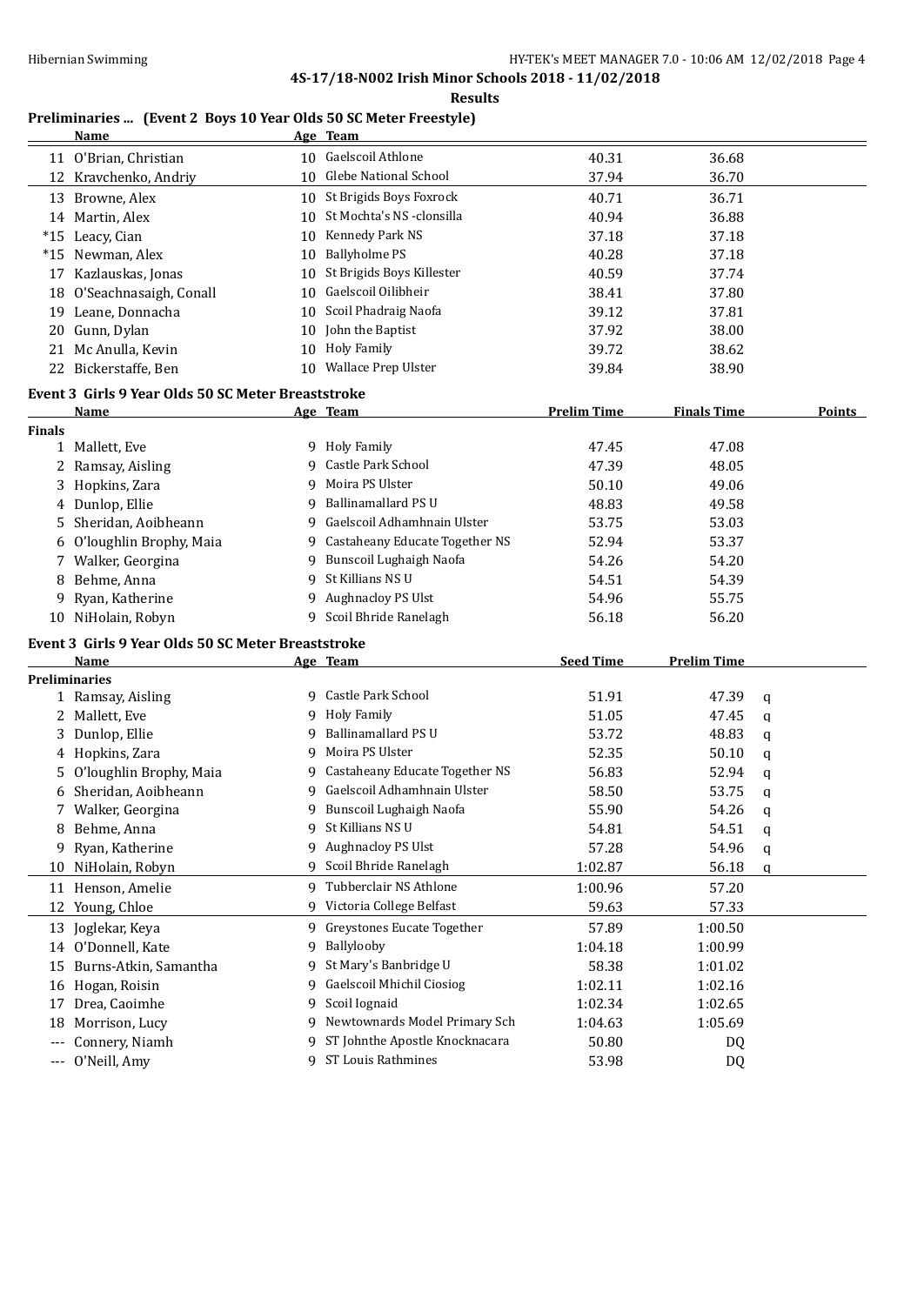**Results**

## **Event 3 Girls 10 Year Olds 50 SC Meter Breaststroke**

|               | <b>Name</b>                                         |    | Age Team                      | <b>Prelim Time</b> | <b>Finals Time</b> | <b>Points</b> |
|---------------|-----------------------------------------------------|----|-------------------------------|--------------------|--------------------|---------------|
| <b>Finals</b> |                                                     |    |                               |                    |                    |               |
|               | 1 Connell, Leah                                     |    | 10 Ballymore                  | 45.87              | 46.38              |               |
|               | 2 Coleman, Sasha                                    | 10 | High ST Belmont CO Offley     | 47.42              | 46.73              |               |
|               | 3 Burns-Atkin, Lauren                               | 10 | St Mary's Banbridge U         | 47.71              | 47.06              |               |
|               | 4 Holmes, Amber                                     | 10 | Methodist College Belfast     | 48.16              | 47.22              |               |
| 5             | Campbell, Ellie                                     | 10 | Rathdown Junior School        | 48.83              | 48.17              |               |
|               | 6 Ibarz, Myriam                                     | 10 | Greystones Eucate Together    | 48.25              | 48.27              |               |
| 7             | Van Wijnen, Anna                                    | 10 | Rinn an Chabhlaigh            | 47.81              | 48.49              |               |
| 8             | Cassidy, Mary                                       | 10 | Rathpeacon                    | 48.59              | 49.13              |               |
| 9             | Keane, Erin                                         | 10 | Scoil Mhuire Mooncoin         | 49.22              | 49.66              |               |
| 10            | Tarbatt, Sarah                                      |    | 10 Ballintemple               | 48.11              | 49.90              |               |
|               |                                                     |    |                               |                    |                    |               |
|               | Event 3 Girls 10 Year Olds 50 SC Meter Breaststroke |    |                               |                    |                    |               |
|               | Name                                                |    | Age Team                      | <b>Seed Time</b>   | <b>Prelim Time</b> |               |
|               | <b>Preliminaries</b><br>1 Connell, Leah             |    | 10 Ballymore                  | 51.69              | 45.87              |               |
|               | 2 Coleman, Sasha                                    |    | 10 High ST Belmont CO Offley  | 48.95              | 47.42              | q             |
|               |                                                     |    | St Mary's Banbridge U         |                    |                    | q             |
|               | 3 Burns-Atkin, Lauren                               | 10 |                               | 47.98              | 47.71              | q             |
|               | 4 Van Wijnen, Anna                                  |    | 10 Rinn an Chabhlaigh         | 50.35              | 47.81              | q             |
| 5             | Tarbatt, Sarah                                      | 10 | Ballintemple                  | 58.05              | 48.11              | q             |
|               | 6 Holmes, Amber                                     | 10 | Methodist College Belfast     | 56.67              | 48.16              | q             |
|               | 7 Ibarz, Myriam                                     | 10 | Greystones Eucate Together    | 48.12              | 48.25              | q             |
| 8             | Cassidy, Mary                                       | 10 | Rathpeacon                    | 48.55              | 48.59              | q             |
| 9             | Campbell, Ellie                                     | 10 | Rathdown Junior School        | 48.61              | 48.83              | q             |
|               | 10 Keane, Erin                                      | 10 | Scoil Mhuire Mooncoin         | 52.65              | 49.22              | q             |
|               | 11 Sech, Antonia                                    |    | 10 Riverstown                 | 51.17              | 49.49              |               |
|               | 12 Potts, Laura                                     |    | 10 St Pius X                  | 58.54              | 49.57              |               |
|               | 13 Smylie, Hannah                                   |    | 10 St John's Eglish PS        | 48.75              | 49.59              |               |
|               | 14 Rock, Ava                                        |    | 10 Ballyshannon NS Kilcullen  | 48.73              | 49.94              |               |
|               | 15 Januleviciute, Mia                               |    | 10 St Patricks PS Dungannon U | 55.11              | 50.33              |               |
|               | 16 Giles, Alannah                                   |    | 10 St Pius X                  | 49.44              | 50.54              |               |
|               | 17 Dwane O'Neill, Tess                              |    | 10 St John Baptist            | 56.73              | 50.55              |               |
|               | 18 Pittam, Amelie                                   | 10 | Camphill PS Ballymena         | 49.65              | 51.22              |               |
| 19            | Gleeson, Sarah                                      |    | 10 Templederry                | 56.32              | 51.55              |               |
|               | 20 Poots, Annie                                     | 10 | Friends School Lisburn U      | 53.95              | 51.59              |               |
|               | 21 Urry, Matilda                                    |    | 10 Ballyholme PS              | 51.46              | 51.70              |               |
|               | 22 Hart, Amy Lee                                    |    | 10 St Peter's PS U            | 53.77              | 51.78              |               |
|               | 23 Cummings Bell, Amy                               |    | 10 Methodist College Belfast  | 52.95              | 51.91              |               |
|               | 24 Colfer, Nicole                                   | 10 | Scoil Naomh Aine              | 54.22              | 52.30              |               |
| 25            | Mc Evoy, Mychaela                                   | 10 | St Mary's Banbridge U         | 52.37              | 52.78              |               |
|               | 26 Mc Cartney, Leona                                |    | 10 St Peter's PS U            | 51.39              | 53.21              |               |
| 27            | Sanchez, Fatima                                     | 10 | Ennis                         | 57.86              | 53.26              |               |
|               | 28 Hand, Eva                                        | 10 | Carryduff PS U                | 55.47              | 53.34              |               |
| 29            | McCloskey, Emily                                    | 10 | St Pius X                     | 56.19              | 53.40              |               |
| 30            | NiDhuibh, Julianne                                  | 10 | Scoil Bhride Ranelagh         | 57.09              | 53.52              |               |
| 31            | Pyrovolaki, Melina                                  | 10 | <b>Presentation Fermoy</b>    | 57.50              | 53.82              |               |
|               | 32 Mullin, Molly                                    | 10 | <b>Ballyholme PS</b>          | 54.96              | 53.83              |               |
| 33            | Mc Gookin, Anna                                     | 10 | Drumachose PS Ulster          | 54.05              |                    |               |
|               |                                                     |    | <b>Ballisodare NS Sligo</b>   |                    | 53.86<br>54.78     |               |
|               | 34 O'Grady, Lily                                    | 10 | 10 St Catherines              | 53.27              |                    |               |
|               | 35 Mc Ardle, Nessa                                  |    |                               | 55.94              | 54.88              |               |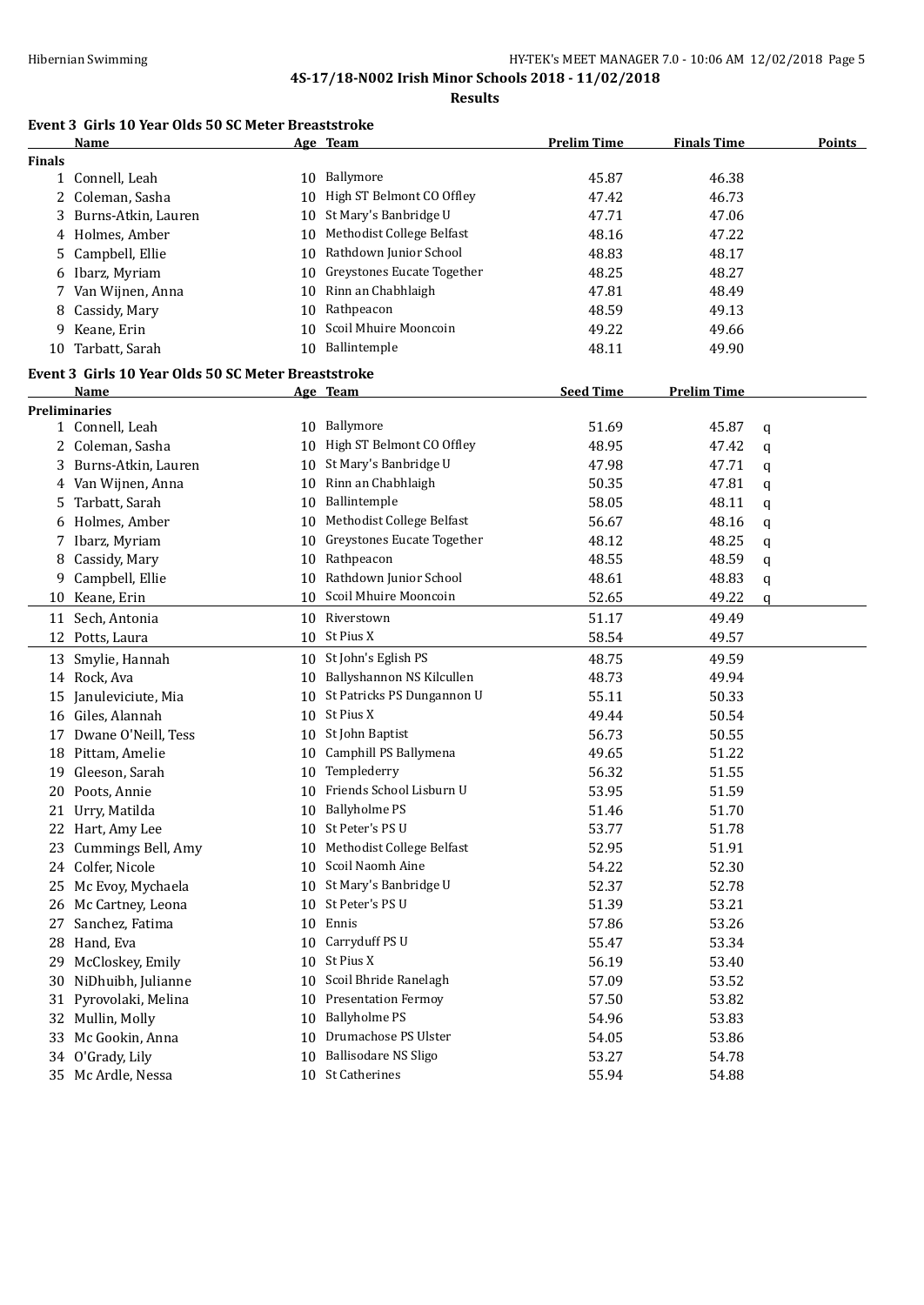#### **Results**

## **Preliminaries ... (Event 3 Girls 10 Year Olds 50 SC Meter Breaststroke)**

|               | <b>Name</b>                                        |    | Age Team                     | <b>Seed Time</b>   | <b>Prelim Time</b> |             |               |
|---------------|----------------------------------------------------|----|------------------------------|--------------------|--------------------|-------------|---------------|
|               | 36 Quinn, Grace                                    |    | 10 Kilronain NS Keadue       | 57.75              | 55.08              |             |               |
| 37            | Rice, Molly                                        | 10 | St Mary's Banbridge U        | 57.44              | 55.35              |             |               |
| 38            | Murray, Aisling                                    | 10 | Scoil Mochua                 | 57.70              | 56.05              |             |               |
|               | 39 Whelan, Ava                                     | 10 | <b>Bree NS</b>               | 55.79              | 56.31              |             |               |
| 40            | King, Alex                                         | 10 | <b>Bridge Inegrated PS</b>   | 54.57              | 56.33              |             |               |
|               | 41 Steele, Zara                                    | 10 | <b>Ballyholme PS</b>         | 59.29              | 56.47              |             |               |
|               | 42 Purcell, Jessica                                | 10 | St Vincent de Paul Girls     | 55.52              | 56.65              |             |               |
|               | 43 Mc Gurk, Amy                                    | 10 | Roe Valley Ips Ulster        | 55.93              | 56.72              |             |               |
|               | 44 Carroll, Annie                                  | 10 | Scoil Naomh Eanna            | 56.22              | 56.75              |             |               |
|               | 45 Lundy, Ellie                                    | 10 | St Colmgiles Ulster          | 58.03              | 58.78              |             |               |
|               | 46 Dillon, Kate                                    | 10 | Gaelscoil Chill Dara         | 58.04              | 1:00.10            |             |               |
|               | 47 Martin, Maisie                                  |    | 10 St Marys Ashbourne        | 58.95              | 1:00.27            |             |               |
|               | Event 4 Boys 9 Year Olds 50 SC Meter Breaststroke  |    |                              |                    |                    |             |               |
|               | <u>Name</u>                                        |    | Age Team                     | <b>Prelim Time</b> | <b>Finals Time</b> |             | Points        |
| <b>Finals</b> |                                                    |    |                              |                    |                    |             |               |
|               | 1 Merrigan, Luke                                   |    | 9 Realt na Mara              | 50.66              | 49.46              |             |               |
|               | 2 Alexander, Scott                                 |    | 9 Ballyholme PS              | 50.45              | 49.82              |             |               |
|               | 3 Gallagher, Callean                               |    | 9 Ballykelly PS Ulster       | 52.52              | 50.46              |             |               |
|               | 4 Scaringella, Davide                              |    | 9 St Marnocks NS Portmarnock | 50.63              | 50.52              |             |               |
| 5.            | Rowlands, Eoghan                                   |    | 9 Willow Park School         | 52.82              | 51.30              |             |               |
|               | 6 Mc Ilroy, James                                  | 9  | St Colemans                  | 52.79              | 53.01              |             |               |
| 7             | Smyth, Sam                                         | 9  | Claremorris Boys N.S.        | 55.52              | 56.20              |             |               |
|               | O'Shea, Samuel-John                                | 9  | Gaelscoil Oilibheir          | 58.78              | 58.61              |             |               |
| 9             | Staats, Sam                                        |    | 9 Macosquin PS Ulster        | 58.77              | 58.94              |             |               |
|               | --- Laudon, Bjarne                                 |    | 9 Castle Park School         | 58.44              | DQ                 |             |               |
|               |                                                    |    |                              |                    |                    |             |               |
|               | Event 4 Boys 9 Year Olds 50 SC Meter Breaststroke  |    |                              |                    |                    |             |               |
|               | Name<br><b>Preliminaries</b>                       |    | Age Team                     | <b>Seed Time</b>   | <b>Prelim Time</b> |             |               |
|               | 1 Alexander, Scott                                 |    | 9 Ballyholme PS              | 51.52              | 50.45              | $\mathbf q$ |               |
|               | 2 Scaringella, Davide                              | 9  | St Marnocks NS Portmarnock   | 50.26              | 50.63              | $\mathbf q$ |               |
| 3.            | Merrigan, Luke                                     | 9  | Realt na Mara                | 52.55              | 50.66              | q           |               |
|               | 4 Gallagher, Callean                               | 9  | Ballykelly PS Ulster         | 55.26              | 52.52              | q           |               |
| 5.            | Mc Ilroy, James                                    |    | 9 St Colemans                | 54.00              | 52.79              | q           |               |
|               | 6 Rowlands, Eoghan                                 |    | 9 Willow Park School         | 55.57              | 52.82              | q           |               |
|               | 7 Smyth, Sam                                       |    | 9 Claremorris Boys N.S.      | 58.43              | 55.52              | q           |               |
|               | 8 Laudon, Bjarne                                   |    | 9 Castle Park School         | 55.73              | 58.44              | ${\bf q}$   |               |
|               | 9 Staats, Sam                                      |    | 9 Macosquin PS Ulster        | 58.36              | 58.77              | q           |               |
|               | 10 O'Shea, Samuel-John                             | 9  | Gaelscoil Oilibheir          | 1:03.89            | 58.78              | q           |               |
|               | 11 Newman, Joshua                                  |    | 9 Ballyholme PS              | 59.21              | 59.38              |             |               |
| 12            | Rice, Matthew                                      |    | <b>St Colmans PS Dromore</b> | 1:01.87            | 59.66              |             |               |
|               |                                                    |    |                              |                    |                    |             |               |
|               | 13 Agbaje, Reuben                                  |    | 9 Campbell College           | 1:03.62            | 1:01.68            |             |               |
|               | --- Fleming, Harris                                | 9  | Knockahollet PS Ulster       | 56.52              | DQ                 |             |               |
|               | Event 4 Boys 10 Year Olds 50 SC Meter Breaststroke |    |                              |                    |                    |             |               |
|               | Name                                               |    | Age Team                     | <b>Prelim Time</b> | <b>Finals Time</b> |             | <b>Points</b> |
| <b>Finals</b> |                                                    |    |                              |                    |                    |             |               |
|               | 1 Meenan, Liam                                     |    | 10 St Annes PS Derry U       | 46.63              | 46.43              |             |               |
| 2.            | McDonnell Moylett, Charles Jame                    | 10 | ST Michaels College          | 48.61              | 47.44              |             |               |
| 3.            | Newman, Alex                                       | 10 | <b>Ballyholme PS</b>         | 49.68              | 48.19              |             |               |
|               | 4 O'Leary, David                                   |    | 10 St Anthonys               | 49.52              | 48.61              |             |               |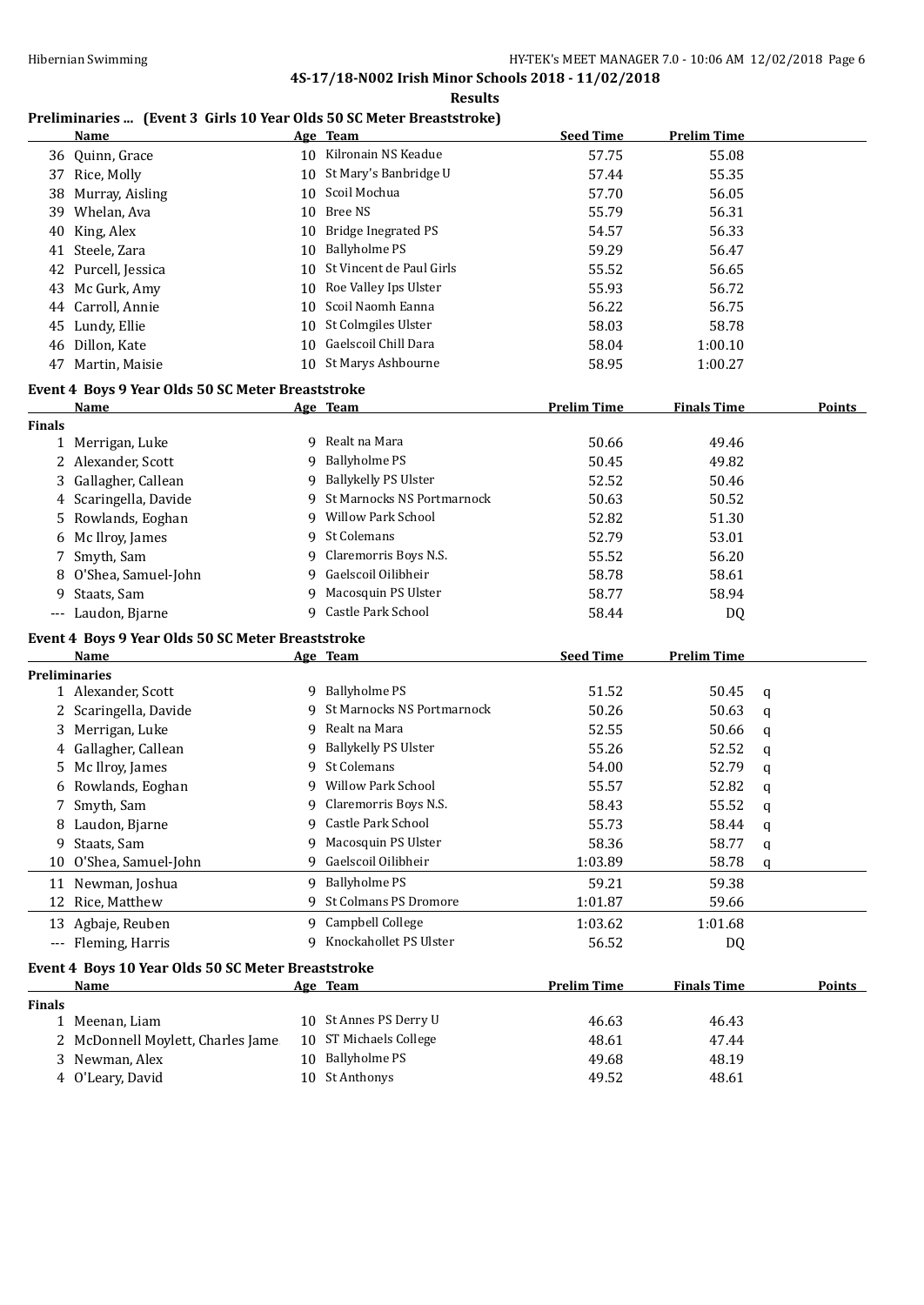#### **Results**

## **Finals ... (Event 4 Boys 10 Year Olds 50 SC Meter Breaststroke)**

|    | <u>Name</u>                                        |    | Age Team                          | <b>Prelim Time</b> | <b>Finals Time</b> | <b>Points</b> |
|----|----------------------------------------------------|----|-----------------------------------|--------------------|--------------------|---------------|
|    | 5 Townsley, Shaun                                  |    | 10 Ballyholme PS                  | 49.55              | 48.96              |               |
|    | 6 O'Rourke, Tom                                    |    | 10 St Colmans NS                  | 49.52              | 49.18              |               |
| 7. | Markey, Sam                                        | 10 | <b>Whitecross National School</b> | 49.44              | 49.32              |               |
| 8  | Horgan, Daragh                                     | 10 | Milford                           | 50.47              | 50.09              |               |
| 9. | Walsh, Corey                                       |    | 10 Rathpeacon                     | 50.17              | 50.66              |               |
|    | 10 Godfrey, Callum                                 |    | 10 Methodist College Belfast      | 49.62              | 51.78              |               |
|    | Event 4 Boys 10 Year Olds 50 SC Meter Breaststroke |    |                                   |                    |                    |               |
|    | Name                                               |    | Age Team                          | <b>Seed Time</b>   | <b>Prelim Time</b> |               |
|    | <b>Preliminaries</b>                               |    |                                   |                    |                    |               |
|    | 1 Meenan, Liam                                     |    | 10 St Annes PS Derry U            | 46.03              | 46.63              | q             |
|    | 2 McDonnell Moylett, Charles Jame                  |    | 10 ST Michaels College            | 53.08              | 48.61              | q             |
|    | 3 Markey, Sam                                      |    | 10 Whitecross National School     | 52.34              | 49.44              | q             |
|    | *4 O'Rourke, Tom                                   |    | 10 St Colmans NS                  | 49.89              | 49.52              | q             |
|    | *4 O'Leary, David                                  |    | 10 St Anthonys                    | 53.09              | 49.52              | q             |
| 6  | Townsley, Shaun                                    | 10 | <b>Ballyholme PS</b>              | 52.58              | 49.55              | q             |
| 7  | Godfrey, Callum                                    | 10 | Methodist College Belfast         | 56.00              | 49.62              | q             |
| 8  | Newman, Alex                                       | 10 | <b>Ballyholme PS</b>              | 49.76              | 49.68              | q             |
|    | 9 Walsh, Corey                                     | 10 | Rathpeacon                        | 53.56              | 50.17              | q             |
| 10 | Horgan, Daragh                                     |    | 10 Milford                        | 54.46              | 50.47              | q             |
|    | 11 Mc Parland, James                               |    | 10 Cbs Armagh                     | 52.13              | 50.62              |               |
|    | 12 Kravchenko, Andriy                              | 10 | Glebe National School             | 55.16              | 50.79              |               |
|    | 13 Leacy, Cian                                     |    | 10 Kennedy Park NS                | 53.59              | 50.86              |               |
|    | 14 Stewart, Dylan                                  |    | 10 Markethill PS U                | 52.57              | 51.08              |               |
| 15 | Kazlauskas, Jonas                                  | 10 | St Brigids Boys Killester         | 53.18              | 51.09              |               |
|    | 16 Curley, Cillian                                 | 10 | <b>Breaffy</b>                    | 56.48              | 51.10              |               |
|    | 17 O'Connor, Ben                                   | 10 | Scoil Mhuire Moycullen            | 55.52              | 51.31              |               |
|    | 18 Mc Combe, Ross                                  | 10 | Poyntzpass PS U                   | 52.41              | 51.37              |               |
| 19 | Dilleen, Jack                                      | 10 | Barefield                         | 56.04              | 51.55              |               |
|    | 20 Lamont, Harry                                   | 10 | Ballymena PS Ulster               | 50.84              | 51.84              |               |
| 21 | Tobin, Dylan                                       | 10 | ST Attractas C S                  | 54.63              | 52.23              |               |
| 22 | O'Brian, Christian                                 | 10 | Gaelscoil Athlone                 | 56.55              | 52.59              |               |
| 23 | MC Keon, Evan                                      | 10 | Creagh N S Ballinasloe            | 52.11              | 53.04              |               |
| 24 | Mc Keever, Oran                                    | 10 | St Ronan's Newry U                | 51.98              | 53.62              |               |
| 25 | Meehan, Brian                                      | 10 | Ursuline College Sligo            | 55.09              | 54.10              |               |
|    | 26 Haire, Aaron                                    |    | 10 Bangor Central Ips Ulster      | 55.66              | 54.62              |               |
|    | 27 Hynes, Matthew                                  |    | 10 Scoil Mhuire Moycullen         | 55.27              | 55.52              |               |
|    | 28 Cunningham Smyth, Michael                       | 10 | Scoil Iognaid                     | 55.63              | 55.54              |               |
|    | 29 Loughney, Luke                                  |    | 10 ST Michaels College            | 55.99              | 56.26              |               |
|    | 30 Maguire, Ben                                    | 10 | St Marys & St Gerards Ennisker    | 54.10              | 56.47              |               |
|    | 31 Moyna, Marcus                                   |    | 10 Willow Park School             | 56.03              | 57.86              |               |
|    | --- Kinnarney, Conor                               |    | 10 St Colmans NS                  | 54.73              | DQ                 |               |
|    | Event 5 Girls 9-10 200 SC Meter Medley Relay       |    |                                   |                    |                    |               |

| Team                        | Relay                    | <b>Seed Time</b>        | <b>Finals Time</b>       | <b>Points</b> |
|-----------------------------|--------------------------|-------------------------|--------------------------|---------------|
| 1 Ballyholme PS             | A                        | 3:08.65                 | 3:03.83                  |               |
| 2 Scoil Iognaid             | A                        | 3:30.47                 | 3:05.03                  |               |
| 3 Methodist College Belfast | A                        | 3:24.18                 | 3:09.50                  |               |
| 4 Scoil Bhride Ranelagh     | A                        | 3:39.04                 | 3:15.27                  |               |
| 1) NiEibhir, Lucy 10        | 2) NiDhuibh, Julianne 10 | 3) NiBhriain, Isabel 10 | 4) NicGuidhir, Millie 10 |               |
| 5 Rathdown Junior School    | A                        | 3:25.18                 | 3:16.18                  |               |
| 1) Campbell, Ellie 10       | 2) Robb, Alannah 10      | 3) Ratcliffe, Holly 10  | 4) Kennedy, Lucy 10      |               |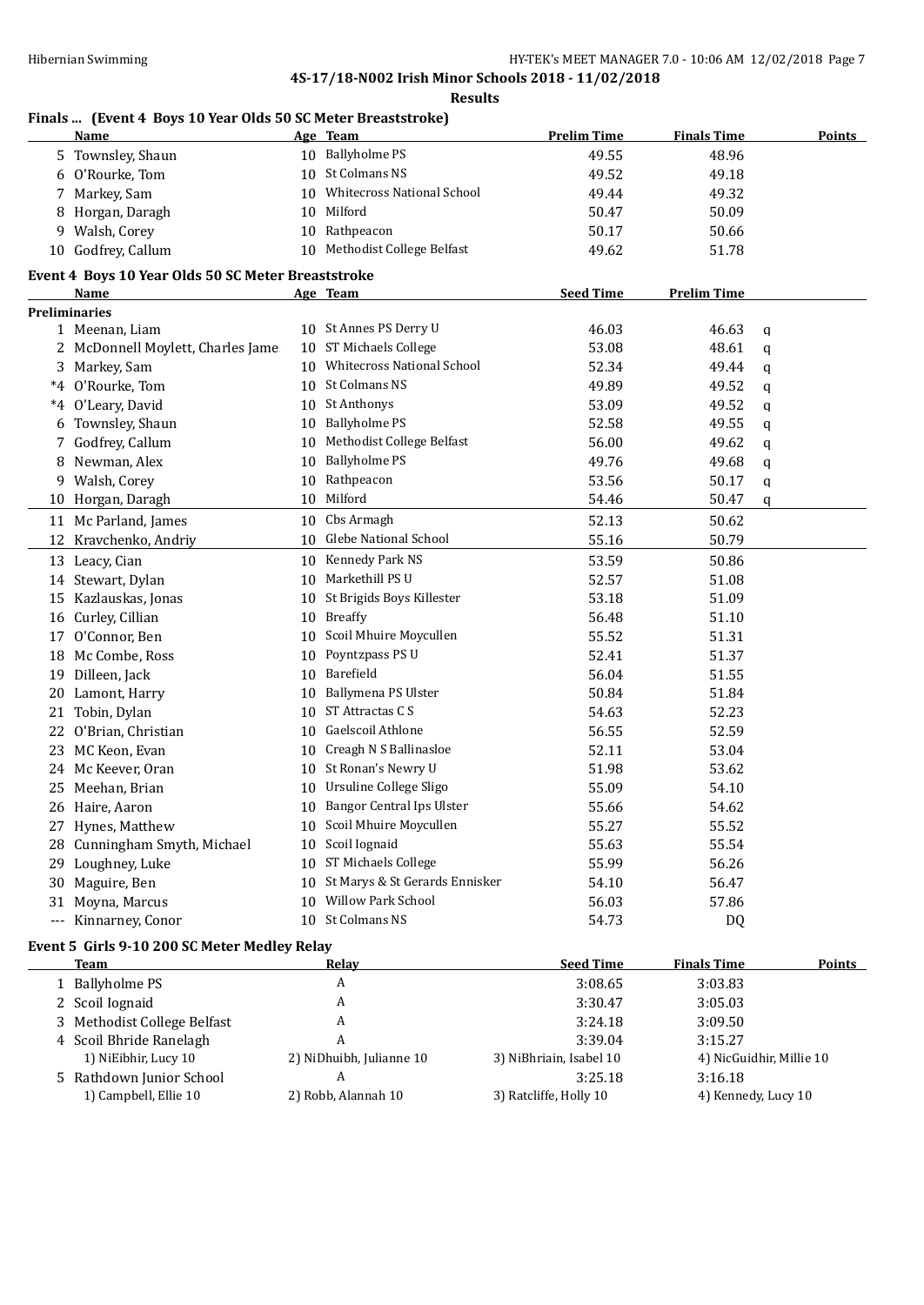**Results**

|               | (Event 5 Girls 9-10 200 SC Meter Medley Relay)<br>Team |              | Relay                            | <b>Seed Time</b>           | <b>Finals Time</b> | <b>Points</b>           |
|---------------|--------------------------------------------------------|--------------|----------------------------------|----------------------------|--------------------|-------------------------|
|               | 6 St Dominics                                          |              | A                                | 3:49.37                    | 3:26.58            |                         |
|               | 7 Hollypark Gns                                        |              | A                                | 3:48.63                    | 3:41.39            |                         |
|               | 1) Mulloy, Hannah 10                                   |              | 2) Morgan, Juliette 10           | 3) Richie, Pippa 10        |                    | 4) Cowman, Sarah 10     |
|               | 8 Gael Scoile Clm                                      |              | A                                | 3:57.36                    | 4:03.65            |                         |
| $---$         | <b>Gaelscoil Mhicil Chiosog</b>                        |              | A                                | 3:44.84                    | DQ                 |                         |
|               | --- Mount Anville Montessori                           |              | A                                | 3:36.14                    | DQ                 |                         |
|               | 1) Buckina, Olga 10                                    |              | 2) Ennis, Ava 10                 | 3) Gannon, Eabha 10        | 4) Zhu, Olivia 9   |                         |
|               | Event 6 Boys 9-10 200 SC Meter Medley Relay            |              |                                  |                            |                    |                         |
|               | Team                                                   |              | Relay                            | <b>Seed Time</b>           | <b>Finals Time</b> | <b>Points</b>           |
|               | 1 St Anthonys M                                        |              | A                                | 3:29.78                    | 3:00.65            |                         |
|               | 1) O'Leary, David 10                                   |              | 2) Bugler, Thomas 9              | 3) Semichy, Sean 9         |                    | 4) Mc Andrews, James 10 |
|               | 2 Claremorris Boys N.S.                                |              | A                                | 3:21.98                    | 3:04.80            |                         |
|               | 3 Scoil Iognaid                                        |              | A                                | 3:40.04                    | 3:10.84            |                         |
|               | 4 Scoil Eoin                                           |              | A                                | 3:19.13                    | 3:13.38            |                         |
|               | 5 Willow Park School                                   |              | A                                | 3:29.36                    | 3:18.36            |                         |
|               | 1) Rowlands, Eoghan 9                                  |              | 2) Hall, Cillian 10              | 3) Moyna, Marcus 10        |                    | 4) Hamilton, Finn 10    |
|               | --- Scoil Mbuachailli                                  |              | A                                | 4:02.94                    | DQ                 |                         |
|               | --- Scoil Bhride Ranelagh                              |              | A                                | 3:54.44                    | DQ                 |                         |
|               | 1) Tolan, Michael 9                                    |              | 2) Colbert, Bobby 10             | 3) O'Loingsigh, Phillip 10 |                    | 4) O'Dunlaing, Sean 10  |
|               | --- Gaelscoil Mhicil Chiosog                           |              | A                                | 3:32.27                    | <b>DQ</b>          |                         |
|               | Event 7 Girls 9 Year Olds 50 SC Meter Backstroke       |              |                                  |                            |                    |                         |
|               | <b>Name</b>                                            |              | Age Team                         | <b>Prelim Time</b>         | <b>Finals Time</b> | Points                  |
| <b>Finals</b> |                                                        |              |                                  |                            |                    |                         |
|               | 1 Connery, Niamh                                       |              | 9 ST Johnthe Apostle Knocknacara | 44.35                      | 43.81              |                         |
|               | 2 Reddan, Ashlee                                       |              | 9 St Patrick Limerick            | 44.06                      | 43.87              |                         |
|               | 3 Walshe, Caoimhe                                      |              | 9 Currabaggan N S                | 46.67                      | 46.17              |                         |
| 4             | Ross, Raonaid                                          |              | 9 Ballyduff                      | 45.91                      | 46.20              |                         |
| 5.            | Behme, Anna                                            | 9            | St Killians NS U                 | 46.54                      | 47.84              |                         |
| 6             | O'Brien, Lucy                                          | 9            | Gaelscoil Raithin                | 48.10                      | 48.95              |                         |
|               | 7 Barry, Nicole                                        | 9            | Scoil San Treasa                 | 49.74                      | 50.31              |                         |
|               | 8 Johansson, Sophia                                    | 9            | Scoil Bhride Ranelagh            | 49.96                      | 50.43              |                         |
|               | 9 Haugh, Claudia                                       | 9            | Gaelscoil Mhichil Ciosiog        | 48.36                      | 50.85              |                         |
|               | 10 Mc Guire, Lianda                                    | 9            | Doora                            | 49.54                      | 51.36              |                         |
|               | Event 7 Girls 9 Year Olds 50 SC Meter Backstroke       |              |                                  |                            |                    |                         |
|               | Name                                                   |              |                                  | <b>Seed Time</b>           | <b>Prelim Time</b> |                         |
|               | <b>Preliminaries</b>                                   |              |                                  |                            |                    |                         |
|               | 1 Reddan, Ashlee                                       |              | 9 St Patrick Limerick            | 47.05                      | 44.06              | q                       |
| 2             | Connery, Niamh                                         | 9            | ST Johnthe Apostle Knocknacara   | 48.73                      | 44.35              | $\mathbf q$             |
| 3             | Ross, Raonaid                                          | 9            | Ballyduff                        | 52.20                      | 45.91              | $\mathbf q$             |
| 4             | Behme, Anna                                            | 9            | St Killians NS U                 | 53.18                      | 46.54              | q                       |
| 5             | Walshe, Caoimhe                                        | 9            | Currabaggan N S                  | 49.70                      | 46.67              |                         |
| 6             | O'Brien, Lucy                                          | 9            | Gaelscoil Raithin                | 51.09                      | 48.10              | q                       |
|               |                                                        | 9            | Gaelscoil Mhichil Ciosiog        |                            | 48.36              | q                       |
| 7             | Haugh, Claudia                                         |              | Doora                            | 48.98                      |                    | q                       |
| 8             | Mc Guire, Lianda                                       | 9            |                                  | 53.12                      | 49.54              | q                       |
| 9             | Barry, Nicole                                          | $\mathbf{q}$ | Scoil San Treasa                 | 54.14                      | 49.74              | q                       |
| 10            | Johansson, Sophia                                      | 9            | Scoil Bhride Ranelagh            | 52.45                      | 49.96              | q                       |
| 11            | Mc Cusker, Nancy                                       | 9            | Edenderry PS Banbridge           | 51.45                      | 50.00              |                         |
| 12            | Harris, Holly                                          | 9            | Banteer                          | 51.97                      | 50.04              |                         |
|               | 13 Mc Crory, Cala                                      |              | 9 Portadown Integrated PS Ulster | 51.75                      | 50.13              |                         |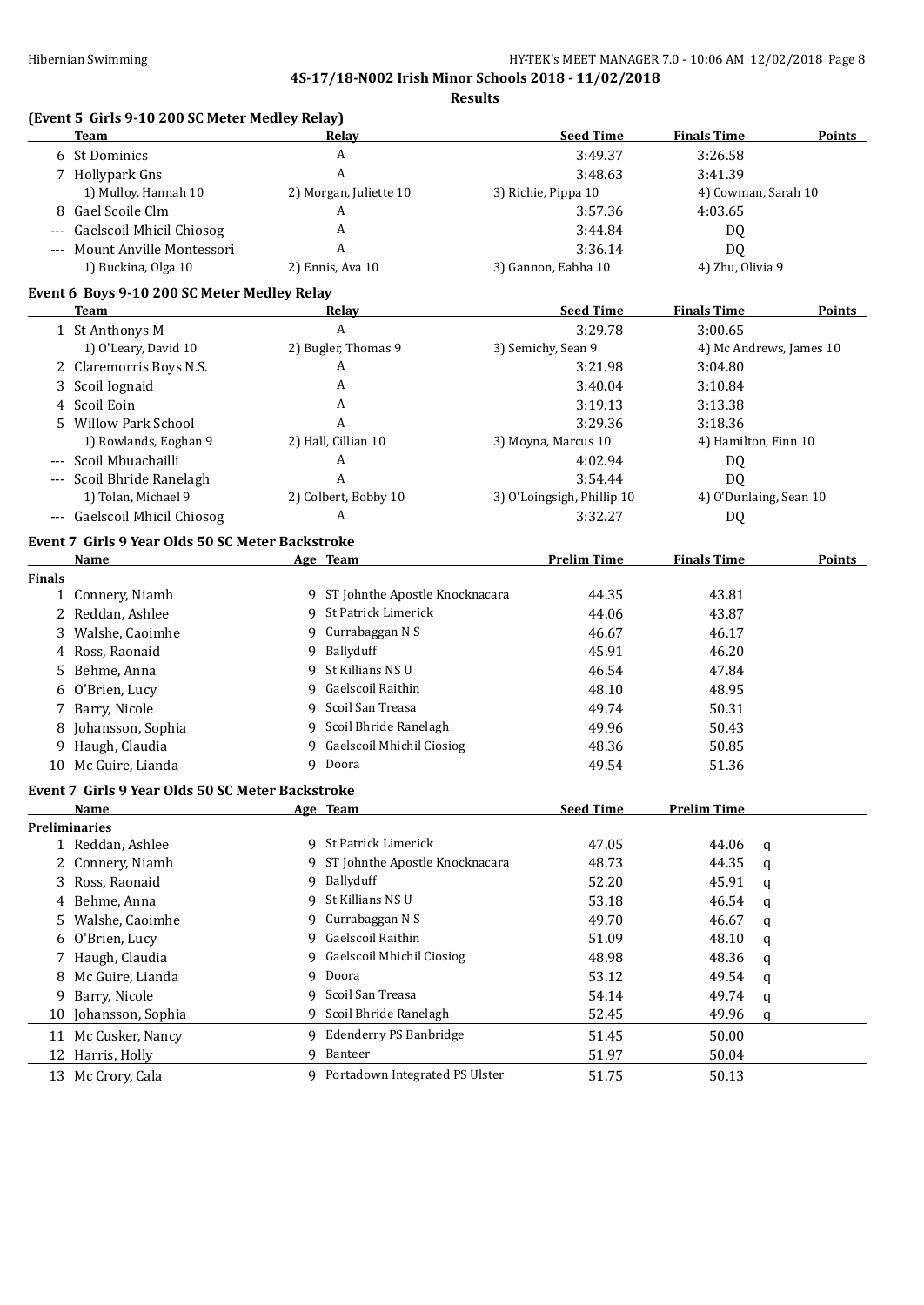#### **Results**

## **Preliminaries ... (Event 7 Girls 9 Year Olds 50 SC Meter Backstroke)**

|               | <b>Name</b>                                                      |    | Age Team                          | <b>Seed Time</b>   | <b>Prelim Time</b> |             |
|---------------|------------------------------------------------------------------|----|-----------------------------------|--------------------|--------------------|-------------|
|               | 14 Mason, Aoife                                                  |    | 9 St Macartans PS                 | 52.99              | 50.77              |             |
|               | 15 Zhu, Olivia                                                   |    | 9 Mount Anville Montessori        | 53.43              | 51.33              |             |
|               | 16 Kelly, Matilda                                                |    | 9 Creagh N S Ballinasloe          | 54.07              | 51.35              |             |
| 17            | Ryan, Katherine                                                  |    | 9 Aughnacloy PS Ulst              | 52.36              | 51.54              |             |
|               | 18 Brown McClements, Madison                                     |    | 9 Newtownards Model Primary Sch   | 53.11              | 51.57              |             |
|               | 19 Ramke, Lily                                                   |    | 9 Scoil San Treasa                | 55.37              | 53.00              |             |
|               | 20 Hance, Helen                                                  |    | 9 St Marys & St Gerards Ennisker  | 56.88              | 54.45              |             |
|               | 21 Henderson, Ruby                                               |    | 9 Kilmaine PS Ulster              | 56.61              | 55.51              |             |
|               | --- Lyons, Alicia                                                |    | 9 Gaescoil Eigeartaigh            | 56.90              | DQ                 |             |
|               |                                                                  |    |                                   |                    |                    |             |
|               | Event 7 Girls 10 Year Olds 50 SC Meter Backstroke<br><b>Name</b> |    | Age Team                          | <b>Prelim Time</b> | <b>Finals Time</b> | Points      |
| <b>Finals</b> |                                                                  |    |                                   |                    |                    |             |
|               | 1 Rock, Ava                                                      |    | 10 Ballyshannon NS Kilcullen      | 40.37              | 39.57              |             |
|               | 2 Januleviciute, Mia                                             |    | 10 St Patricks PS Dungannon U     | 42.28              | 40.44              |             |
|               | 3 Bayley, Eva                                                    |    | 10 St Mary's N.S.                 | 40.19              | 40.67              |             |
|               | 4 Smyth, Naomi                                                   |    | 10 Ballyholme PS                  | 43.28              | 41.66              |             |
| 5.            | Duda, Fiona                                                      |    | 10 ST Comams Wood                 | 43.24              | 42.57              |             |
|               | 6 Lynch, Amy                                                     |    | 10 St Columbas                    | 43.34              | 42.80              |             |
|               | 7 Creaney, Keira                                                 |    | 10 Kilmaine PS Ulster             | 43.63              | 43.30              |             |
| 8             | Rather, Zainab                                                   |    | 10 Gaelscoil Mhic Amhlaigh        | 43.94              | 43.61              |             |
|               | Mc Evoy, Mychaela                                                |    | 10 St Mary's Banbridge U          | 44.33              | 44.12              |             |
| 9             | 10 Connell, Leah                                                 |    | 10 Ballymore                      | 43.55              | 44.56              |             |
|               |                                                                  |    |                                   |                    |                    |             |
|               | Event 7 Girls 10 Year Olds 50 SC Meter Backstroke                |    |                                   |                    |                    |             |
|               | <b>Name</b>                                                      |    | Age Team                          | <b>Seed Time</b>   | <b>Prelim Time</b> |             |
|               | <b>Preliminaries</b>                                             |    |                                   |                    |                    |             |
|               | 1 Bayley, Eva                                                    |    | 10 St Mary's N.S.                 | 41.22              | 40.19              | $\mathbf q$ |
|               | 2 Rock, Ava                                                      |    | 10 Ballyshannon NS Kilcullen      | 42.55              | 40.37              | $\mathbf q$ |
| 3             | Januleviciute, Mia                                               |    | 10 St Patricks PS Dungannon U     | 45.46              | 42.28              | q           |
| 4             | Duda, Fiona                                                      |    | 10 ST Comams Wood                 | 43.84              | 43.24              | q           |
| 5             | Smyth, Naomi                                                     |    | 10 Ballyholme PS                  | 44.96              | 43.28              | q           |
|               | 6 Lynch, Amy                                                     |    | 10 St Columbas                    | 45.18              | 43.34              | q           |
|               | 7 Connell, Leah                                                  |    | 10 Ballymore                      | 45.19              | 43.55              | q           |
|               | 8 Creaney, Keira                                                 |    | 10 Kilmaine PS Ulster             | 44.78              | 43.63              | q           |
| 9             | Rather, Zainab                                                   |    | 10 Gaelscoil Mhic Amhlaigh        | 48.25              | 43.94              | q           |
|               | 10 Mc Evoy, Mychaela                                             |    | 10 St Mary's Banbridge U          | 46.71              | 44.33              | q           |
|               | 11 Beattie, Iona                                                 |    | 10 Our Lady & St Mocuas Derrynoos | 48.46              | 44.42              |             |
|               | 12 O'Connell, Aisling                                            | 10 | Cbs Tralee                        | 44.70              | 44.52              |             |
|               | 13 Dunne, Molly                                                  | 10 | Mount Bruis                       | 46.01              | 44.59              |             |
|               | 14 Cochrane, Grace                                               | 10 | Kings Park PS U                   | 44.74              | 44.67              |             |
| 15            | Mc Candless, Emily                                               | 10 | Newtownards Model Primary Sch     | 43.60              | 44.83              |             |
|               | 16 Blanco Morrissey, Enya                                        | 10 | Gaelscoil Cnoc Liamna             | 48.15              | 45.16              |             |
| 17            | Hussey, Louisa                                                   | 10 | Scoil Iognaid                     | 48.12              | 45.24              |             |
|               | 18 Cassidy, Mary                                                 | 10 | Rathpeacon                        | 45.55              | 45.38              |             |
| 19            | Flanagan, Keela                                                  | 10 | Tang NS Athlone                   | 45.96              | 45.41              |             |
| 20            | Geraghty, Laura                                                  | 10 | Scoil Iognaid                     | 48.17              | 45.53              |             |
|               | 21 Mc Keon, Ella M                                               | 10 | ST Brigid's Drumcong CONS         | 44.49              | 46.11              |             |
|               | 22 Martin, Evie                                                  | 10 | St Finian's PS U                  | 48.90              | 46.74              |             |
|               | 23 Carson, Anna                                                  | 10 | Cbs Armagh                        | 47.25              | 46.99              |             |
|               | 24 Stuart-Trainer, Kate                                          |    | 10 Baylin Athlone                 | 48.14              | 47.06              |             |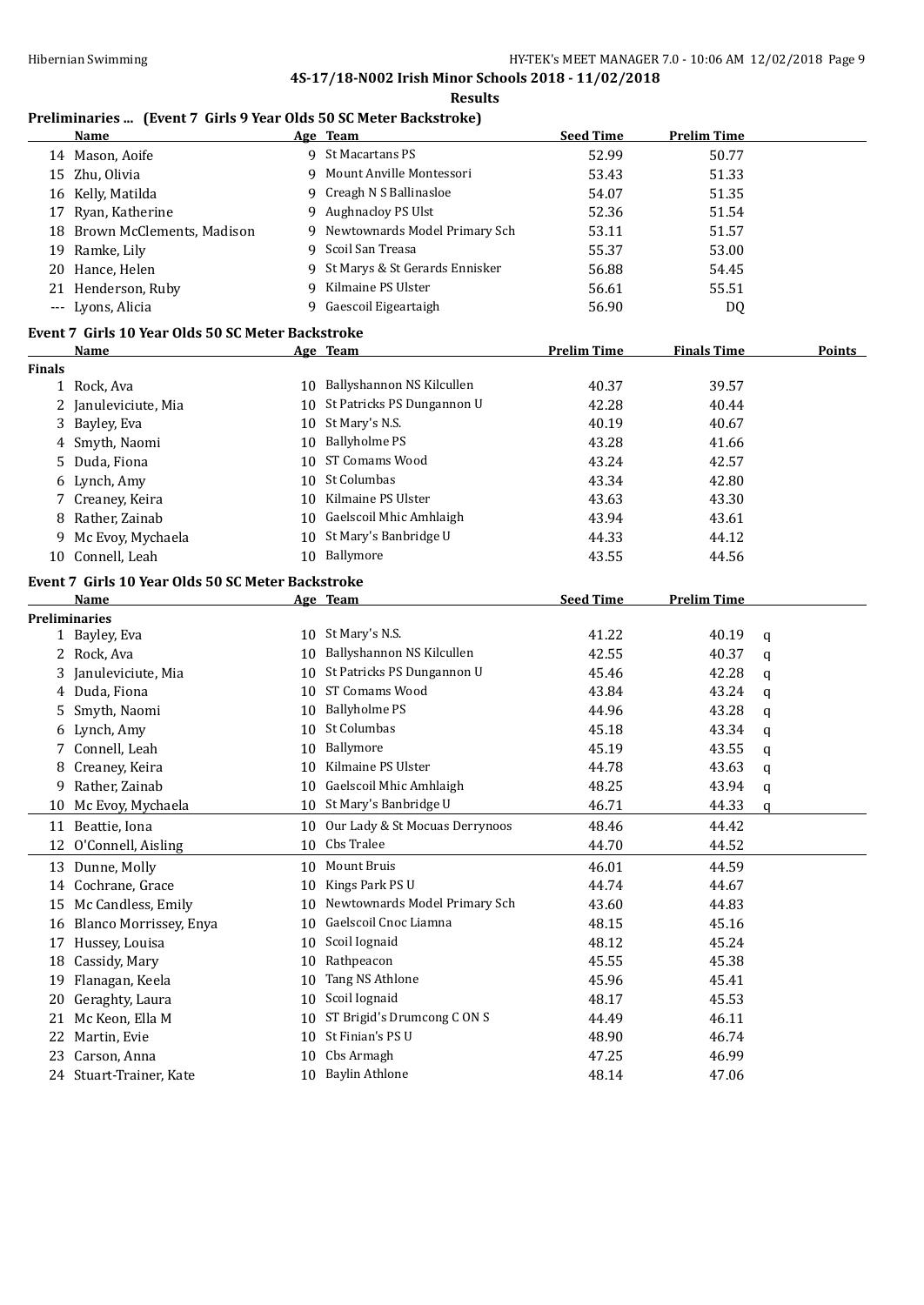**Results**

# **Preliminaries ... (Event 7. Cirls 10 Year Olds 50 SC Meter Backstroke)**

|               | Freudinalies  [Event / Girls To Teal Olus 30 Sc Meter Dackstroke]<br><u>Name</u> |    | Age Team                       | <b>Seed Time</b>   | <b>Prelim Time</b> |   |        |
|---------------|----------------------------------------------------------------------------------|----|--------------------------------|--------------------|--------------------|---|--------|
|               | 25 Robson, Holly                                                                 |    | 10 Harmony Hill PS Ulster      | 47.83              | 47.21              |   |        |
|               | 26 Purcell, Jessica                                                              |    | 10 St Vincent de Paul Girls    | 50.46              | 47.35              |   |        |
|               | 27 Ryan, Jane                                                                    |    | 10 Ballymore NS CO Westmeath   | 50.68              | 47.57              |   |        |
|               | 28 Huggard, Ava                                                                  |    | 10 St John Baptist             | 49.04              | 47.62              |   |        |
|               | 29 O'Connor, Katie                                                               |    | 10 Kildare Educate Together    | 47.51              | 47.71              |   |        |
|               | 30 Lyons, Georga                                                                 |    | 10 Ballymacrickett PS Ulster   | 52.67              | 47.85              |   |        |
|               | 31 Rice, Annie                                                                   |    | 10 Cbs Armagh                  | 52.59              | 48.13              |   |        |
|               | 32 Rogan, Emma                                                                   | 10 | Methodist College Belfast      | 51.20              | 48.29              |   |        |
|               | 33 Pittam, Amelie                                                                |    | 10 Camphill PS Ballymena       | 45.43              | 48.36              |   |        |
|               | *34 Savage, Jasmine                                                              |    | 10 Leadhill PS Ulster          | 53.77              | 48.47              |   |        |
|               | *34 MC Keon, Sophie                                                              |    | 10 ST Brigid's Drumcong CONS   | 51.36              | 48.47              |   |        |
|               | 36 Campbell, Grace                                                               |    | 10 St John's Moy               | 49.05              | 48.54              |   |        |
|               | 37 Robb, Alannah                                                                 | 10 | Rathdown Junior School         | 47.97              | 48.59              |   |        |
|               | 38 Hand, Eva                                                                     | 10 | Carryduff PS U                 | 48.25              | 48.73              |   |        |
|               | 39 Kelly, Katie                                                                  | 10 | Scol Naomh Bride Moycullen     | 48.92              | 49.18              |   |        |
|               | 40 Mulholland, Mia                                                               |    | 10 St Patricks PS Magheralin U | 53.37              | 49.49              |   |        |
|               | 41 Keane, Erin                                                                   | 10 | Scoil Mhuire Mooncoin          | 51.59              | 49.94              |   |        |
|               | 42 Reid, Vanessa                                                                 |    | 10 Mount Anville Montessori    | 50.86              | 50.65              |   |        |
|               | 43 Greenway, Lauren                                                              |    | 10 Bangor Central Ips Ulster   | 53.06              | 52.58              |   |        |
|               | Event 8 Boys 9 Year Olds 50 SC Meter Backstroke                                  |    |                                |                    |                    |   |        |
|               | Name                                                                             |    | Age Team                       | <b>Prelim Time</b> | <b>Finals Time</b> |   | Points |
| <b>Finals</b> |                                                                                  |    |                                |                    |                    |   |        |
|               | 1 Weafer, Ashley                                                                 |    | 9 St Marys Drumlish            | 43.29              | 42.34              |   |        |
|               | 2 O'Grady, Matthew                                                               |    | 9 Ballisodare NS Sligo         | 45.17              | 43.41              |   |        |
|               | 3 Jackson, Cameron                                                               |    | 9 St Brigids NS                | 44.69              | 43.99              |   |        |
|               | 4 Rowlands, Eoghan                                                               |    | 9 Willow Park School           | 45.35              | 44.40              |   |        |
|               | 5 Semchiy, Sean                                                                  |    | 9 St Anthonys                  | 46.69              | 45.40              |   |        |
|               | 6 Mc Alorum, John Og                                                             | 9  | St Comgalls PS Ulster          | 46.13              | 45.60              |   |        |
|               | 7 Brennan, Cathal                                                                |    | 9 Park                         | 49.53              | 49.09              |   |        |
|               | 8 Alexander, Scott                                                               |    | 9 Ballyholme PS                | 47.00              | 49.66              |   |        |
| 9             | Rohan, Daniel                                                                    |    | 9 St Brendans, Newmarket       | 49.03              | 49.86              |   |        |
|               | --- Boersma, Jan                                                                 |    | 9 Our Lady of Lourdes          | 50.22              | DQ                 |   |        |
|               | Event 8 Boys 9 Year Olds 50 SC Meter Backstroke                                  |    |                                |                    |                    |   |        |
|               | Name                                                                             |    | Age Team                       | <b>Seed Time</b>   | <b>Prelim Time</b> |   |        |
|               | <b>Preliminaries</b>                                                             |    |                                |                    |                    |   |        |
|               | 1 Weafer, Ashley                                                                 | 9. | St Marys Drumlish              | 49.31              | 43.29              | q |        |
|               | 2 Jackson, Cameron                                                               | 9  | St Brigids NS                  | 48.50              | 44.69              | q |        |
| 3             | O'Grady, Matthew                                                                 | 9  | <b>Ballisodare NS Sligo</b>    | 44.45              | 45.17              | q |        |
|               | 4 Rowlands, Eoghan                                                               | 9  | Willow Park School             | 45.49              | 45.35              | q |        |
| 5             | Mc Alorum, John Og                                                               | 9  | St Comgalls PS Ulster          | 48.63              | 46.13              | q |        |
|               | 6 Hale, Alexander                                                                | 9  | Methodist College Belfast      | 48.00              | 46.49              | q |        |
| 7             | Semchiy, Sean                                                                    | 9  | St Anthonys                    | 47.74              | 46.69              | q |        |
|               | 8 Alexander, Scott                                                               | 9  | <b>Ballyholme PS</b>           | 45.51              | 47.00              | q |        |
|               | 9 Rohan, Daniel                                                                  | 9  | St Brendans, Newmarket         | 52.61              | 49.03              | q |        |
|               | 10 Brennan, Cathal                                                               | 9  | Park                           | 56.31              | 49.53              | q |        |
|               | 11 Diver, Colm                                                                   |    | 9 St John's Eglish PS          | 51.21              | 50.00              |   |        |

12 Boersma, Jan 12 Boersma, Jan 19 Our Lady of Lourdes 50.79 50.22

13 Kennelly, Daniel **9 Gaelscoil Mhic Amhlaigh** 55.66 50.75 14 Lennon, Tadgh 9 Scoil Mhuire Castleblaney 54.87 51.32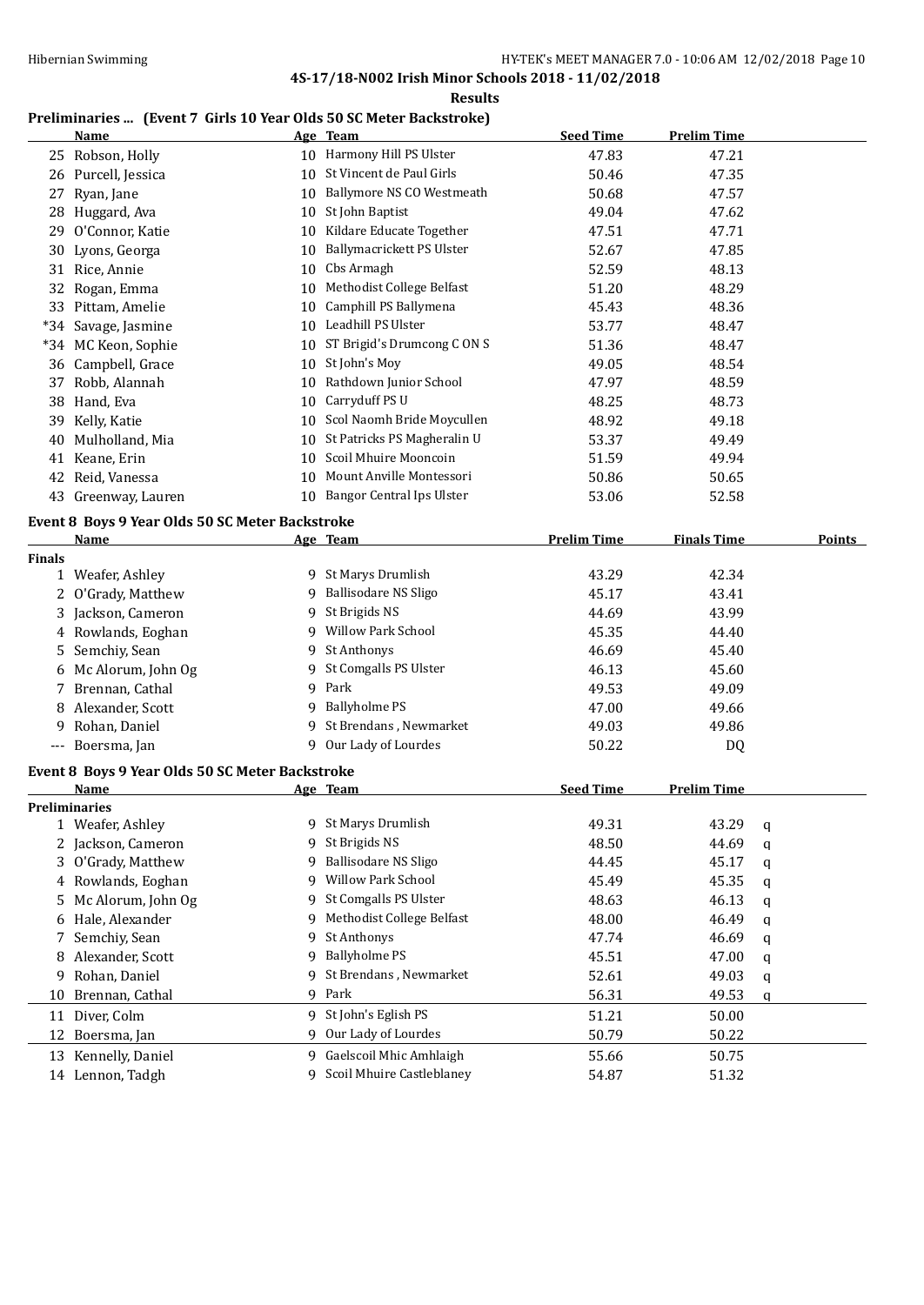**Results**

#### **Preliminaries ... (Event 8 Boys 9 Year Olds 50 SC Meter Backstroke)**

|               | <u>Name</u>                                      |    | Age Team                          | <b>Seed Time</b>   | <b>Prelim Time</b> |             |               |
|---------------|--------------------------------------------------|----|-----------------------------------|--------------------|--------------------|-------------|---------------|
|               | 15 Baxter, Charlie                               |    | 9 Cbs Armagh                      | 56.52              | 51.57              |             |               |
|               | 16 Byrne, James                                  |    | 9 St Senan's Primary Schools      | 52.97              | 51.83              |             |               |
|               | Event 8 Boys 10 Year Olds 50 SC Meter Backstroke |    |                                   |                    |                    |             |               |
|               | <u>Name</u>                                      |    | Age Team                          | <b>Prelim Time</b> | <b>Finals Time</b> |             | <b>Points</b> |
| <b>Finals</b> |                                                  |    |                                   |                    |                    |             |               |
|               | 1 Daniels-Howard, Zach                           |    | 10 Scoil Bhride                   | 40.25              | 39.55              |             |               |
|               | 2 Farren, Cormac                                 |    | 10 St Comgalls PS Ulster          | 39.83              | 40.12              |             |               |
|               | 3 Meenan, Liam                                   |    | 10 St Annes PS Derry U            | 42.02              | 41.39              |             |               |
|               | 4 Halaczkiewicz, Igor                            |    | 10 St Conleths and Marys          | 41.61              | 41.68              |             |               |
|               | 5 Horgan, Daragh                                 |    | 10 Milford                        | 42.00              | 41.81              |             |               |
|               | O'Seachnasaigh, Conall                           |    | 10 Gaelscoil Oilibheir            | 42.56              | 42.21              |             |               |
| 7             | Gartley, Oliver                                  |    | 10 Methodist College Belfast      | 41.48              | 42.42              |             |               |
| 8             | Browne, Alex                                     |    | 10 St Brigids Boys Foxrock        | 43.31              | 43.08              |             |               |
| 9             | Caskey, Aaron                                    |    | 10 Ballymena PS Ulster            | 43.24              | 44.02              |             |               |
|               | 10 Conway, Tadhg                                 | 10 | Gaelscoil Mhicil Chiosog          | 42.81              | 45.25              |             |               |
|               |                                                  |    |                                   |                    |                    |             |               |
|               | Event 8 Boys 10 Year Olds 50 SC Meter Backstroke |    |                                   |                    |                    |             |               |
|               | Name<br><b>Preliminaries</b>                     |    | Age Team                          | <b>Seed Time</b>   | <b>Prelim Time</b> |             |               |
|               | 1 Farren, Cormac                                 |    | 10 St Comgalls PS Ulster          | 41.58              | 39.83              | q           |               |
|               | 2 Daniels-Howard, Zach                           |    | 10 Scoil Bhride                   | 40.49              | 40.25              | $\mathbf q$ |               |
|               | 3 Gartley, Oliver                                |    | 10 Methodist College Belfast      | 41.64              | 41.48              | q           |               |
|               | 4 Halaczkiewicz, Igor                            |    | 10 St Conleths and Marys          | 43.67              | 41.61              |             |               |
| 5.            | Horgan, Daragh                                   |    | 10 Milford                        | 44.64              | 42.00              | q<br>q      |               |
| 6             | Meenan, Liam                                     | 10 | St Annes PS Derry U               | 42.65              | 42.02              |             |               |
| 7             | O'Seachnasaigh, Conall                           | 10 | Gaelscoil Oilibheir               | 43.91              | 42.56              | q           |               |
| 8             | Conway, Tadhg                                    | 10 | Gaelscoil Mhicil Chiosog          | 45.38              | 42.81              | q           |               |
|               | 9 Caskey, Aaron                                  |    | 10 Ballymena PS Ulster            | 45.98              | 43.24              | q           |               |
|               | 10 Browne, Alex                                  |    | 10 St Brigids Boys Foxrock        | 45.46              | 43.31              | q           |               |
|               |                                                  |    | 10 St Pius X                      |                    |                    | q           |               |
|               | 11 Murphy, Cillian                               |    |                                   | 43.09              | 43.46              |             |               |
| 12            | Bradley, Mark                                    |    | 10 Hightpark CO Sligo             | 45.79              | 43.78              |             |               |
|               | 13 Gunn, Dylan                                   | 10 | John the Baptist                  | 49.30              | 43.80              |             |               |
|               | 14 Eakin, Daniel                                 |    | 10 Portstewart PS U               | 48.64              | 43.86              |             |               |
| 15            | Ball, Graham                                     |    | 10 Barefield                      | 47.35              | 43.98              |             |               |
|               | 16 Wilson, Ben                                   | 10 | <b>Bridge Inegrated PS</b>        | 47.07              | 44.16              |             |               |
|               | 17 Dillon, Evan                                  | 10 | Claremorris Boys N.S.             | 47.17              | 44.50              |             |               |
|               | 18 Laudon, Kjell                                 | 10 | Castle Park School                | 47.14              | 44.67              |             |               |
| 19            | Mc Alinden, Daniel                               | 10 | Tannaghmore PS U                  | 44.17              | 44.69              |             |               |
|               | 20 Markey, Sam                                   | 10 | <b>Whitecross National School</b> | 45.59              | 44.74              |             |               |
|               | 21 Rochford, James                               | 10 | Gaelscoil Mhichil Ciosiog         | 48.88              | 46.01              |             |               |
|               | 22 MC Weeney, Senan                              | 10 | Melview NS Longford               | 46.79              | 46.16              |             |               |
| 23            | O'Shaugnessy, Hugh                               | 10 | Kinvara NS                        | 50.27              | 46.60              |             |               |
|               | 24 Dilleen, Jack                                 | 10 | Barefield                         | 50.55              | 47.87              |             |               |
|               | 25 Lawrence, Aaron                               | 10 | Dunmore Community College Gal     | 48.52              | 48.23              |             |               |
| 26            | Meehan, Brian                                    | 10 | Ursuline College Sligo            | 51.39              | 48.27              |             |               |
| 27            | Lamont, Harry                                    | 10 | Ballymena PS Ulster               | 48.52              | 48.46              |             |               |
| 28            | Walsh, Matthew                                   | 10 | Scoil Raifteire Cbar              | 53.92              | 48.54              |             |               |
| 29            | Mawhinney, Bryn                                  | 10 | Greenisland PS U                  | 53.89              | 48.60              |             |               |
| 30            | Gillard, Conal                                   | 10 | Gaelscoil Duglaise                | 52.10              | 48.82              |             |               |
| 31            | Cuddihy, Paddy                                   |    | 10 Burnchurch NS                  | 52.68              | 49.09              |             |               |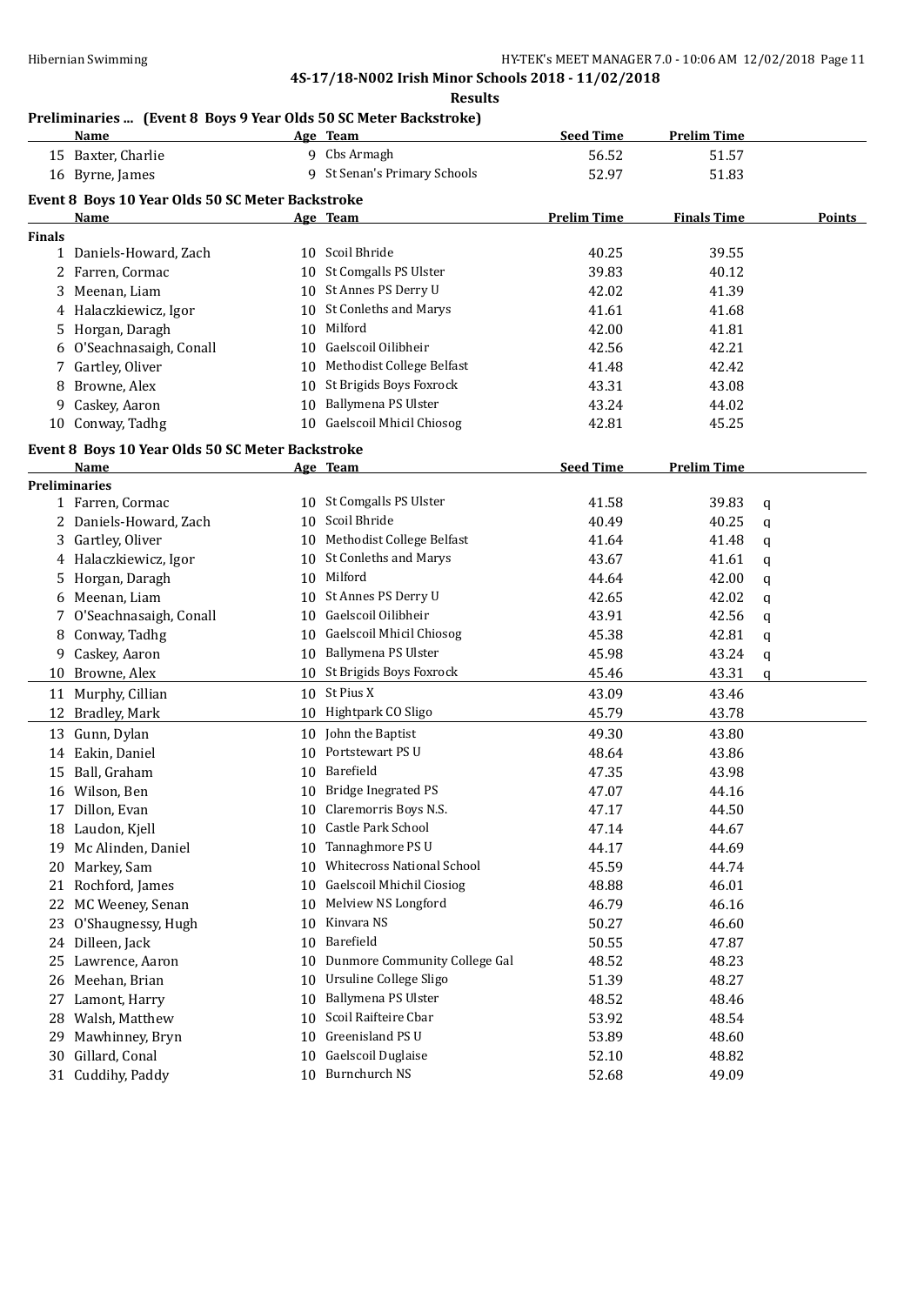#### **Results**

#### **Preliminaries ... (Event 8 Boys 10 Year Olds 50 SC Meter Backstroke)**

|               | <b>Name</b>                                              |    | Age Team                                 | <b>Seed Time</b>   | <b>Prelim Time</b> |   |               |
|---------------|----------------------------------------------------------|----|------------------------------------------|--------------------|--------------------|---|---------------|
|               | 32 Mc Gurgan, Cahir                                      |    | 10 St Patricks PS Armagh Ulster          | 51.05              | 49.62              |   |               |
| 33            | Byrd, Thomas                                             |    | 10 Scoil Iosagain                        | 53.75              | 50.43              |   |               |
|               | 34 Coleman, Ben                                          |    | 10 Walterstown                           | 53.69              | 50.47              |   |               |
| 35            | Mc Keever, Oran                                          | 10 | St Ronan's Newry U                       | 48.07              | 51.42              |   |               |
|               | 36 Hart, Alban                                           |    | 10 Scoil Iognaid                         | 53.84              | 53.10              |   |               |
|               | --- Maguire, Ben                                         |    | 10 St Marys & St Gerards Ennisker        | 49.78              | DQ                 |   |               |
|               |                                                          |    |                                          |                    |                    |   |               |
|               | Event 9 Girls 9 Year Olds 50 SC Meter Butterfly          |    |                                          |                    |                    |   |               |
|               | <u>Name</u>                                              |    | Age Team                                 | <b>Prelim Time</b> | <b>Finals Time</b> |   | <b>Points</b> |
| <b>Finals</b> | 1 Coll, Maebh                                            |    | 9 Gaelscoil Eiscir Riada                 | 44.79              | 45.22              |   |               |
|               |                                                          | 9  | Castle Park School                       | 47.79              | 45.51              |   |               |
|               | 2 Ramsay, Aisling                                        | 9  | Castaheany Educate Together NS           |                    |                    |   |               |
|               | 3 O'loughlin Brophy, Maia                                | 9  | Gaelscoil Adhamhnain Ulster              | 47.86              | 47.07              |   |               |
| 4             | Sheridan, Aoibheann                                      |    |                                          | 49.94              | 49.46              |   |               |
|               | 5 Bowden, Maisie                                         | 9  | Stranmillis PS                           | 52.33              | 53.30              |   |               |
|               | Event 9 Girls 9 Year Olds 50 SC Meter Butterfly          |    |                                          |                    |                    |   |               |
|               | Name                                                     |    | Age Team                                 | <b>Seed Time</b>   | <b>Prelim Time</b> |   |               |
|               | Preliminaries                                            |    |                                          |                    |                    |   |               |
|               | 1 Coll, Maebh                                            |    | 9 Gaelscoil Eiscir Riada                 | 47.08              | 44.79              | q |               |
|               | 2 Ramsay, Aisling                                        | 9  | Castle Park School                       | 49.46              | 47.79              | q |               |
| 3             | O'loughlin Brophy, Maia                                  |    | 9 Castaheany Educate Together NS         | 50.65              | 47.86              | q |               |
|               | 4 Sheridan, Aoibheann                                    | 9  | Gaelscoil Adhamhnain Ulster              | 56.66              | 49.94              | q |               |
|               | 5 Bowden, Maisie                                         | 9  | Stranmillis PS                           | 58.56              | 52.33              | q |               |
|               | 6 Haugh, Claudia                                         |    | 9 Gaelscoil Mhichil Ciosiog              | 58.34              | 54.33              | q |               |
|               |                                                          |    |                                          |                    |                    |   |               |
|               |                                                          |    |                                          |                    |                    |   |               |
|               | Event 9 Girls 10 Year Olds 50 SC Meter Butterfly<br>Name |    |                                          |                    |                    |   |               |
| <b>Finals</b> |                                                          |    | Age Team                                 | <b>Prelim Time</b> | <b>Finals Time</b> |   | Points        |
|               |                                                          |    | 10 St Mary's N.S.                        | 41.37              |                    |   |               |
| 2             | 1 Bayley, Eva                                            | 10 | Stranmillis PS                           | 40.98              | 39.99              |   |               |
| 3             | Bowden, Dulcie                                           | 10 | Tarmon School                            |                    | 40.17              |   |               |
|               | Freeman, Sinead                                          | 10 |                                          | 41.11              | 40.77              |   |               |
| 4             | Smylie, Hannah                                           | 10 | St John's Eglish PS                      | 41.86              | 41.06              |   |               |
| 5.            | Greenfield, Abigail                                      |    | Kilmaine PS Ulster                       | 43.06              | 41.77              |   |               |
| 6             | Hussey, Louisa                                           | 10 | Scoil Iognaid                            | 45.74              | 44.89              |   |               |
| 7             | Oybikowska, Anna                                         | 10 | St Marys Nenagh                          | 45.01              | 45.16              |   |               |
| 8             | Campbell, Grace                                          | 10 | St John's Moy                            | 45.00              | 45.21              |   |               |
|               | 9 Nolan, Shauna                                          |    | 10 Newtownforbes CO Longford             | 45.55              | 46.33              |   |               |
|               | Event 9 Girls 10 Year Olds 50 SC Meter Butterfly         |    |                                          |                    |                    |   |               |
|               | Name                                                     |    | Age Team                                 | <b>Seed Time</b>   | <b>Prelim Time</b> |   |               |
|               | <b>Preliminaries</b>                                     |    |                                          |                    |                    |   |               |
|               | 1 Bowden, Dulcie                                         | 10 | Stranmillis PS                           | 42.80              | 40.98              | q |               |
|               | 2 Freeman, Sinead                                        | 10 | Tarmon School                            | 40.31              | 41.11              | q |               |
| 3             | Bayley, Eva                                              | 10 | St Mary's N.S.                           | 42.64              | 41.37              | q |               |
| 4             | Smylie, Hannah                                           | 10 | St John's Eglish PS                      | 43.23              | 41.86              | q |               |
| 5             | Greenfield, Abigail                                      | 10 | Kilmaine PS Ulster                       | 51.60              | 43.06              | q |               |
| 6             | Campbell, Grace                                          | 10 | St John's Moy                            | 44.30              | 45.00              | q |               |
| 7             | Oybikowska, Anna                                         | 10 | St Marys Nenagh                          | 47.20              | 45.01              | q |               |
| 8             | Nolan, Shauna                                            | 10 | Newtownforbes CO Longford                | 50.16              | 45.55              | q |               |
| 9             | Hussey, Louisa<br>10 Rather, Zainab                      | 10 | Scoil Iognaid<br>Gaelscoil Mhic Amhlaigh | 50.35<br>52.89     | 45.74<br>45.90     | q |               |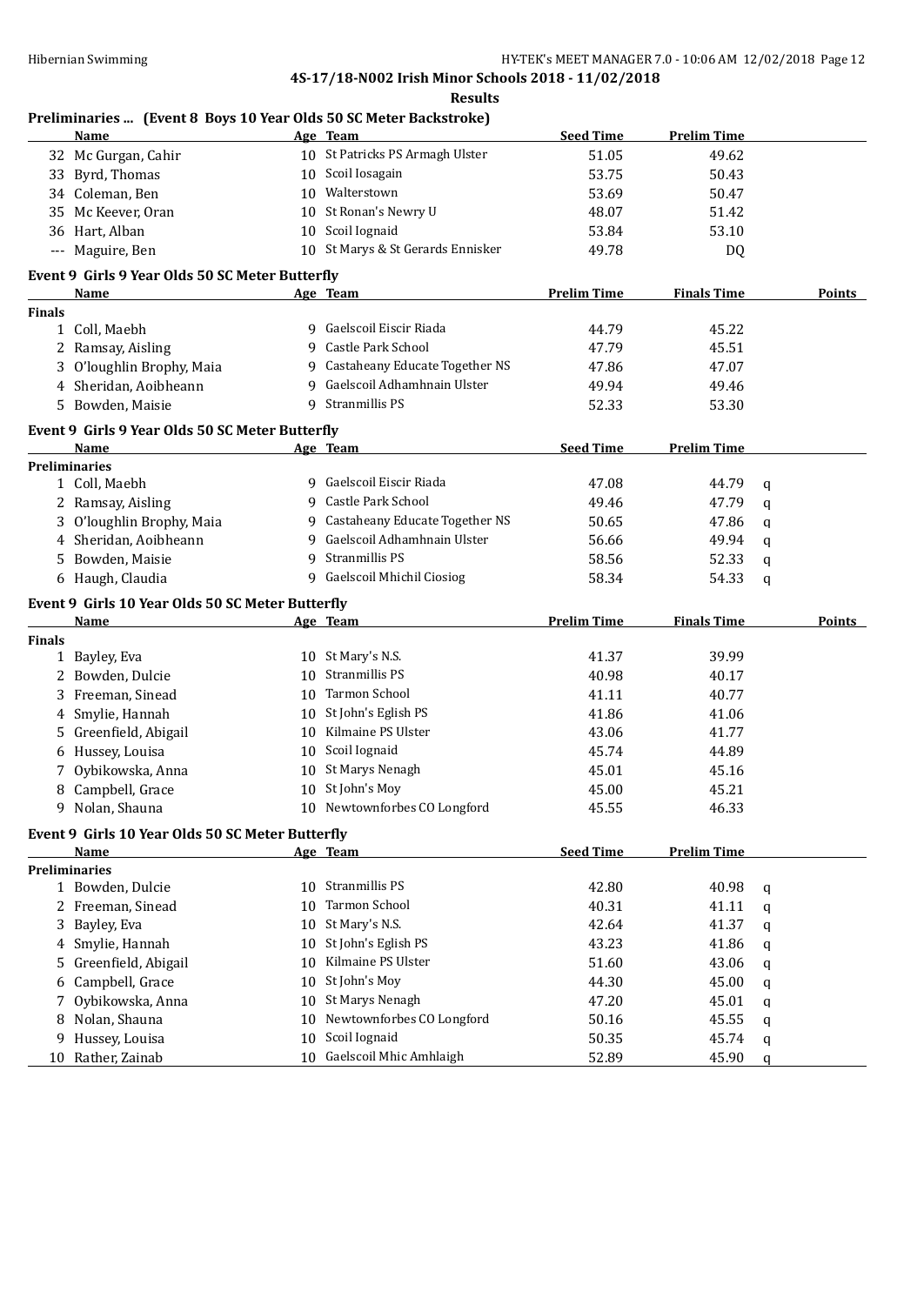**Results**

## **Preliminaries ... (Event 9 Girls 10 Year Olds 50 SC Meter Butterfly)**

|               | <b>Name</b>                                      |    | Age Team                           | <b>Seed Time</b>   | <b>Prelim Time</b> |   |               |
|---------------|--------------------------------------------------|----|------------------------------------|--------------------|--------------------|---|---------------|
|               | 11 Mulloy, Hannah                                |    | 10 Hollypark Gns                   | 46.33              | 46.22              |   |               |
|               | 12 Burns-Atkin, Lauren                           |    | 10 St Mary's Banbridge U           | 47.25              | 46.27              |   |               |
|               | 13 Robson, Holly                                 |    | 10 Harmony Hill PS Ulster          | 54.58              | 48.17              |   |               |
|               | 14 Poynton, Hannah                               | 10 | St Andrews College Booterstown     | 47.50              | 48.63              |   |               |
| 15            | Urry, Matilda                                    | 10 | <b>Ballyholme PS</b>               | 46.12              | 49.04              |   |               |
|               | 16 Lynch, Amy                                    | 10 | St Columbas                        | 49.82              | 49.22              |   |               |
| 17            | O'Connor, Katie                                  | 10 | Kildare Educate Together           | 48.49              | 49.37              |   |               |
|               | 18 Giles, Alannah                                | 10 | St Pius X                          | 44.05              | 50.26              |   |               |
| 19            | Robb, Alannah                                    | 10 | Rathdown Junior School             | 53.87              | 50.51              |   |               |
|               | 20 Mc Ardle, Nessa                               | 10 | St Catherines                      | 51.87              | 50.93              |   |               |
|               | 21 Scott, Ines                                   | 10 | Cavehill PS Ulster                 | 47.10              | 52.65              |   |               |
|               | 22 Ibarz, Myriam                                 |    | 10 Greystones Eucate Together      | 54.15              | 54.25              |   |               |
|               |                                                  |    |                                    |                    |                    |   |               |
|               | Event 10 Boys 9 Year Olds 50 SC Meter Butterfly  |    |                                    |                    |                    |   | Points        |
| <b>Finals</b> | Name                                             |    | Age Team                           | <b>Prelim Time</b> | <b>Finals Time</b> |   |               |
|               | 1 Woolley, David                                 |    | 9 Claremorris Boys N.S.            | 45.23              | 45.10              |   |               |
|               | 2 Bell, Josh                                     | 9  | Rathmore PS Ulster                 | 48.47              | 49.16              |   |               |
|               | 3 Mc Ilroy, James                                | 9  | St Colemans                        | 53.44              | 51.74              |   |               |
|               | 4 Staats, Sam                                    |    | 9 Macosquin PS Ulster              | 52.96              | 53.32              |   |               |
|               |                                                  |    |                                    |                    |                    |   |               |
|               | Event 10 Boys 9 Year Olds 50 SC Meter Butterfly  |    |                                    |                    |                    |   |               |
|               | Name                                             |    | Age Team                           | <b>Seed Time</b>   | <b>Prelim Time</b> |   |               |
|               | <b>Preliminaries</b>                             |    |                                    |                    |                    |   |               |
|               | 1 Woolley, David                                 |    | 9 Claremorris Boys N.S.            | 54.68              | 45.23              | q |               |
|               | 2 Bell, Josh                                     |    | 9 Rathmore PS Ulster               | 50.38              | 48.47              | q |               |
|               | 3 Staats, Sam                                    | 9  | Macosquin PS Ulster<br>St Colemans | 54.15              | 52.96              | q |               |
|               | 4 Mc Ilroy, James                                | 9  | 9 Selmayne Etns                    | 57.80              | 53.44              | q |               |
|               | --- Kenny, Phoenix                               |    |                                    | 54.91              | DQ                 |   |               |
|               | Event 10 Boys 10 Year Olds 50 SC Meter Butterfly |    |                                    |                    |                    |   |               |
|               | Name                                             |    | Age Team                           | <b>Prelim Time</b> | <b>Finals Time</b> |   | <b>Points</b> |
| <b>Finals</b> |                                                  |    |                                    |                    |                    |   |               |
|               | 1 Farren, Cormac                                 |    | 10 St Comgalls PS Ulster           | 37.98              | 38.53              |   |               |
|               | 2 Daniels-Howard, Zach                           | 10 | Scoil Bhride                       | 39.05              | 38.70              |   |               |
|               | 3 Bickerstaffe, Ben                              | 10 | Wallace Prep Ulster                | 40.95              | 39.43              |   |               |
|               | 4 Lannon, Jamie                                  | 10 | St Mary's Mullymesker              | 41.94              | 41.03              |   |               |
|               | 5 McCarthy, Donnacha                             |    | 10 Scoil Naomh Aine                | 41.67              | 41.15              |   |               |
|               | 6 MC Weeney, Senan                               | 10 | Melview NS Longford                | 43.38              | 42.44              |   |               |
|               | Caskey, Aaron                                    | 10 | Ballymena PS Ulster                | 42.16              | 43.01              |   |               |
|               | 8 Halaczkiewicz, Igor                            | 10 | St Conleths and Marys              | 43.30              | 44.59              |   |               |
|               | 9 Wilson, Ben                                    | 10 | <b>Bridge Inegrated PS</b>         | 44.72              | 44.90              |   |               |
|               | 10 Mc Parland, James                             | 10 | Cbs Armagh                         | 44.40              | 45.18              |   |               |
|               | Event 10 Boys 10 Year Olds 50 SC Meter Butterfly |    |                                    |                    |                    |   |               |
|               | Name                                             |    | Age Team                           | <b>Seed Time</b>   | <b>Prelim Time</b> |   |               |
|               | <b>Preliminaries</b>                             |    |                                    |                    |                    |   |               |
|               | 1 Farren, Cormac                                 |    | 10 St Comgalls PS Ulster           | 41.28              | 37.98              | q |               |
|               | 2 Daniels-Howard, Zach                           | 10 | Scoil Bhride                       | 40.79              | 39.05              | q |               |
|               | 3 Bickerstaffe, Ben                              |    | 10 Wallace Prep Ulster             | 46.01              | 40.95              | q |               |
|               | 4 McCarthy, Donnacha                             | 10 | Scoil Naomh Aine                   | 44.39              | 41.67              | q |               |
|               | 5 Lannon, Jamie                                  |    | 10 St Mary's Mullymesker           | 49.23              | 41.94              | q |               |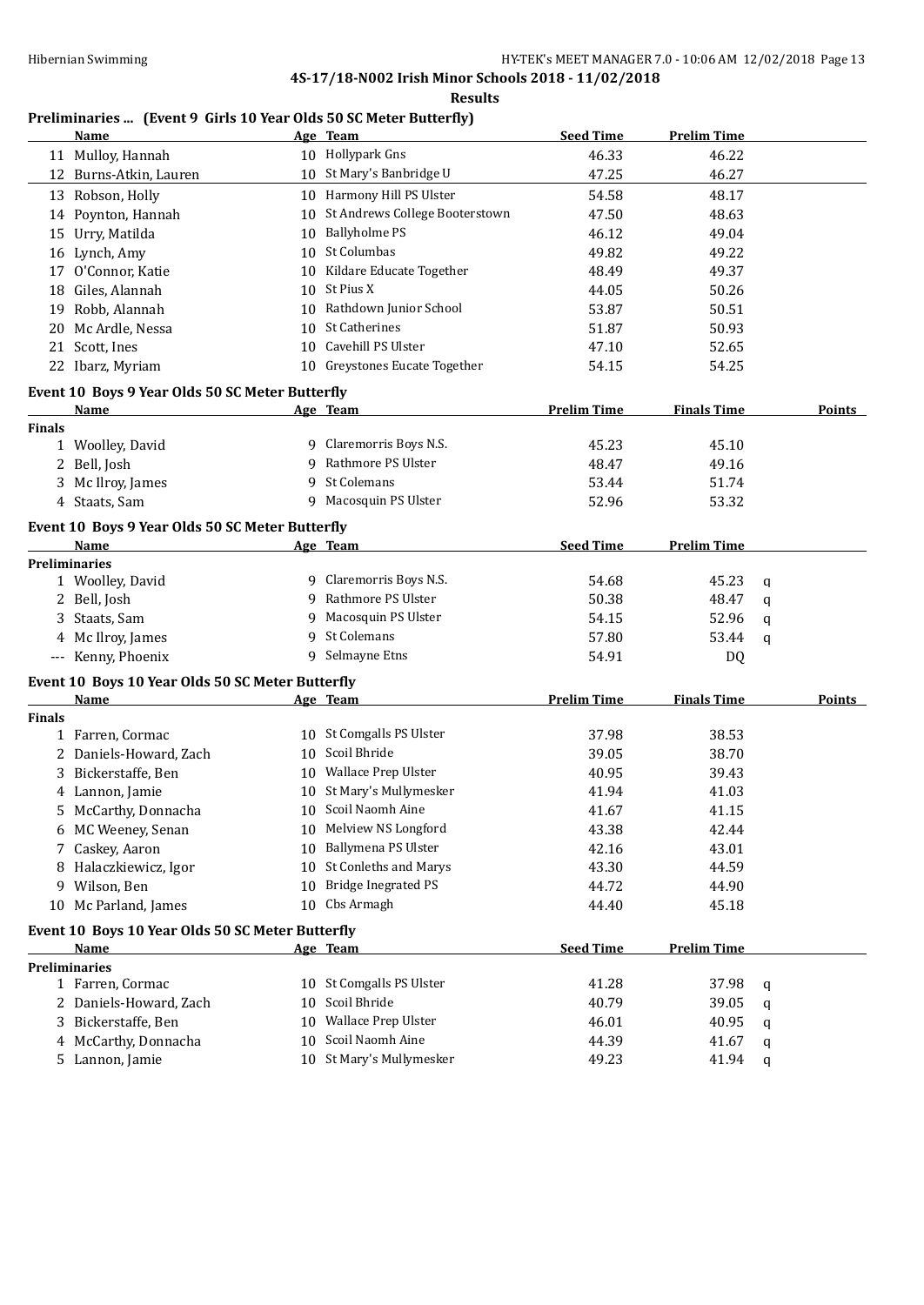#### **Results**

## **Preliminaries ... (Event 10 Boys 10 Year Olds 50 SC Meter Butterfly)**

|    | Name                 |    | Age Team                     | <b>Seed Time</b> | <b>Prelim Time</b> |   |
|----|----------------------|----|------------------------------|------------------|--------------------|---|
|    | 6 Caskey, Aaron      | 10 | Ballymena PS Ulster          | 43.49            | 42.16              | q |
|    | Halaczkiewicz, Igor  | 10 | <b>St Conleths and Marys</b> | 47.91            | 43.30              | a |
|    | 8 MC Weeney, Senan   | 10 | Melview NS Longford          | 47.55            | 43.38              | q |
|    | 9 Mc Parland, James  | 10 | Cbs Armagh                   | 49.03            | 44.40              | a |
|    | 10 Costello, Jack    |    | 10 Scoil Eoin                | 46.65            | 44.47              | q |
| 11 | Wilson, Ben          | 10 | Bridge Inegrated PS          | 46.55            | 44.72              |   |
|    | 12 Ball, Graham      | 10 | Barefield                    | 47.80            | 45.64              |   |
|    | 13 Walsh, Corey      | 10 | Rathpeacon                   | 52.56            | 46.90              |   |
|    | 14 Mc Anulla, Kevin  | 10 | Holy Family                  | 48.72            | 47.29              |   |
|    | 15 Hynes, Matthew    | 10 | Scoil Mhuire Moycullen       | 52.38            | 47.73              |   |
|    | 16 Conway, Tadhg     | 10 | Gaelscoil Mhicil Chiosog     | 52.56            | 48.12              |   |
|    | 17 Stewart, Dylan    | 10 | Markethill PS U              | 51.23            | 48.52              |   |
|    | 18 MC Keon, Evan     | 10 | Creagh N S Ballinasloe       | 47.17            | 49.51              |   |
|    | 19 Bradley, Mark     | 10 | Hightpark CO Sligo           | 49.05            | 51.56              |   |
|    | 20 Gil-Dillon, Brian | 10 | St Etchen                    | 54.53            | 58.06              |   |
|    | --- Healy, Tom       | 10 | Scoil Iognaid                | 54.11            | DQ                 |   |

#### **Event 11 Girls 9-10 200 SC Meter Freestyle Relay**

|    | Team                        | Relay                    | <b>Seed Time</b>        | <b>Finals Time</b><br><b>Points</b> |
|----|-----------------------------|--------------------------|-------------------------|-------------------------------------|
|    | 1 Ballyholme PS             | A                        | 2:51.83                 | 2:41.42                             |
|    | 2 Methodist College Belfast | A                        | 3:05.17                 | 2:43.96                             |
|    | 3 Scoil Bhride Ranelagh     | A                        | 3:15.80                 | 2:52.89                             |
|    | 1) NiDhuibh, Julianne 10    | 2) NicGuidhir, Millie 10 | 3) NiBhriain, Isabel 10 |                                     |
|    | 4 Rathdown Junior School    | A                        | 3:05.36                 | 2:53.30                             |
|    | 1) Campbell, Ellie 10       | 2) Robb, Alannah 10      | 3) Ratcliffe, Holly 10  | 4) Kennedy, Lucy 10                 |
|    | 5 Scoil Iognaid             | A                        | 3:22.76                 | 2:57.30                             |
|    | 6 Mount Anville Montessori  | A                        | 3:09.46                 | 2:58.91                             |
|    | 1) Zhu, Olivia 9            | 2) Ennis, Ava 10         | 3) Gannon, Eabha 10     | 4) Buckina, Olga 10                 |
|    | 7 Tubberclair NS Athlone    | A                        | 3:28.96                 | 3:01.82                             |
|    | 8 St Dominics               | A                        | 3:26.92                 | 3:02.29                             |
|    | 9 Gaelscoil Mhicil Chiosog  | A                        | 3:26.66                 | 3:04.49                             |
| 10 | Gael Scoile Clm             | A                        | 3:24.11                 | 3:39.91                             |
|    | 11 Hollypark Gns            | A                        | 2:36.45                 | 3:43.96                             |
|    | 1) Wu, Tracey 10            | 2) Rourke, Jennifer 10   | 3) Morgan, Juliette 10  | 4) Mulloy, Hannah 10                |

#### **Event 12 Boys 9-10 200 SC Meter Freestyle Relay**

| Team                       | Relay                  | <b>Seed Time</b>            | <b>Finals Time</b><br><b>Points</b> |
|----------------------------|------------------------|-----------------------------|-------------------------------------|
| 1 St Anthonys M            | A                      | 3:04.34                     | 2:40.47                             |
| 1) O'Leary, David 10       | 2) Bugler, Thomas 9    | 3) Semichy, Sean 9          | 4) Mc Andrews, James 10             |
| 2 Scoil Eoin               | A                      | 2:47.68                     | 2:46.21                             |
| 3 Scoil Iognaid            | A                      | 2:59.01                     | 2:46.29                             |
| 4 Claremorris Boys N.S.    | A                      | 2:57.65                     | 2:48.87                             |
| 5 Willow Park School       | A                      | 3:04.99                     | 2:54.50                             |
| 1) Rowlands, Eoghan 9      | 2) Moyna, Marcus 10    | 3) Hamilton, Finn 10        | 4) Hall, Cillian 10                 |
| 6 St Colmans NS            | A                      | 3:05.58                     | 2:54.63                             |
| 1) Kinnarney, Calan 9      | 2) O'Rourke, Tom 10    | 3) Gately-Collins, Reece 10 | 4) Kinnarney, Conor 10              |
| 7 ST Michaels College      | A                      | 3:10.10                     | 2:57.55                             |
| 1) Loughney, Luke 10       | 2) McMahon, James 10   | 3) Orum, Julan 10           |                                     |
| 8 Gaelscoil Mhicil Chiosog | A                      | 3:13.78                     | 3:00.07                             |
| 9 Scoil Bhride Ranelagh    | A                      | 3:21.90                     | 3:05.48                             |
| 1) O'Loingsigh, Phillip 10 | 2) O'Dunlaing, Sean 10 | 3) Colbert, Bobby 10        | 4) Tolan, Michael 9                 |
| 10 Scoil Mbuachailli       | A                      | 3:31.32                     | 3:12.09                             |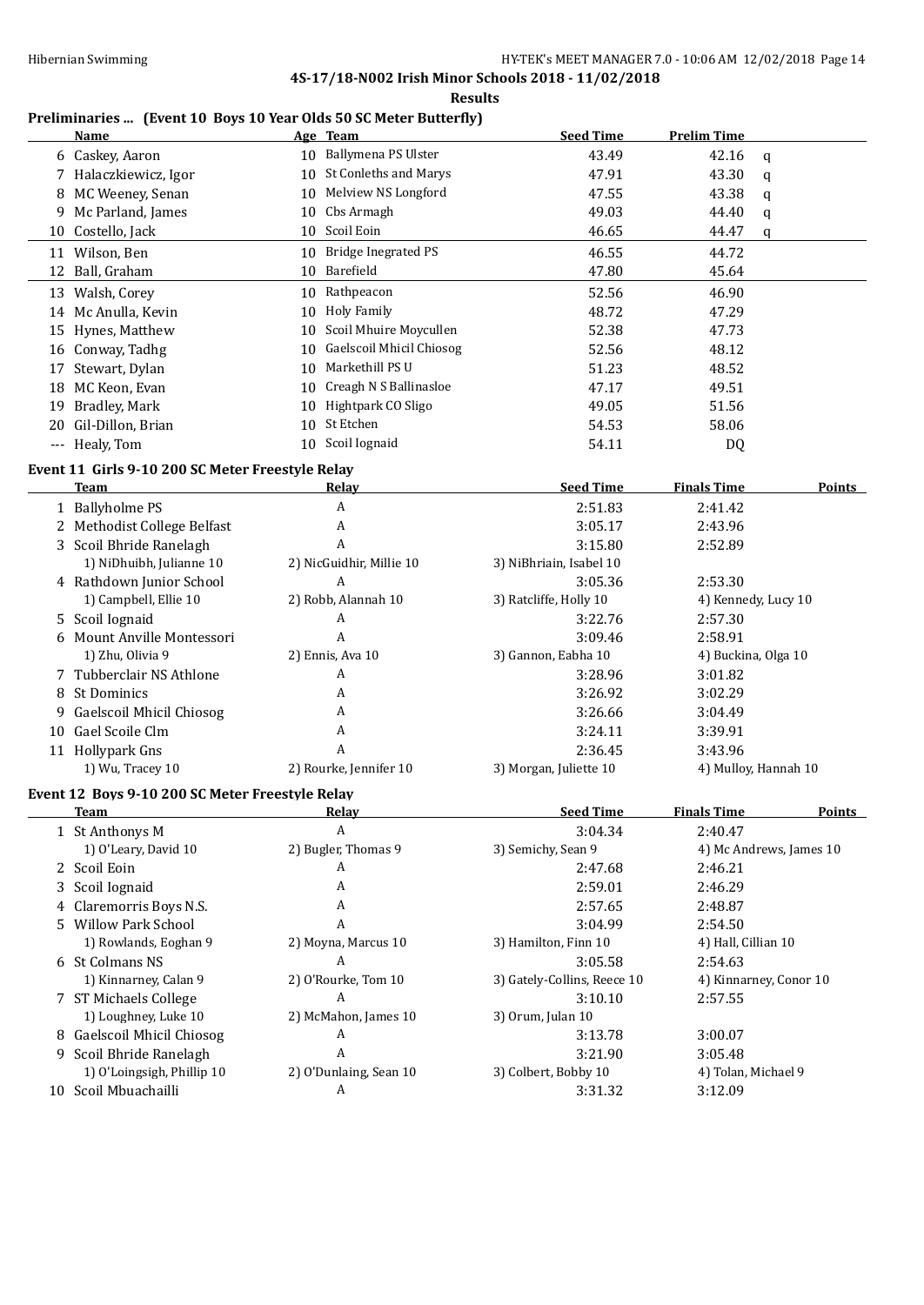#### Hibernian Swimming **HY-TEK's MEET MANAGER 7.0 - 10:06 AM 12/02/2018** Page 15 **4S-17/18-N002 Irish Minor Schools 2018 - 11/02/2018**

**Results**

## **Event 13 Girls 11 Year Olds 100 SC Meter IM**

|     | <b>Name</b>                  |    | Age Team                       | <b>Seed Time</b> | <b>Finals Time</b> | <b>Points</b> |
|-----|------------------------------|----|--------------------------------|------------------|--------------------|---------------|
|     | 1 Davison, Grace             |    | 11 Strathearn School           | 1:15.18          | 1:14.75            |               |
| 2   | Doran, Aoife                 | 11 | Cadamstown NS                  | 1:21.00          | 1:17.40            |               |
| 3   | Aiken, Keira                 |    | 11 Victoria PS                 | 1:19.44          | 1:17.84            |               |
| 4   | MacFarlane, Katie            | 11 | Ballydown PS                   | 1:18.55          | 1:19.37            |               |
| 5   | Harrington, Eva              | 11 | Cloghroe                       | 1:22.81          | 1:20.53            |               |
| 6   | Humphries, Louisa            | 11 | St Bernards Ulster             | 1:27.12          | 1:23.80            |               |
| 7   | Holly, Ella                  | 11 | Gaelscoil Mhichil Ciosiog      | 1:27.49          | 1:23.84            |               |
| 8   | Ruddy, Liadan                |    | 11 Ursuline College Sligo      | 1:25.47          | 1:24.26            |               |
| 9   | Ivory, Aoibheann             | 11 | St Kevins NS Tara Hill         | 1:29.88          | 1:24.49            |               |
| 10  | Walker, Darcy                | 11 | Bunscoil Lughaigh Naofa        | 1:26.02          | 1:24.50            |               |
| 11  | Byrnes, Aoife                | 11 | Sc an Spioraid Naoimh          | 1:32.32          | 1:24.54            |               |
| 12  | Kidney, Isabel               | 11 | St Josephs Riverstown          | 1:24.27          | 1:24.77            |               |
| 13  | Jones, Eva                   | 11 | Portstewart PS U               | 1:29.50          | 1:25.14            |               |
| 14  | O'Boyle, Jane                | 11 | Whitehall NS Longford          | 1:29.88          | 1:25.96            |               |
| 15  | Leahy, Orla                  | 11 | Scoil San Treasa               | 1:36.42          | 1:26.20            |               |
|     | 16 Jones-Bourke, Ella        | 11 | Castleconnell                  | 1:31.74          | 1:26.38            |               |
| 17  | Smyth, Charlotte             | 11 | Glynn PS Ulster                | 1:29.23          | 1:26.71            |               |
| 18  | Vennard, Jessica             | 11 | Millington PS U                | 1:31.20          | 1:27.05            |               |
| 19  | Gora, Amelia                 | 11 | Waterford Educate Together     | 1:34.65          | 1:28.56            |               |
| 20  | Finlayson, Eabha             | 11 | St Andrews College Booterstown | 1:39.20          | 1:29.17            |               |
| 21  | Rather, Kassie               |    | 11 Gaelscoil Mhic Amhlaigh     | 1:28.92          | 1:30.18            |               |
| 22  | Bunn, Charlotte              |    | 11 Harmony Hill PS Ulster      | 1:32.10          | 1:30.28            |               |
| 23  | Garvey, Molly                |    | 11 Holy Cross School           | 1:31.91          | 1:30.30            |               |
|     | 24 O'Donovan, Ciara          | 11 | Scoil an Chroi Naofa           | 1:36.25          | 1:30.63            |               |
|     | 25 Whelan Klonowski, Kayla   | 11 | Ballylooby                     | 1:38.49          | 1:31.16            |               |
| 26  | Hopkins, Chrissy             | 11 | Moira PS Ulster                | 1:36.64          | 1:31.44            |               |
| 27  | Phelan, Ariane               | 11 | <b>St Dominics</b>             | 1:30.72          | 1:31.72            |               |
| 28  | Walsh, Faye                  |    | 11 Askeaton                    | 1:36.52          | 1:32.53            |               |
| 29  | Chambers, Emma               |    | 11 Howard PS U                 | 1:31.86          | 1:32.62            |               |
| 30  | Salvado Mc Cormack, Julia    | 11 | Cahir                          | 1:36.31          | 1:33.32            |               |
| 31  | Mc Carthy, Lily              | 11 | Glasheen                       | 1:36.22          | 1:34.08            |               |
| 32  | Horkan, Róisín               | 11 | Meelickmore N S                | 1:36.46          | 1:34.35            |               |
| 33  | Ross, Rebecca                | 11 | Portstewart PS U               | 1:40.20          | 1:35.46            |               |
| 34  | Forde, Heather               |    | 11 New Inn                     | 1:37.65          | 1:35.99            |               |
| 35  | Moore, Sabhbh                |    | 11 Scoil Mhuire Abbeyleix      | 1:38.83          | 1:36.22            |               |
|     | 36 Sheridan, Riann           |    | 11 Gaelscoil Adhamhnain Ulster | 1:40.80          | 1:36.37            |               |
| 37  | O'Hare, Maeve                |    | 11 Cloughoge                   | 1:35.17          | 1:37.23            |               |
| 38  | Mc Cann, Eva                 | 11 | <b>Ballyholme PS</b>           | 1:38.90          | 1:37.31            |               |
| 39  | Riddell, Ella                | 11 | <b>Ballyholme PS</b>           | 1:44.17          | 1:38.21            |               |
| 40  | Masterson, Clodagh           | 11 | Melview NS Longford            | 1:41.79          | 1:40.20            |               |
| 41  | Purtill, Aoife               | 11 | Tubberclair NS Athlone         | 1:43.33          | 1:40.38            |               |
| 42  | Heneghan, Sarah              | 11 | <b>Breaffy</b>                 | 1:41.64          | 1:42.44            |               |
| 43  | King, Kathryn                | 11 | St Pius X                      | 1:42.29          | 1:44.00            |               |
|     | 44 Joyce, Isabel             | 11 | Barna NS Galway                | 1:44.30          | 1:44.24            |               |
| --- | Perkins, Jodie               | 11 | Ennis                          | 1:32.09          | DQ                 |               |
| --- | Aylward, Alegra              | 11 | Drumakilly NS Ulster           | 1:27.52          | DQ                 |               |
| --- | Alexander, Macy              | 11 | <b>Ballyholme PS</b>           | 1:42.03          | DQ                 |               |
|     | --- Franklyn-Milller, Sienna |    | 11 Alexandra College           | 1:27.67          | DQ                 |               |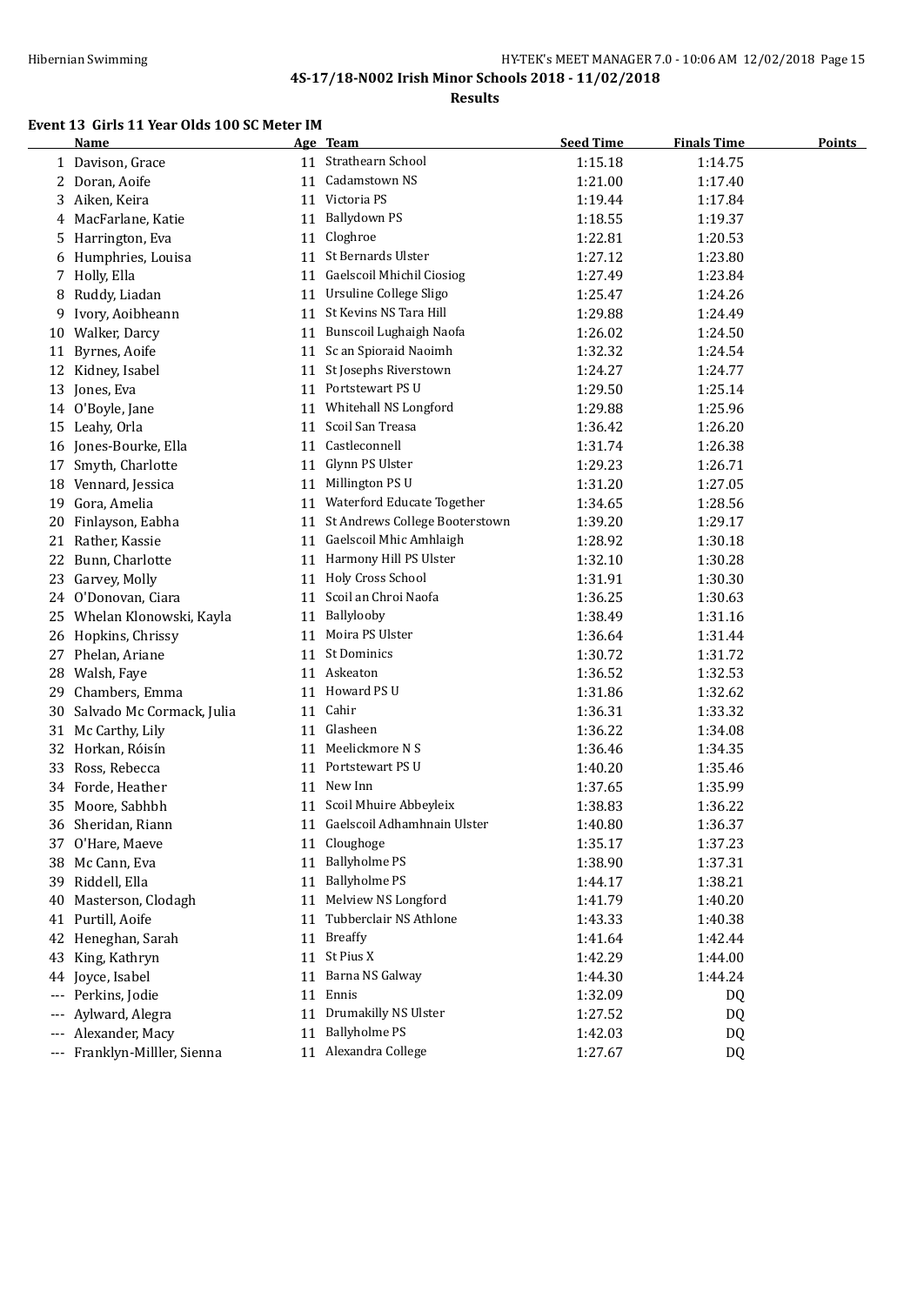#### HY-TEK's MEET MANAGER 7.0 - 10:06 AM 12/02/2018 Page 16 **4S-17/18-N002 Irish Minor Schools 2018 - 11/02/2018**

**Results**

#### **Event 13 Girls 12 Year Olds 100 SC Meter IM**

|       | Name                  |    | Age Team                       | <b>Seed Time</b> | <b>Finals Time</b> | <b>Points</b> |
|-------|-----------------------|----|--------------------------------|------------------|--------------------|---------------|
|       | 1 Mc Grath, Izzy      |    | 12 Our Lady of Lourdes         | 1:21.41          | 1:16.72            |               |
| 2     | Delany, Kate          | 12 | St Oliver Plunketts            | 1:19.96          | 1:17.33            |               |
| 3     | Dunne, Eleanor        | 12 | Our Lady's Grove               | 1:19.87          | 1:18.22            |               |
| 4     | Kelly, Ruth           | 12 | Sacred Heart                   | 1:20.14          | 1:18.35            |               |
| 5     | Boyd, Alyssa          | 12 | Regent House GS Ulster         | 1:21.55          | 1:19.41            |               |
| 6     | Mc Cormack, Cara      | 12 | Knockraha                      | 1:21.10          | 1:20.23            |               |
| 7     | Johnston, Courtney    | 12 | St Catherine's College Armagh  | 1:27.06          | 1:20.92            |               |
|       | 8 Lannon, Isobel      | 12 | St Mary's Mullymesker          | 1:27.00          | 1:21.55            |               |
|       | 9 Withers, Alex       | 12 | Killycomaine Jhs Ulster        | 1:23.82          | 1:21.79            |               |
|       | *10 Garanzuay, Marina | 12 | Rathdown Junior School         | 1:25.97          | 1:23.55            |               |
| $*10$ | Boyd, Kimberly        | 12 | Priory Integrated College Ulst | 1:29.66          | 1:23.55            |               |
| 12    | Murphy, Gillian       | 12 | Scoil Ide Galway               | 1:27.69          | 1:24.20            |               |
| 13    | Davitt, Ciara         | 12 | Scoil Ide Galway               | 1:27.19          | 1:24.56            |               |
|       | 14 Frizelle, Aoibhe   | 12 | Ballyduff                      | 1:28.60          | 1:25.20            |               |
| 15    | Doorly, Rosie         | 12 | Scoil NA Bhforbacha Galway     | 1:26.20          | 1:25.43            |               |
| 16    | Stewart, Tilly        | 12 | <b>Ballyclare High School</b>  | 1:28.17          | 1:26.23            |               |
| 17    | Smith, Maddie         | 12 | Scoil Naomh Eanna              | 1:30.95          | 1:26.70            |               |
| 18    | Brennan, Lucy         | 12 | Scoil Iognaid                  | <b>NT</b>        | 1:26.83            |               |
| 19    | Hogan, Niamh          | 12 | Gaelscoil Mhichil Ciosiog      | 1:34.13          | 1:27.14            |               |
| 20    | Brady, Suin           | 12 | Hollypark Gns                  | 1:38.60          | 1:27.22            |               |
| 21    | Bryce, Lauren         | 12 | St Patricks Sns Skerries       | 1:30.55          | 1:27.58            |               |
|       | 22 Dawson, Aimee      | 12 | Banbridge Academy Ulster       | 1:34.27          | 1:27.60            |               |
|       | 23 Leetch, Hannah     | 12 | Slemish College Ulster         | 1:30.85          | 1:27.68            |               |
|       | 24 Buggy, Chloe       | 12 | St Marys Waterford             | 1:38.11          | 1:27.70            |               |
| 25    | Mc Goey, Aoife        | 12 | Our Lady's GS Newry Ulster     | 1:28.78          | 1:27.80            |               |
| 26    | Fogarty, Ella         | 12 | Rathgormack                    | 1:36.73          | 1:27.81            |               |
| 27    | Liggett, Molly        |    | 12 Antrim PS Ulster            | 1:32.01          | 1:28.09            |               |
| 28    | Smith, Clodagh        | 12 | St Dominics                    | 1:32.41          | 1:28.36            |               |
| 29    | Manning, Katie        | 12 | Newtownforbes CO Longford      | 1:32.15          | 1:28.46            |               |
| 30    | Barry, Keri           | 12 | Gaelscoil Longford             | 1:36.81          | 1:29.28            |               |
| 31    | Hayes, Anu            | 12 | St Johns Kenmare               | 1:34.72          | 1:29.31            |               |
| 32    | Mc Grath, Caelinn     | 12 | <b>Gaelscoil Sairseal</b>      | 1:36.50          | 1:29.38            |               |
| 33    | Urry, Scarlett        | 12 | Glenlola Collegiate Ulster     | 1:29.13          | 1:29.92            |               |
|       | 34 Lappin, Eva        | 12 | Strathearn School              | 1:38.86          | 1:30.31            |               |
| 35    | Bolster, Lauren       | 12 | Ballyclough                    | 1:30.51          | 1:30.40            |               |
|       | *36 Bradley, Jane     | 12 | Hightpark CO Sligo             | 1:34.49          | 1:30.73            |               |
|       | *36 Boyd, Ellie       |    | 12 St Dominic's U              | 1:31.12          | 1:30.73            |               |
|       | 38 Byrne, Ava         | 12 | St Senan's Primary Schools     | 1:31.03          | 1:30.98            |               |
|       | 39 Foley, Faye        | 12 | Gaelscoil Ui Drisceoil         | 1:36.60          | 1:31.03            |               |
|       | 40 Bennett, Chloe     | 12 | Light of Christ                | 1:38.29          | 1:31.07            |               |
|       | 41 O'Donnell, Ali     | 12 | Ballylooby                     | 1:34.14          | 1:31.49            |               |
| 42    | Lally, Sophie         | 12 | Scoil Muire Moycullen          | 1:35.54          | 1:32.53            |               |
| 43    | Silutina, Mia         | 12 | Rainey Endowed Ulster          | 1:38.27          | 1:32.67            |               |
| 44    | Gildea, Eimear        | 12 | Presentation Portarlington     | 1:36.18          | 1:32.80            |               |
| 45    | Haffey, Tara          | 12 | Sacred Heart GS Newry          | 1:34.03          | 1:33.10            |               |
|       | 46 Gil-Dillon, Orla   | 12 | St Etchen                      | 1:36.28          | 1:35.67            |               |
| 47    | O'Herlihy, Laoise     | 12 | Ballintemple                   | 1:36.96          | 1:36.22            |               |
| 48    | Duffy, Denise         | 12 | Whitehall NS Longford          | 1:34.44          | 1:37.25            |               |
|       | 49 Nolan, Kate        | 12 | St Josephs Clonakilty          | 1:38.44          | 1:38.14            |               |
|       |                       |    |                                |                  |                    |               |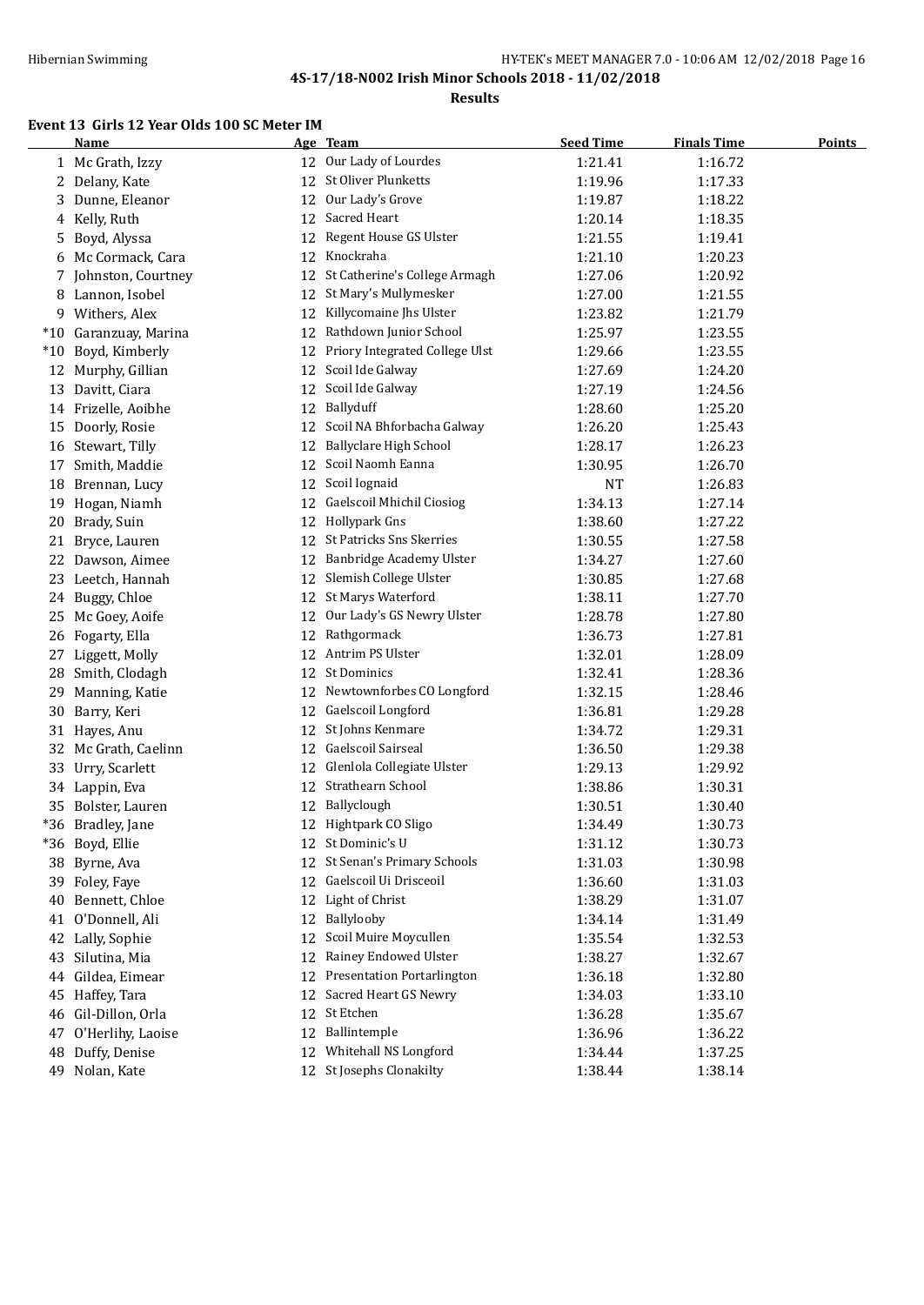**Results**

## **Event 14 Boys 11 Year Olds 100 SC Meter IM**

|               | <b>Name</b>                                       |    | Age Team                            | <b>Seed Time</b>   | <b>Finals Time</b> | <b>Points</b> |
|---------------|---------------------------------------------------|----|-------------------------------------|--------------------|--------------------|---------------|
|               | 1 Chan, Jaden                                     |    | 11 Edmund Rice New Ross             | 1:24.93            | 1:20.13            |               |
|               | 2 Green, James                                    |    | 11 Ballymoney Model Cips Ulster     | 1:31.08            | 1:24.39            |               |
|               | 3 Cousins, Emmet                                  | 11 | Scoil Mhuire Coolcotts              | 1:28.59            | 1:25.02            |               |
|               | 4 Harris, Noah                                    |    | 11 Gaelscoil Chill Mhantain         | 1:30.92            | 1:25.57            |               |
| 5             | O'Grady, Oisin                                    |    | 11 Kilmurry NS                      | 1:29.83            | 1:26.68            |               |
|               | 6 Lavin, Michael                                  |    | 11 Whitehall NS Longford            | 1:34.70            | 1:26.92            |               |
|               | 7 Smyth, Gene                                     | 11 | <b>Bangor Central Ips Ulster</b>    | 1:35.35            | 1:27.68            |               |
| 8             | Johnston, Ryan                                    | 11 | Orchard County PS Ulster            | 1:33.79            | 1:29.22            |               |
|               | 9 Wang, Sephen                                    | 11 | Ennis                               | 1:33.82            | 1:30.44            |               |
|               | 10 Donnellan, Sean                                | 11 | Scoil Lorcain - Kilmacud            | 1:36.80            | 1:30.56            |               |
|               | 11 Ball, Darragh                                  | 11 | Barefield                           | 1:36.65            | 1:30.61            |               |
|               | 12 O'Keefe, Jamie                                 | 11 | St John The Baptist Belgrove        | 1:33.80            | 1:31.92            |               |
|               | 13 O'Neill, Sean                                  | 11 | Tubberclair NS Athlone              | 1:39.06            | 1:33.58            |               |
|               | 14 Carragher, Sean                                | 11 | St Peter's PS U                     | 1:41.87            | 1:35.19            |               |
|               | 15 Lanigan, Conor                                 |    | 11 Scoil Mhuire                     | 1:37.42            | 1:35.87            |               |
|               | 16 Fitzpatrick, Lewis                             | 11 | Rowandale Ips Ulster                | 1:42.32            | 1:36.78            |               |
| 17            | Shawe, Alfie                                      |    | 11 Harmony Hill PS Ulster           | 1:41.00            | 1:36.90            |               |
|               | 18 Fry, Jacob                                     | 11 | St Francis NS                       | 1:36.46            | 1:37.60            |               |
|               | 19 Whelan, Killian                                |    | 11 St Peter & Pauls                 | 1:42.34            | 1:38.67            |               |
|               | 20 Malone, Sean                                   |    | 11 Piltown NS                       | 1:41.53            | 1:38.74            |               |
|               |                                                   |    |                                     |                    |                    |               |
|               | Event 14 Boys 12 Year Olds 100 SC Meter IM        |    | Age Team                            | <b>Seed Time</b>   | <b>Finals Time</b> | <b>Points</b> |
|               | <u>Name</u>                                       |    | Castaheany Educate Together NS      |                    |                    |               |
|               | 1 O'loughlin Brophy, Killian                      | 12 | Bangor Grammar School Ulster        | 1:20.26            | 1:13.59            |               |
|               | 2 Slagter, Callum                                 | 12 | 12 Scoil Mhuire Moycullen           | 1:18.31            | 1:16.26            |               |
|               | 3 Hynes, Mark                                     |    |                                     | 1:20.25            | 1:18.54            |               |
|               | 4 Donnelly, Seanan                                | 12 | Omagh Cbs Ulster<br>GS Philib Barun | 1:21.88            | 1:19.91            |               |
| 5.            | Fitzgerald, Conor                                 | 12 |                                     | 1:24.31            | 1:19.96            |               |
|               | 6 Zakharov, Valera                                |    | 12 Heywood Community School         | 1:26.79            | 1:20.76            |               |
|               | 7 Mc Aleer, Aleksandr                             |    | 12 St Patrick's, Galway             | 1:23.02            | 1:21.13            |               |
|               | 8 Harris, Finn                                    |    | 12 Gaelscoil Chill Mhantain         | 1:25.07            | 1:21.64            |               |
| 9.            | Lundy, Ryan                                       |    | 12 Lumen Christi Ulster             | 1:29.69            | 1:21.85            |               |
|               | 10 Rice, Pearse                                   |    | 12 St Colmans PS Dromore            | 1:24.16            | 1:21.91            |               |
|               | 11 Garvey, Eanna                                  |    | 12 Scoil na Nog                     | 1:25.32            | 1:23.52            |               |
|               | 12 Mathers, Liam Og                               |    | 12 St Colman's College Newry U      | 1:29.26            | 1:23.77            |               |
|               | 13 Wooley, Luke                                   |    | 12 Claremorris Boys N.S.            | 1:29.86            | 1:24.72            |               |
|               | 14 Richmond, Paul                                 |    | 12 Dalriada                         | 1:29.70            | 1:26.36            |               |
|               | 15 Twomey, Conor                                  |    | 12 St Josephs Mardyke               | 1:29.74            | 1:26.48            |               |
|               | 16 Cosgrave, Macdara                              |    | 12 Willow Park School               | 1:29.38            | 1:33.83            |               |
|               | Event 15 Girls 11 Year Olds 50 SC Meter Freestyle |    |                                     |                    |                    |               |
|               | Name                                              |    | Age Team                            | <b>Prelim Time</b> | <b>Finals Time</b> | <b>Points</b> |
| <b>Finals</b> |                                                   |    |                                     |                    |                    |               |
|               | 1 Whitten, Rosie                                  |    | 11 Strandtown PS Belfast U          | 30.73              | 31.26              |               |
|               | 2 Byrne, Zara                                     |    | 11 Knockraha                        | 32.14              | 31.76              |               |
|               | 3 Harrington, Eva                                 | 11 | Cloghroe                            | 32.17              | 32.01              |               |
|               | 4 Mc Gahon, Alannah                               |    | 11 Scoil Naomh Eanna                | 32.40              | 32.21              |               |
|               | 5 Keane, Sofie                                    | 11 | Milford                             | 33.01              | 33.01              |               |
|               | 6 Franklyn-Milller, Sienna                        |    | 11 Alexandra College                | 32.93              | 33.03              |               |
|               | 7 O'Brien, Grace                                  |    | 11 Newtownforbes CO Longford        | 33.30              | 33.14              |               |
|               | 8 Ruddy, Liadan                                   |    | 11 Ursuline College Sligo           | 33.16              | 33.23              |               |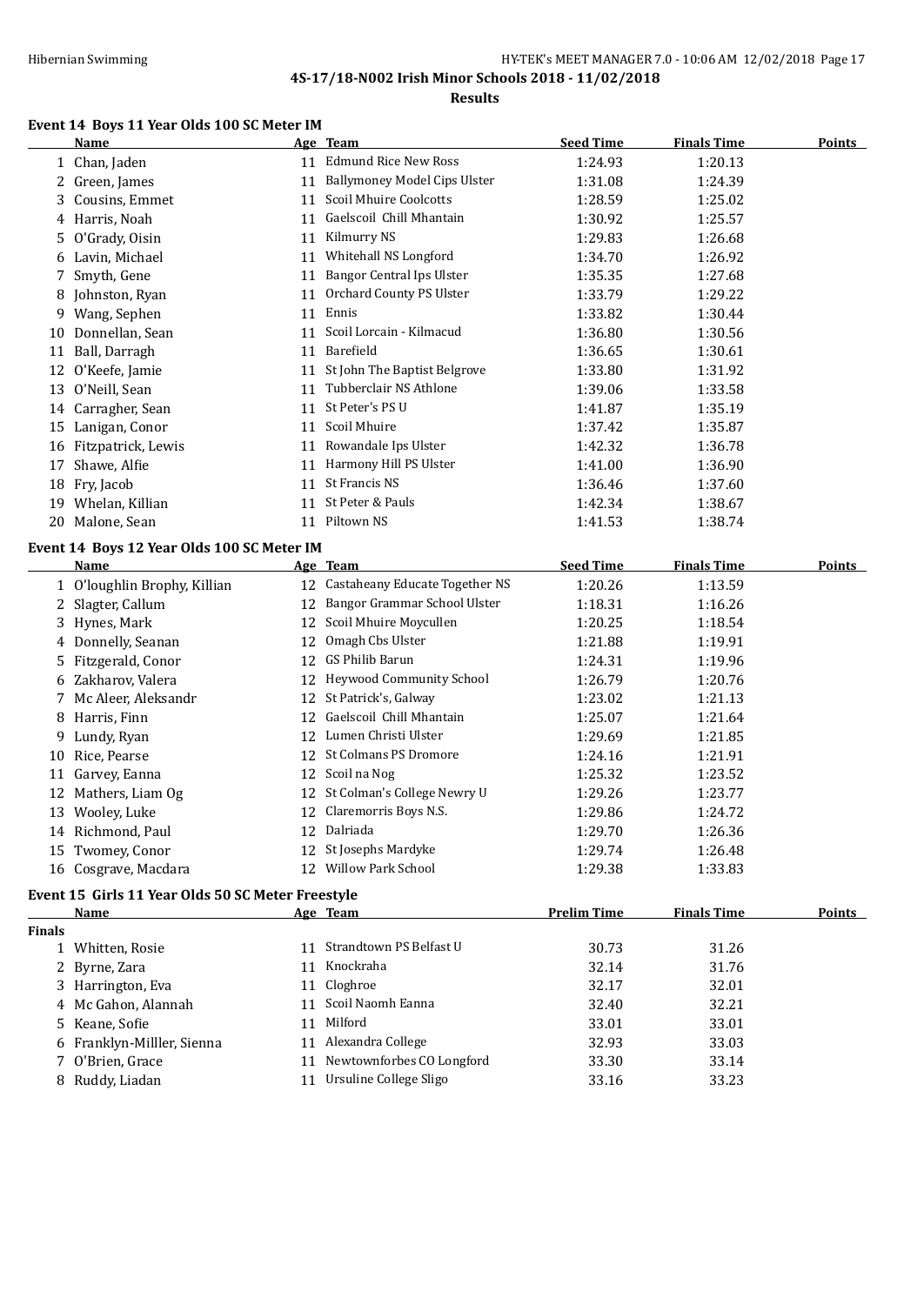#### **Results**

## **Finals ... (Event 15 Girls 11 Year Olds 50 SC Meter Freestyle)**

|                      | Name                                              |    | Age Team                        | <b>Prelim Time</b> | <b>Finals Time</b> | <b>Points</b> |
|----------------------|---------------------------------------------------|----|---------------------------------|--------------------|--------------------|---------------|
|                      | 9 Rosu, Lorena                                    |    | 11 St Brigids PS The Coombe     | 32.71              | 33.35              |               |
|                      | 10 Smyth, Charlotte                               |    | 11 Glynn PS Ulster              | 33.26              | 33.40              |               |
|                      | Event 15 Girls 11 Year Olds 50 SC Meter Freestyle |    |                                 |                    |                    |               |
|                      | <b>Name</b>                                       |    | Age Team                        | <b>Seed Time</b>   | <b>Prelim Time</b> |               |
| <b>Preliminaries</b> |                                                   |    |                                 |                    |                    |               |
|                      | 1 Whitten, Rosie                                  |    | 11 Strandtown PS Belfast U      | 31.27              | 30.73              | q             |
|                      | 2 Byrne, Zara                                     |    | 11 Knockraha                    | 32.31              | 32.14              | q             |
|                      | 3 Harrington, Eva                                 |    | 11 Cloghroe                     | 32.71              | 32.17              | q             |
| 4                    | Mc Gahon, Alannah                                 |    | 11 Scoil Naomh Eanna            | 32.61              | 32.40              | q             |
| 5.                   | Rosu, Lorena                                      |    | 11 St Brigids PS The Coombe     | 35.31              | 32.71              | q             |
| 6                    | Franklyn-Milller, Sienna                          |    | 11 Alexandra College            | 34.68              | 32.93              | q             |
| 7                    | Keane, Sofie                                      |    | 11 Milford                      | 34.55              | 33.01              | q             |
| 8                    | Ruddy, Liadan                                     |    | 11 Ursuline College Sligo       | 33.02              | 33.16              | q             |
|                      | 9 Smyth, Charlotte                                |    | 11 Glynn PS Ulster              | 34.34              | 33.26              | q             |
|                      | 10 O'Brien, Grace                                 |    | 11 Newtownforbes CO Longford    | 32.76              | 33.30              | q             |
|                      | 11 Waters, Niamh                                  |    | 11 Gaelscoil Chill Mhantain     | 34.58              | 33.50              |               |
| 12                   | Byrnes, Aoife                                     |    | 11 Sc an Spioraid Naoimh        | 35.19              | 33.63              |               |
|                      |                                                   |    |                                 |                    |                    |               |
|                      | 13 Mc Cusker, Edie                                |    | 11 Edenderry PS Banbridge       | 34.13              | 33.70              |               |
|                      | 14 Deasy, Laoise                                  | 11 | Scoil Phadraig Naofa            | 34.33              | 33.79              |               |
|                      | 15 Mulrenan, Lily                                 | 11 | Loughglynn N S                  | 36.04              | 33.92              |               |
|                      | 16 Railton, Michelle                              |    | 11 Presentation Tuam            | 36.00              | 34.09              |               |
|                      | 17 Ivory, Aoibheann                               | 11 | St Kevins NS Tara Hill          | 34.11              | 34.29              |               |
|                      | 18 O'Neill, Sadhbh                                |    | 11 Gaelscoil Oilibheir          | 37.50              | 35.09              |               |
|                      | 19 Earls, Eve                                     | 11 | <b>Ballymagee PS</b>            | 37.35              | 35.33              |               |
| 20                   | NiDhuibh, Annabelle                               | 11 | Scoil Bhride Ranelagh           | 36.40              | 35.34              |               |
|                      | 21 Martin, Lucy                                   |    | 11 Moore Athlone                | 37.66              | 35.36              |               |
|                      | 22 Brennan, Nicola                                |    | 11 Cornafulla Athlone           | 37.26              | 35.43              |               |
|                      | 23 Bunn, Charlotte                                |    | 11 Harmony Hill PS Ulster       | 35.23              | 35.49              |               |
|                      | 24 Mc Nulty, Siomha                               |    | 11 Gael Scoile Clm              | 35.81              | 35.61              |               |
|                      | 25 Golden, Sophie                                 |    | 11 Mount Anville Primary School | 36.43              | 35.70              |               |
|                      | 26 Moran, Lorraine                                |    | 11 Rahara Athlone               | 37.28              | 35.81              |               |
|                      | 27 O'Toole, Robyn                                 |    | 11 Teresian School              | 34.98              | 35.97              |               |
|                      | 28 Mannion, Gemma                                 |    | 11 Coosan N S Athlone           | 37.08              | 36.17              |               |
|                      | 29 Kelly, Sienna                                  |    | 11 Gael Scoile Clm              | 38.48              | 36.21              |               |
|                      | 30 Bailey, Leagh                                  |    | 11 Cushinstown NS               | 37.58              | 36.22              |               |
|                      | 31 Marley, Ruby                                   |    | 11 St Pius X                    | 37.24              | 36.41              |               |
|                      | *32 Salvado Mc Cormack, Julia                     | 11 | Cahir                           | 36.57              | 36.47              |               |
|                      | *32 NiDhrisceoil, Ellen                           | 11 | Scoil Bhride Ranelagh           | 37.71              | 36.47              |               |
|                      | 34 O'Connell, Evie                                | 11 | Gaelscoil Ui Drisceoil          | 35.35              | 36.49              |               |
| 35                   | Fitzgerald, Gemma                                 | 11 | Rossmore                        | 38.25              | 36.93              |               |
|                      | 36 Barry, Lauryn                                  | 11 | Scoil San Treasa                | 38.48              | 37.05              |               |
| 37                   | Bellows, Pippa                                    | 11 | Rathdown Junior School          | 37.89              | 37.12              |               |
| 38                   | Doherty, Clara                                    | 11 | <b>Carrick Primary</b>          | 38.69              | 37.47              |               |
| 39                   | O'Mahoney, Rachel                                 | 11 | Scoil Eoin                      | 38.28              | 37.48              |               |
| 40                   | NiFhlannaga, Nora                                 | 11 | Scoil Bhride Ranelagh           | 38.73              | 37.77              |               |
| 41                   | Kelly, Lucy                                       | 11 | St Vincent de Paul Girls        | 36.69              | 37.82              |               |
| 42                   | Taggart, Lucy                                     | 11 | Orchard County PS Ulster        | 37.00              | 38.35              |               |
|                      | 43 Deely, Layla                                   | 11 | Melview NS Longford             | 38.74              | 38.51              |               |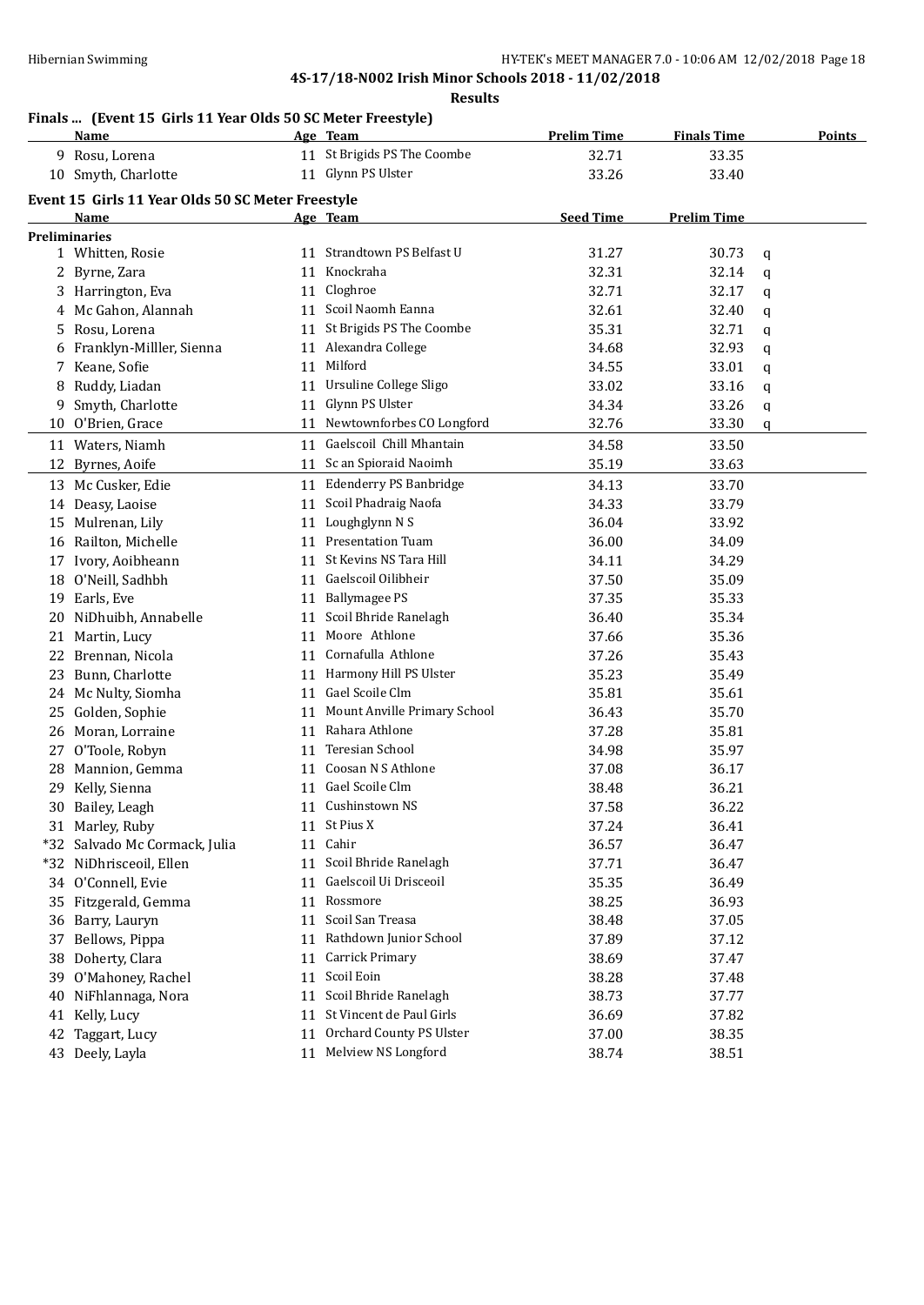**Results**

## **Event 15 Girls 12 Year Olds 50 SC Meter Freestyle**

|               | Name                                              |    | Age Team                         | <b>Prelim Time</b> | <b>Finals Time</b> | <b>Points</b> |
|---------------|---------------------------------------------------|----|----------------------------------|--------------------|--------------------|---------------|
| <b>Finals</b> |                                                   |    |                                  |                    |                    |               |
|               | 1 Rogers, Nemone                                  |    | 12 Castle Park School            | 29.17              | 28.98              |               |
|               | 2 Rochford, Ava                                   |    | 12 Gaelscoil Mhichil Ciosiog     | 30.52              | 29.28              |               |
|               | 3 Mc William, Tea                                 |    | 12 Ballymoney High School Ulster | 30.53              | 30.62              |               |
|               | 4 Becker, Fallon                                  |    | 12 Scoil San Treasa              | 30.97              | 30.67              |               |
| 5             | Ryan, Kiara                                       |    | 12 St Canices                    | 31.27              | 31.60              |               |
|               | 6 Powell, Ella                                    |    | 12 Cornafulla Athlone            | 32.17              | 31.80              |               |
| 7             | Nita, Kseniya                                     |    | 12 St Marys Nenagh               | 32.20              | 31.89              |               |
|               | 8 Allen, Naoise                                   |    | 12 Scoil Choca Naofa Kilcock     | 31.49              | 31.98              |               |
| 9             | Buckley, Marguerite                               |    | 12 Powerstown                    | 32.05              | 32.19              |               |
|               | 10 Phelan, Rosalie                                |    | 12 Bayside NS                    | 31.48              | 32.32              |               |
|               | Event 15 Girls 12 Year Olds 50 SC Meter Freestyle |    |                                  |                    |                    |               |
|               | Name                                              |    | <u>Age Team</u>                  | <b>Seed Time</b>   | <b>Prelim Time</b> |               |
|               | <b>Preliminaries</b>                              |    |                                  |                    |                    |               |
|               | 1 Rogers, Nemone                                  | 12 | Castle Park School               | 29.49              | 29.17              | q             |
|               | 2 Rochford, Ava                                   | 12 | Gaelscoil Mhichil Ciosiog        | 30.76              | 30.52              | q             |
|               | 3 Mc William, Tea                                 | 12 | Ballymoney High School Ulster    | 31.99              | 30.53              | q             |
|               | 4 Becker, Fallon                                  | 12 | Scoil San Treasa                 | 31.22              | 30.97              | q             |
|               | 5 Ryan, Kiara                                     | 12 | <b>St Canices</b>                | 32.06              | 31.27              | q             |
|               | 6 Phelan, Rosalie                                 | 12 | <b>Bayside NS</b>                | 32.94              | 31.48              | q             |
|               | 7 Allen, Naoise                                   | 12 | Scoil Choca Naofa Kilcock        | 31.60              | 31.49              | q             |
|               | 8 Mc Namara, Ava                                  | 12 | St Dominic's U                   | 31.49              | 31.65              | q             |
| 9.            | <b>Buckley, Marguerite</b>                        | 12 | Powerstown                       | 33.95              | 32.05              | q             |
|               | 10 Powell, Ella                                   |    | 12 Cornafulla Athlone            | 32.14              | 32.17              | q             |
|               |                                                   |    |                                  |                    |                    |               |
|               | 11 Nita, Kseniya                                  | 12 | St Marys Nenagh                  | 33.28              | 32.20              |               |
|               | *12 Meade, Anna                                   | 12 | St Josephs Clonakilty            | 34.97              | 32.35              |               |
|               | *12 Boyd, Alyssa                                  | 12 | Regent House GS Ulster           | 32.06              | 32.35              |               |
|               | *12 Russell, Aimee                                | 12 | Cambridge House GS Ulster        | 32.59              | 32.35              |               |
|               | <b>Swim-Off Required</b>                          |    | Scoil Eoin                       |                    |                    |               |
|               | 15 Mc Tigue, Kim                                  | 12 | Thornhill U                      | 33.15              | 32.46              |               |
|               | 16 Mc Cormick, Sophia                             | 12 |                                  | 34.30              | 32.47              |               |
|               | 17 Robson, Jessika                                | 12 | Hunterhouse College<br>Milford   | 32.71              | 32.57              |               |
|               | *18 Arduzova, Natalia                             | 12 |                                  | 34.18              | 33.20              |               |
|               | *18 Withers, Alex                                 | 12 | Killycomaine Jhs Ulster          | 31.66              | 33.20              |               |
|               | 20 Heasley, Sofie                                 | 12 | Regent House GS Ulster           | 34.10              | 33.22              |               |
|               | 21 Scanlon, Aisling                               |    | 12 Aughnagarron NS Longford      | 33.19              | 33.47              |               |
|               | 22 Rada, Janelle                                  |    | 12 St Ronan's College Lurga      | 34.94              | 33.59              |               |
|               | 23 Curley, Caoimhe                                |    | 12 Breaffy                       | 35.32              | 33.81              |               |
|               | 24 Atchison, Molly                                | 12 | Coleraine Grammar School         | 35.00              | 33.93              |               |
| 25            | Mulcahy, Ciara                                    | 12 | Scoil Eoin -belgrove Snr Girls   | 34.86              | 33.94              |               |
|               | 26 Brennan, Sorcha                                | 12 | Presentation Tuam                | 35.94              | 34.06              |               |
| 27            | Murphy, Kate                                      | 12 | St Patricks NS Slane             | 35.00              | 34.25              |               |
|               | 28 Frizelle, Aoibhe                               | 12 | Ballyduff                        | 34.59              | 34.60              |               |
| 29            | Byrne, Ava                                        | 12 | St Senan's Primary Schools       | 35.78              | 34.81              |               |
| 30            | Doyle, Caoimhe                                    | 12 | Tullyallen NS                    | 35.79              | 34.97              |               |
| 31            | Bigornia, Justine                                 | 12 | Hunterhouse College              | 35.78              | 35.05              |               |
| 32            | Boyd, Ellie                                       | 12 | St Dominic's U                   | 35.20              | 35.09              |               |
|               | 33 O'Connor, Kirsten                              | 12 | St Pius College Magherafelt U    | 35.39              | 35.17              |               |
|               | 34 Wills, Lucy                                    |    | 12 Strathearn School             | 35.55              | 35.20              |               |
|               | 35 Hegarty, Kirsten                               |    | 12 Model                         | 34.98              | 35.33              |               |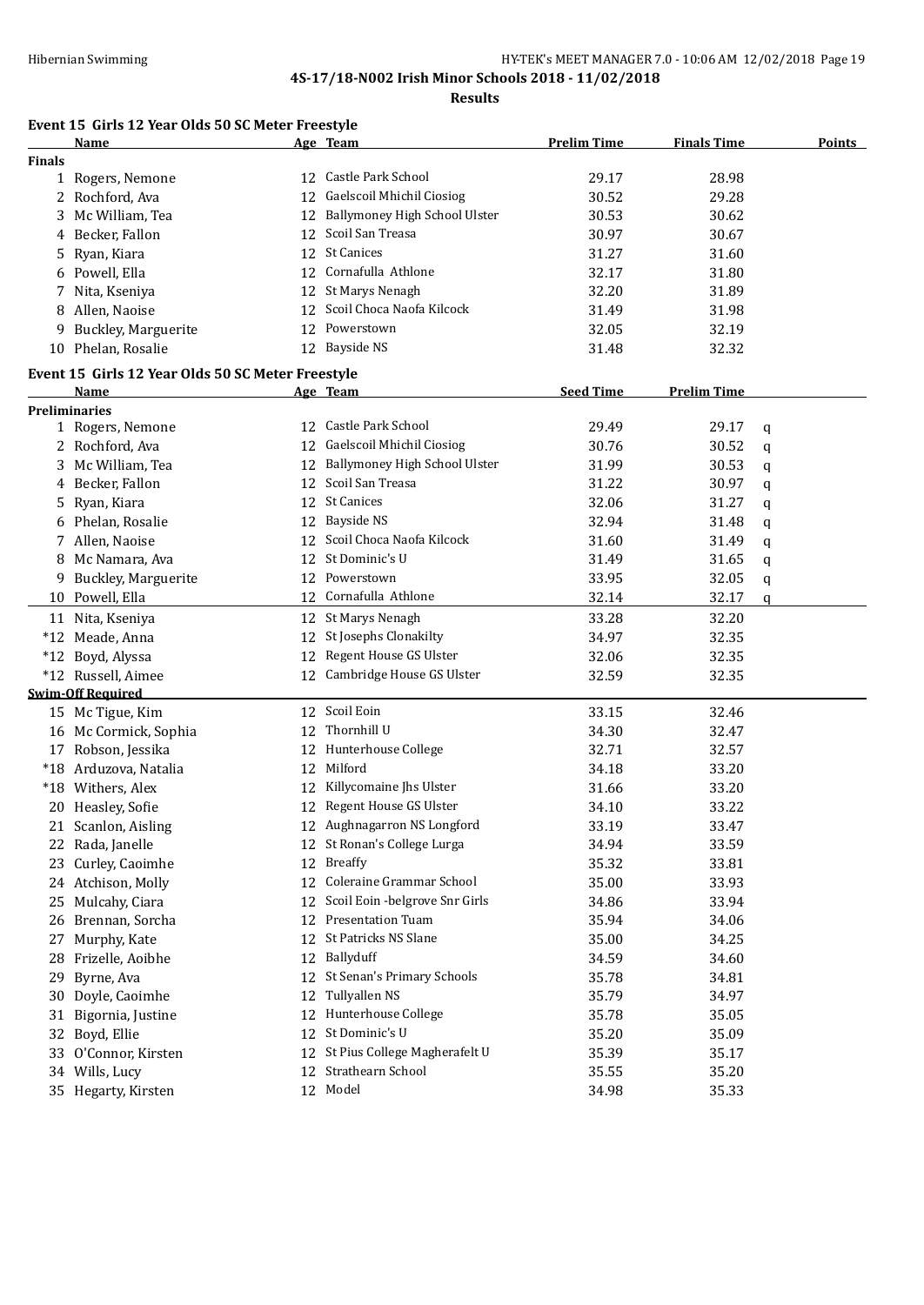**Results**

## **Preliminaries ... (Event 15 Girls 12 Year Olds 50 SC Meter Freestyle)**

|               | <b>Name</b>                                      |    | Age Team                           | <b>Seed Time</b>   | <b>Prelim Time</b> |             |               |
|---------------|--------------------------------------------------|----|------------------------------------|--------------------|--------------------|-------------|---------------|
|               | 36 Martin, Sarah                                 |    | 12 St Mochta's NS -clonsilla       | 35.79              | 36.03              |             |               |
|               | 37 Mc Geown, Niamh                               |    | 12 Banbridge Academy Ulster        | 35.76              | 36.21              |             |               |
|               | Forde, Lara                                      |    | 12 Scoil Eoin - belgrove Snr Girls | 35.31              | DQ                 |             |               |
|               | --- NiMhuineachain, Riona                        |    | 12 Scoil Bhride Ranelagh           | 32.46              | DQ                 |             |               |
|               | Event 16 Boys 11 Year Olds 50 SC Meter Freestyle |    |                                    |                    |                    |             |               |
|               | Name                                             |    | Age Team                           | <b>Prelim Time</b> | <b>Finals Time</b> |             | <b>Points</b> |
| <b>Finals</b> |                                                  |    |                                    |                    |                    |             |               |
|               | 1 Coveney, Sam                                   |    | 11 Scoil Chros Tseain              | 31.74              | 30.90              |             |               |
|               | 2 Sherry, Oliver                                 |    | 11 St Seachnalls NS                | 31.34              | 30.92              |             |               |
|               | 3 Ward, Conor                                    |    | 11 St Pius X                       | 32.24              | 32.05              |             |               |
|               | 4 Franklyn-Miller, Noah                          |    | 11 ST Michaels College             | 32.29              | 32.11              |             |               |
|               | 5 Merrigan, Ben                                  |    | 11 Realt na Mara                   | 33.01              | 32.51              |             |               |
|               | 6 O'Donoghue, Sean                               |    | 11 Gaelscoil Athlone               | 32.89              | 32.95              |             |               |
|               | 7 Monaghan, James                                |    | 11 Creevy                          | 33.64              | 33.37              |             |               |
|               | 8 Henson, Andrew                                 |    | 11 Tubberclair NS Athlone          | 33.42              | 34.04              |             |               |
|               | 9 Barrett, Alex                                  |    | 11 Scoil Phadraig Naofa            | 33.79              | 34.80              |             |               |
|               | --- O'Brien, Denis                               |    | 11 St Nessans                      | 32.06              | DQ                 |             |               |
|               |                                                  |    |                                    |                    |                    |             |               |
|               | Event 16 Boys 11 Year Olds 50 SC Meter Freestyle |    |                                    |                    |                    |             |               |
|               | Name                                             |    | Age Team                           | <b>Seed Time</b>   | <b>Prelim Time</b> |             |               |
|               | <b>Preliminaries</b>                             |    | 11 St Seachnalls NS                |                    |                    |             |               |
|               | 1 Sherry, Oliver                                 |    | 11 Scoil Chros Tseain              | 32.55              | 31.34              | q           |               |
|               | 2 Coveney, Sam                                   |    | 11 St Nessans                      | 32.63              | 31.74              | q           |               |
|               | 3 O'Brien, Denis                                 |    |                                    | 33.28              | 32.06              | q           |               |
|               | 4 Ward, Conor                                    |    | 11 St Pius X                       | 32.61              | 32.24              | q           |               |
|               | 5 Franklyn-Miller, Noah                          |    | 11 ST Michaels College             | 33.38              | 32.29              | q           |               |
|               | 6 O'Donoghue, Sean                               | 11 | Gaelscoil Athlone                  | 34.05              | 32.89              | $\mathbf q$ |               |
|               | 7 Merrigan, Ben                                  |    | 11 Realt na Mara                   | 34.72              | 33.01              | $\mathbf q$ |               |
|               | 8 Henson, Andrew                                 |    | 11 Tubberclair NS Athlone          | 36.41              | 33.42              | $\mathbf q$ |               |
|               | 9 Monaghan, James                                |    | 11 Creevy                          | 37.88              | 33.64              | q           |               |
|               | 10 Barrett, Alex                                 |    | 11 Scoil Phadraig Naofa            | 34.86              | 33.79              | q           |               |
| 11            | Summerville, Darragh                             |    | 11 Creevy                          | 32.50              | 33.84              |             |               |
| 12            | Crilly, Daragh                                   |    | 11 St Patricks NS Ringsend         | 37.02              | 34.04              |             |               |
|               | 13 Longmore, Oscar                               |    | 11 St Killians NS U                | 36.01              | 34.22              |             |               |
|               | 14 Donnellan, Sean                               |    | 11 Scoil Lorcain - Kilmacud        | 36.48              | 34.37              |             |               |
|               | 15 O'Leary, Luke                                 |    | 11 St Tolas NS                     | 35.05              | 34.58              |             |               |
|               | 16 O'Connor, Sean                                |    | 11 Barefield                       | 36.42              | 35.04              |             |               |
|               | 17 O'Neill, Scott                                | 11 | Knockea                            | 37.60              | 35.27              |             |               |
|               | 18 Haugh, Justin                                 | 11 | Scoil Cholmain Naofa               | 35.41              | 35.66              |             |               |
|               | 19 Vaughan, Alan                                 | 11 | Creevy                             | 37.55              | 35.75              |             |               |
|               | 20 Shawe, Alfie                                  | 11 | Harmony Hill PS Ulster             | 36.68              | 36.25              |             |               |
| 21            | Bickerstaffe, Josh                               | 11 | Wallace Prep Ulster                | 37.91              | 36.26              |             |               |
|               | 22 Lewandowski, Julian                           | 11 | Belmayne Educate Together          | 37.82              | 36.37              |             |               |
|               | 23 White, Conor                                  | 11 | <b>Willow Park School</b>          | 37.68              | 36.94              |             |               |
|               | 24 Magill, Tom                                   |    | 11 St Ronan's Newry U              | 37.31              | 38.34              |             |               |
|               | Event 16 Boys 12 Year Olds 50 SC Meter Freestyle |    |                                    |                    |                    |             |               |
|               | <u>Name</u>                                      |    | Age Team                           | <b>Prelim Time</b> | <b>Finals Time</b> |             | <b>Points</b> |
| <b>Finals</b> |                                                  |    |                                    |                    |                    |             |               |
|               | 1 Galland, Marc                                  |    | 12 Shanbally                       | 28.33              | 28.00              |             |               |
|               | 2 Fagan, Kyle                                    |    | 12 Tubberclair NS Athlone          | 29.26              | 29.12              |             |               |
|               |                                                  |    |                                    |                    |                    |             |               |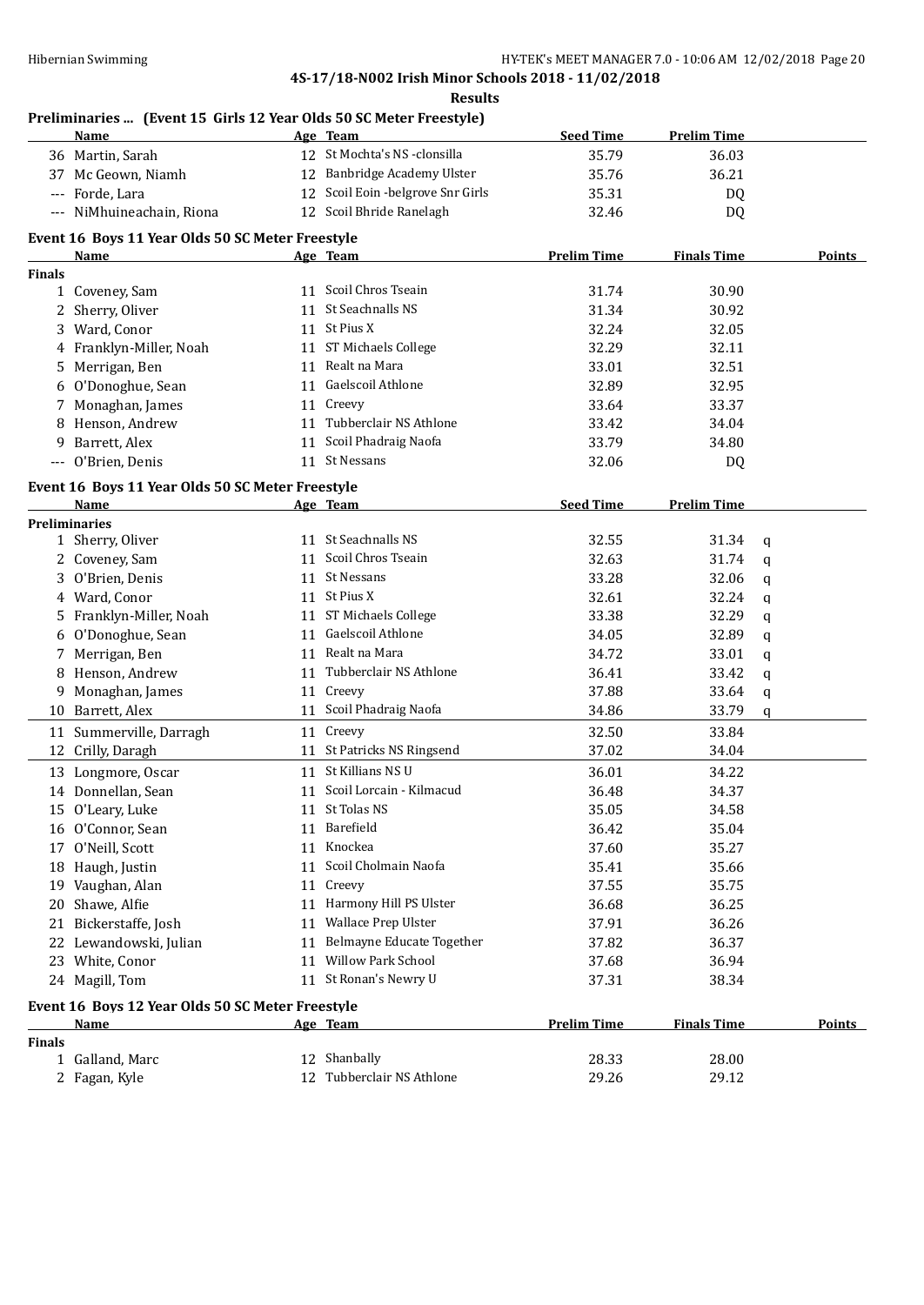#### **Results**

## **Finals ... (Event 16 Boys 12 Year Olds 50 SC Meter Freestyle)**

|               | Name                                                 |    | Age Team                          | <b>Prelim Time</b> | <b>Finals Time</b> |   | <b>Points</b> |
|---------------|------------------------------------------------------|----|-----------------------------------|--------------------|--------------------|---|---------------|
|               | 3 O'loughlin Brophy, Killian                         |    | 12 Castaheany Educate Together NS | 30.14              | 29.14              |   |               |
|               | 4 Curley, Michael                                    |    | 12 Willow Park School             | 29.87              | 29.40              |   |               |
| 5.            | Fitzgerald, Conor                                    |    | 12 GS Philib Barun                | 29.94              | 29.62              |   |               |
| 6             | Registe, Dylan                                       |    | 12 Integrated College Dungannon U | 30.00              | 30.33              |   |               |
| 7             | Wright, Samuel                                       |    | 12 Rockport School Ulster         | 31.30              | 30.76              |   |               |
| 8             | Sloan, Enda                                          | 12 | St Louis NS Carrickmacross U      | 30.41              | 30.92              |   |               |
| 9             | Brennan, Ollie                                       |    | 12 Gaelscoil Oilibheir            | 30.86              | 31.45              |   |               |
|               | Event 16 Boys 12 Year Olds 50 SC Meter Freestyle     |    |                                   |                    |                    |   |               |
|               | Name                                                 |    | Age Team                          | <b>Seed Time</b>   | <b>Prelim Time</b> |   |               |
|               | <b>Preliminaries</b>                                 |    |                                   |                    |                    |   |               |
|               | 1 Galland, Marc                                      |    | 12 Shanbally                      | 28.90              | 28.33              | q |               |
|               | 2 Fagan, Kyle                                        | 12 | Tubberclair NS Athlone            | 29.69              | 29.26              | q |               |
|               | 3 Curley, Michael                                    |    | 12 Willow Park School             | 29.66              | 29.87              | q |               |
|               | 4 Fitzgerald, Conor                                  |    | 12 GS Philib Barun                | 32.11              | 29.94              | q |               |
|               | 5 Registe, Dylan                                     |    | 12 Integrated College Dungannon U | 31.00              | 30.00              | q |               |
| 6             | O'loughlin Brophy, Killian                           |    | 12 Castaheany Educate Together NS | 29.97              | 30.14              | q |               |
| 7             | Sloan, Enda                                          |    | 12 St Louis NS Carrickmacross U   | 31.72              | 30.41              | q |               |
| 8             | Brennan, Ollie                                       |    | 12 Gaelscoil Oilibheir            | 31.28              | 30.86              | q |               |
|               | 9 Wright, Samuel                                     |    | 12 Rockport School Ulster         | 32.23              | 31.30              | q |               |
|               | 10 Geng, Kaelan                                      |    | 12 Scoil Einde                    | 33.08              | 31.34              | q |               |
|               | 11 Smyth, Harry                                      |    | 12 Claremorris Boys N.S.          | 33.56              | 31.48              |   |               |
|               | 12 Mc Candless, Killian                              |    | 12 Newtownards Model Primary Sch  | 32.17              | 31.61              |   |               |
|               | *13 Donnelly, Seanan                                 |    | 12 Omagh Cbs Ulster               | 32.63              | 31.65              |   |               |
|               | *13 Patten, John                                     |    | 12 Scoil Iognaid                  | 34.81              | 31.65              |   |               |
|               | 15 Harris, Finn                                      | 12 | Gaelscoil Chill Mhantain          | 32.74              | 31.92              |   |               |
|               | 16 Meegan, Zach                                      | 12 | Coosan N S Athlone                | 33.61              | 32.03              |   |               |
|               | 17 Suttle, Aaron                                     |    | 12 St Josephs Boys NS Terenure    | 34.21              | 32.37              |   |               |
|               | 18 Magfhionnaile, Riain                              |    | 12 Gaelscoil Eiscir Riada         | 33.35              | 32.61              |   |               |
| 19            | Gilmore, Robbie                                      |    | 12 Shimna Int College Newcastle U | 33.56              | 32.87              |   |               |
|               | Colfer, Cael                                         |    | 12 Scoil Naomh Aine               | 34.49              | 32.91              |   |               |
| 20            |                                                      |    | 12 Limavady Grammar School U      | 33.59              | 32.94              |   |               |
| 21            | George, Alec                                         |    | 12 Melview NS Longford            | 35.00              |                    |   |               |
|               | 22 Delaney, Faryl                                    |    | 12 St Colmans NS                  |                    | 33.56              |   |               |
|               | 23 Larkin, Evan                                      |    | 12 St Patricks Castleknock        | 33.84              | 33.71              |   |               |
|               | 24 Onitiu, Remus                                     |    | 12 St Pius X                      | 34.71<br>34.88     | 33.82              |   |               |
|               | 25 Murphy, Aaron                                     |    |                                   |                    | 34.48              |   |               |
|               | 26 Cormie, Sam                                       |    | 12 Limavady Grammar School U      | 33.67              | 34.96              |   |               |
|               | Event 17 Girls 11 Year Olds 50 SC Meter Breaststroke |    |                                   |                    |                    |   |               |
|               | <b>Name</b>                                          |    | Age Team                          | <b>Prelim Time</b> | <b>Finals Time</b> |   | <b>Points</b> |
| <b>Finals</b> |                                                      |    |                                   |                    |                    |   |               |
|               | 1 Doran, Aoife                                       |    | 11 Cadamstown NS                  | 40.01              | 38.88              |   |               |
| 2             | Byrne, Zara                                          | 11 | Knockraha                         | 39.46              | 39.80              |   |               |
|               | 3 Jones, Eva                                         | 11 | Portstewart PS U                  | 40.77              | 40.59              |   |               |
|               | 4 Aiken, Keira                                       |    | 11 Victoria PS                    | 41.53              | 40.93              |   |               |
| 5.            | Mc Cormack, Rionagh                                  | 11 | Newtownforbes CO Longford         | 40.69              | 41.07              |   |               |
| 6             | Railton, Michelle                                    | 11 | <b>Presentation Tuam</b>          | 41.92              | 41.19              |   |               |
| 7             | O'Boyle, Jane                                        |    | 11 Whitehall NS Longford          | 43.17              | 42.11              |   |               |
|               | 8 Kidney, Isabel                                     |    | 11 St Josephs Riverstown          | 43.23              | 42.34              |   |               |
| 9.            | Morrison, Annabel                                    |    | 11 Enniskillen Model Primary Sch  | 43.33              | 43.33              |   |               |
| 10            | Gilllis, Rebekah                                     |    | 11 Aughnacloy PS Ulst             | 43.45              | 43.79              |   |               |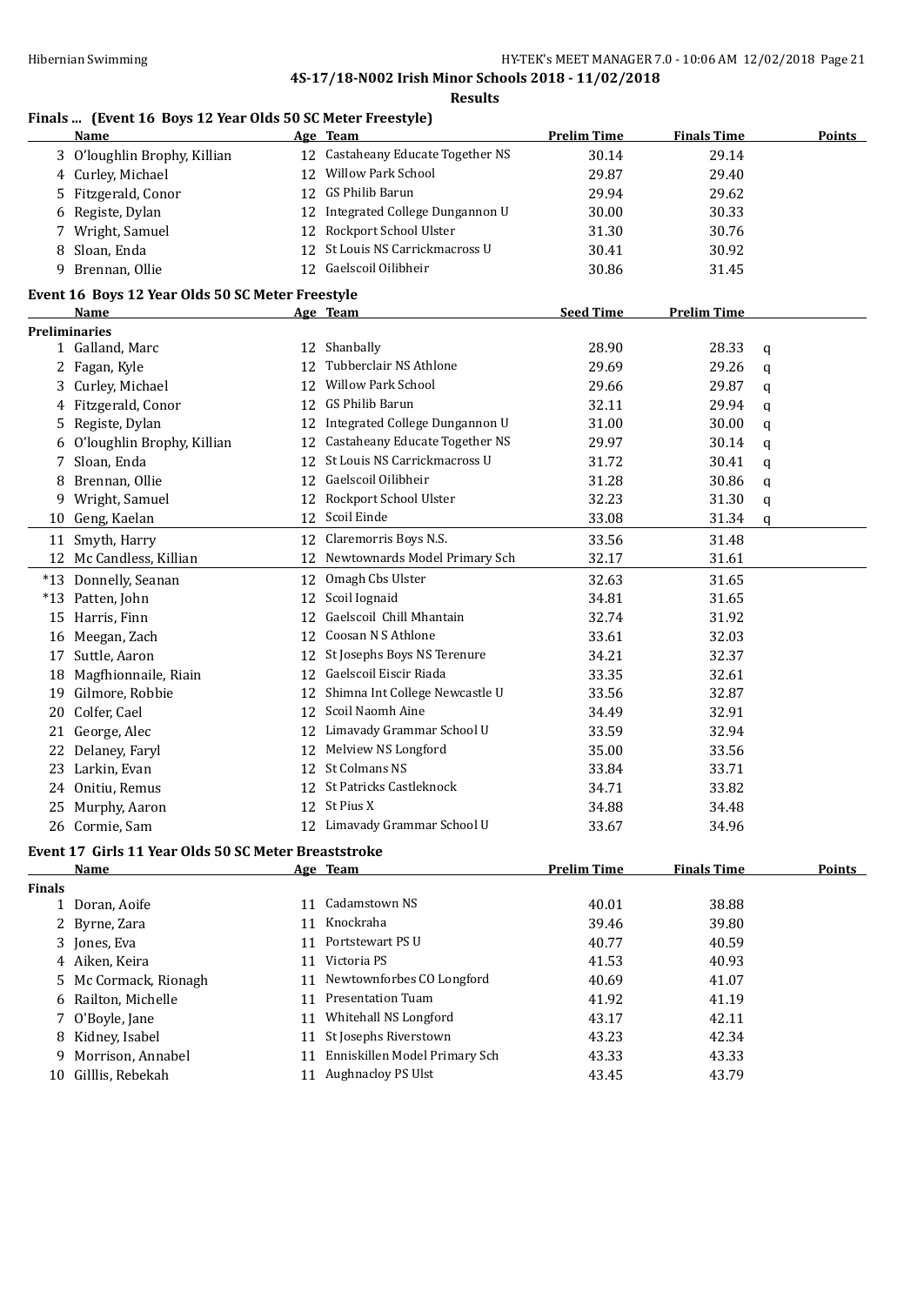**Results**

## **Event 17 Girls 11 Year Olds 50 SC Meter Breaststroke**

|               | Name                                                 |    | Age Team                          | <b>Seed Time</b>   | <b>Prelim Time</b> |               |
|---------------|------------------------------------------------------|----|-----------------------------------|--------------------|--------------------|---------------|
|               | <b>Preliminaries</b>                                 |    |                                   |                    |                    |               |
|               | 1 Byrne, Zara                                        |    | 11 Knockraha                      | 41.78              | 39.46              | q             |
|               | 2 Doran, Aoife                                       |    | 11 Cadamstown NS                  | 41.77              | 40.01              | q             |
|               | 3 Mc Cormack, Rionagh                                |    | 11 Newtownforbes CO Longford      | 42.71              | 40.69              | q             |
|               | 4 Jones, Eva                                         |    | 11 Portstewart PS U               | 42.47              | 40.77              | q             |
|               | 5 Aiken, Keira                                       |    | 11 Victoria PS                    | 41.07              | 41.53              | q             |
| 6             | Railton, Michelle                                    |    | 11 Presentation Tuam              | 45.35              | 41.92              | q             |
| 7             | O'Boyle, Jane                                        | 11 | Whitehall NS Longford             | 45.44              | 43.17              | q             |
| 8             | Kidney, Isabel                                       | 11 | St Josephs Riverstown             | 42.99              | 43.23              | q             |
| 9             | Morrison, Annabel                                    | 11 | Enniskillen Model Primary Sch     | 43.85              | 43.33              | q             |
| 10            | Gilllis, Rebekah                                     |    | 11 Aughnacloy PS Ulst             | 44.23              | 43.45              | q             |
|               | 11 NiDhuibh, Annabelle                               |    | 11 Scoil Bhride Ranelagh          | 43.35              | 43.50              |               |
|               | 12 Perkins, Jodie                                    |    | 11 Ennis                          | 46.49              | 43.85              |               |
|               | 13 Finlayson, Eabha                                  |    | 11 St Andrews College Booterstown | 45.84              | 43.94              |               |
|               | 14 Forde, Heather                                    | 11 | New Inn                           | 44.08              | 44.08              |               |
|               | 15 Holly, Ella                                       | 11 | Gaelscoil Mhichil Ciosiog         | 45.17              | 44.46              |               |
|               | 16 Walker, Darcy                                     | 11 | Bunscoil Lughaigh Naofa           | 43.74              | 44.49              |               |
|               | 17 Chambers, Emma                                    |    | 11 Howard PS U                    | 44.13              | 44.79              |               |
|               |                                                      |    | Moore Athlone                     | 46.96              | 45.14              |               |
|               | 18 Martin, Lucy                                      | 11 | 11 Scoil San Treasa               | 49.27              |                    |               |
|               | 19 Leahy, Orla                                       |    | 11 Holy Cross School              |                    | 45.20              |               |
| 20            | Garvey, Molly                                        |    | Scoil Bhride Ranelagh             | 46.37              | 45.31              |               |
|               | 21 NiFhlannaga, Nora                                 | 11 | Moira PS Ulster                   | 45.86              | 45.41              |               |
|               | 22 Hopkins, Chrissy                                  | 11 |                                   | 45.29              | 45.53              |               |
|               | 23 Hannon, Isolde                                    |    | 11 Gaelscoil de Hide Roscommon    | 49.07              | 45.70              |               |
|               | 24 O'Shea, Michelle                                  |    | 11 Rathduff                       | 45.35              | 45.95              |               |
|               | 25 Fox, Ella                                         |    | 11 St Mary's Dungannon U          | 47.09              | 46.25              |               |
|               | 26 Bellows, Pippa                                    |    | 11 Rathdown Junior School         | 50.88              | 47.03              |               |
|               | 27 Farr, Larissa                                     | 11 | St Marys Dunmanway                | 48.90              | 47.23              |               |
| 28            | Mc Vicar, Jenni                                      | 11 | <b>Ballymagee PS</b>              | 49.93              | 47.86              |               |
| 29            | Bailey, Leagh                                        |    | 11 Cushinstown NS                 | 49.81              | 48.14              |               |
|               | 30 Earls, Eve                                        | 11 | <b>Ballymagee PS</b>              | 50.30              | 48.18              |               |
|               | 31 Rather, Kassie                                    | 11 | Gaelscoil Mhic Amhlaigh           | 47.14              | 49.02              |               |
|               | 32 Phelan, Ariane                                    |    | 11 St Dominics                    | 48.53              | 49.45              |               |
|               | *33 Sheridan, Riann                                  |    | 11 Gaelscoil Adhamhnain Ulster    | 49.25              | 52.15              |               |
|               | *33 Byrne, Grace                                     |    | 11 Gaelscoil An Mhuilinn          | 50.88              | 52.15              |               |
|               | Event 17 Girls 12 Year Olds 50 SC Meter Breaststroke |    |                                   |                    |                    |               |
|               | Name                                                 |    | Age Team                          | <b>Prelim Time</b> | <b>Finals Time</b> | <b>Points</b> |
| <b>Finals</b> |                                                      |    |                                   |                    |                    |               |
|               | 1 Mc Namara, Ava                                     |    | 12 St Dominic's U                 | 38.50              | 38.00              |               |
|               | 2 Cisnero, Yna                                       |    | 12 Limavady Grammar School U      | 39.42              | 38.43              |               |
|               | 3 Murphy, Gillian                                    |    | 12 Scoil Ide Galway               | 42.32              | 40.54              |               |
|               | 4 Mc Grath, Izzy                                     |    | 12 Our Lady of Lourdes            | 42.26              | 41.05              |               |
|               | 5 NiMhuineachain, Riona                              | 12 | Scoil Bhride Ranelagh             | 42.56              | 41.06              |               |
|               | 6 Mc Cormack, Cara                                   |    | 12 Knockraha                      | 40.83              | 41.16              |               |
|               | 7 O'Connor, Kirsten                                  |    | 12 St Pius College Magherafelt U  | 42.12              | 42.11              |               |
|               | 8 Ryan, Kiara                                        |    | 12 St Canices                     | 42.57              | 42.72              |               |
| 9.            | Phelan, Rosalie                                      | 12 | <b>Bayside NS</b>                 | 42.81              | 43.22              |               |
|               | 10 Greer, Orla                                       |    | 12 St Ronan's College Lurga       | 42.58              | 43.55              |               |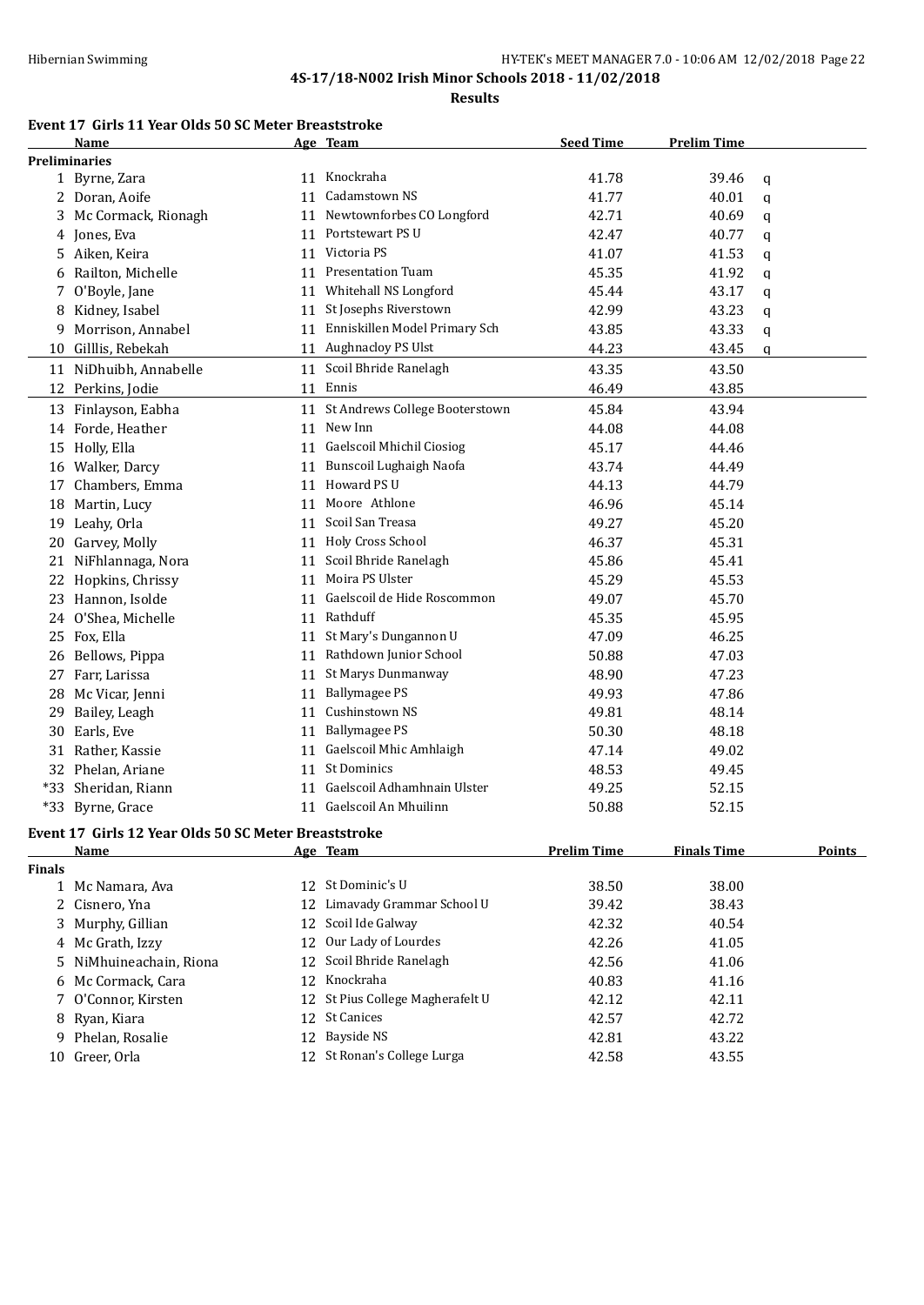**Results**

## **Event 17 Girls 12 Year Olds 50 SC Meter Breaststroke**

|               | Name                                                |    | Age Team                            | <b>Seed Time</b>   | <b>Prelim Time</b> |               |
|---------------|-----------------------------------------------------|----|-------------------------------------|--------------------|--------------------|---------------|
|               | <b>Preliminaries</b>                                |    |                                     |                    |                    |               |
|               | 1 Mc Namara, Ava                                    |    | 12 St Dominic's U                   | 38.04              | 38.50              | q             |
|               | 2 Cisnero, Yna                                      |    | 12 Limavady Grammar School U        | 38.30              | 39.42              | q             |
|               | 3 Mc Cormack, Cara                                  |    | 12 Knockraha                        | 41.15              | 40.83              | q             |
|               | 4 O'Connor, Kirsten                                 |    | 12 St Pius College Magherafelt U    | 43.99              | 42.12              | q             |
| 5.            | Mc Grath, Izzy                                      | 12 | Our Lady of Lourdes                 | 42.00              | 42.26              | q             |
| 6             | Murphy, Gillian                                     | 12 | Scoil Ide Galway                    | 46.41              | 42.32              | q             |
| 7             | NiMhuineachain, Riona                               | 12 | Scoil Bhride Ranelagh               | 43.01              | 42.56              | q             |
| 8             | Ryan, Kiara                                         |    | 12 St Canices                       | 43.96              | 42.57              | q             |
| 9.            | Greer, Orla                                         |    | 12 St Ronan's College Lurga         | 46.20              | 42.58              | q             |
|               | 10 Phelan, Rosalie                                  |    | 12 Bayside NS                       | 46.58              | 42.81              | q             |
|               | 11 Duffy, Roisin K                                  |    | 12 Gaelscoil Na Lochanna            | 42.04              | 43.13              |               |
|               | 12 Mc Connell, Ciosa                                | 12 | Mount Lourdes GS Ulster             | 46.02              | 43.46              |               |
|               | *13 Smith, Maddie                                   |    | 12 Scoil Naomh Eanna                | 42.09              | 43.67              |               |
|               | *13 Zaidan, Jamila                                  |    | 12 Rathbeggan NS                    | 42.31              | 43.67              |               |
|               | 15 Gross, Isobel                                    |    | 12 St Marys & St Gerards Ennisker   | 44.71              | 43.82              |               |
|               | 16 Heasley, Sofie                                   | 12 | Regent House GS Ulster              | 45.48              | 43.99              |               |
|               | 17 Powell, Ella                                     |    | 12 Cornafulla Athlone               | 44.76              | 44.18              |               |
|               | 18 Donoghue, Katie                                  |    | 12 St Colmans Stradbally            | 46.78              | 44.81              |               |
|               | 19 Gaffney, Grace                                   |    | 12 Gaelscoil Ui Drisceoil           | 46.45              | 44.93              |               |
|               |                                                     |    | 12 Castle Park School               |                    |                    |               |
| 20            | Goodbody, Georgia                                   |    | 12 Banbridge Academy Ulster         | 45.09              | 45.04              |               |
|               | 21 Burns-Atkin, Alana                               |    | <b>Ballyclare High School</b>       | 45.26              | 45.77              |               |
|               | 22 Stewart, Tilly                                   | 12 |                                     | 43.13              | 45.95              |               |
|               | 23 Hegarty, Kirsten                                 |    | 12 Model                            | 47.19              | 46.32              |               |
|               | 24 Hanrahan, Sheenagh                               |    | 12 Creagh N S Ballinasloe           | 46.16              | 46.35              |               |
|               | 25 NiMhaoldonhnaigh, Sinead                         | 12 | Scoil Bhride Ranelagh               | 47.13              | 46.38              |               |
|               | 26 O'Donnell, Ali                                   |    | 12 Ballylooby                       | 47.56              | 46.41              |               |
|               | 27 NiHolain, Hannah                                 | 12 | Scoil Bhride Ranelagh               | 47.61              | 46.49              |               |
|               | 28 Manning, Katie                                   | 12 | Newtownforbes CO Longford           | 47.98              | 46.90              |               |
|               | 29 Maddon, Katie                                    |    | 12 Aquinas Grammar School Ulster    | 47.73              | 47.06              |               |
|               | 30 Pinczura, Olivia                                 |    | 12 Bunscoul Ris - Edmund Rice Sns   | 47.67              | 47.58              |               |
|               | 31 Lennon, Chloe                                    |    | 12 Scoil Naomh Feichin              | 47.57              | 48.07              |               |
|               | 32 Reihill, Emilie                                  |    | 12 Mount Lourdes GS Ulster          | 47.91              | 49.20              |               |
|               | --- Forde, Lara                                     |    | 12 Scoil Eoin - belgrove Snr Girls  | 44.74              | DQ                 |               |
|               | Event 18 Boys 11 Year Olds 50 SC Meter Breaststroke |    |                                     |                    |                    |               |
|               | Name                                                |    | $A_{\alpha\alpha}$ Toam             | <b>Prelim Time</b> | <b>Finals Time</b> | <b>Points</b> |
| <b>Finals</b> |                                                     |    |                                     |                    |                    |               |
|               | 1 Sherry, Oliver                                    |    | 11 St Seachnalls NS                 | 40.38              | 40.43              |               |
|               | 2 Chan, Jaden                                       | 11 | <b>Edmund Rice New Ross</b>         | 42.24              | 40.85              |               |
|               | 3 Hudson, James                                     | 11 | <b>Willow Park School</b>           | 43.57              | 42.28              |               |
|               | 4 Green, James                                      | 11 | <b>Ballymoney Model Cips Ulster</b> | 43.83              | 43.84              |               |
|               | 5 Harris, Noah                                      |    | 11 Gaelscoil Chill Mhantain         | 44.81              | 44.11              |               |
| 6             | Whelan, Killian                                     | 11 | St Peter & Pauls                    | 43.79              | 44.19              |               |
|               | 7 Allen, Frank                                      |    | 11 Kilmaine PS Ulster               | 44.41              | 44.20              |               |
| 8             | Johnston, Ryan                                      |    | 11 Orchard County PS Ulster         | 44.98              | 44.35              |               |
| 9.            | Loughran, Corey                                     | 11 | St Ronan's Newry U                  | 45.56              | 45.42              |               |
|               | 10 Gil, Mark                                        |    | 11 St Brigids Boys Foxrock          | 45.75              | 47.42              |               |
|               |                                                     |    |                                     |                    |                    |               |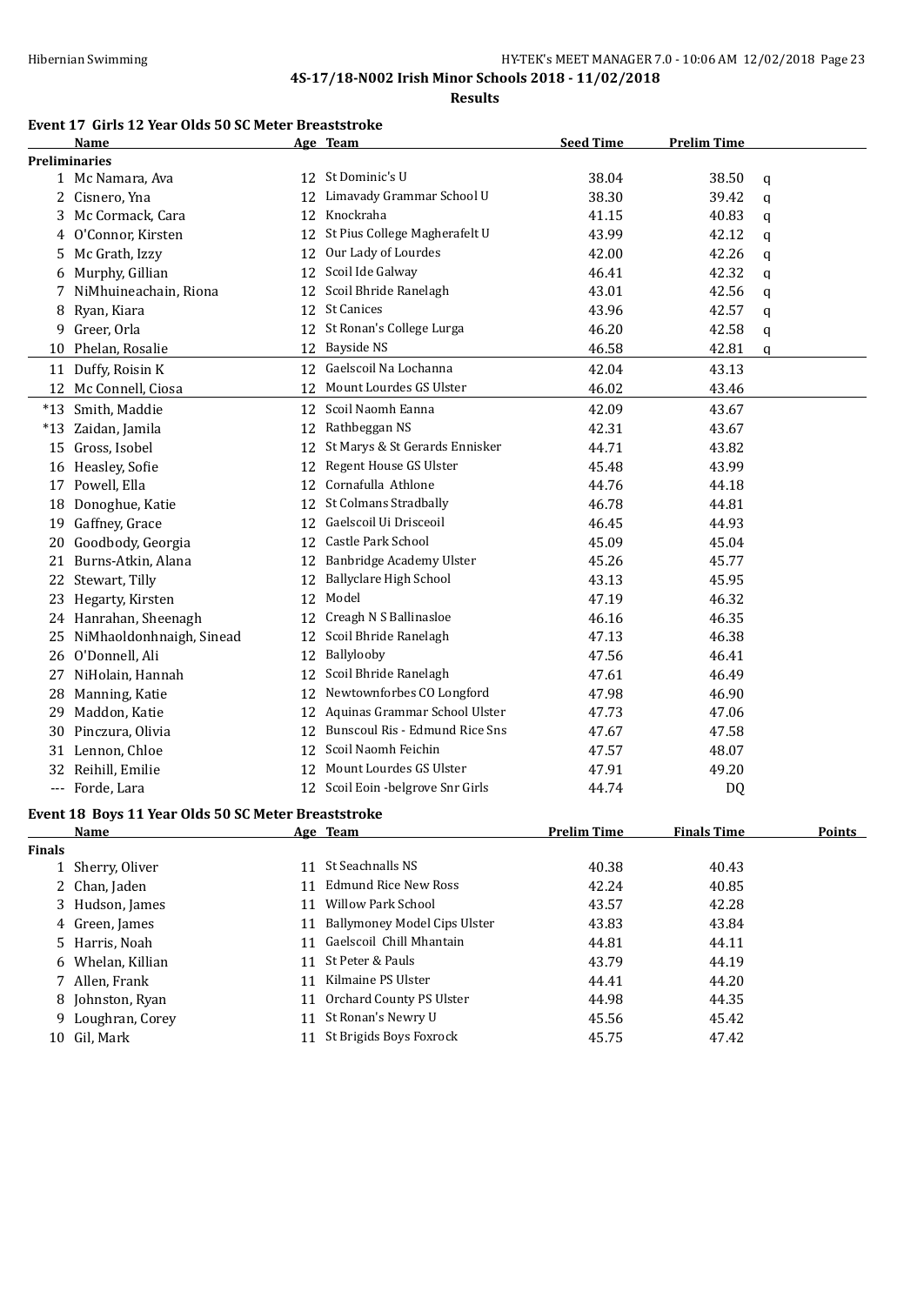**Results**

#### **Event 18 Boys 11 Year Olds 50 SC Meter Breaststroke**

|               | Name                                                |    | Age Team                            | <b>Seed Time</b>   | <b>Prelim Time</b> |              |               |
|---------------|-----------------------------------------------------|----|-------------------------------------|--------------------|--------------------|--------------|---------------|
|               | <b>Preliminaries</b>                                |    |                                     |                    |                    |              |               |
|               | 1 Sherry, Oliver                                    |    | 11 St Seachnalls NS                 | 42.79              | 40.38              | q            |               |
|               | 2 Chan, Jaden                                       | 11 | Edmund Rice New Ross                | 43.13              | 42.24              | q            |               |
|               | 3 Hudson, James                                     |    | 11 Willow Park School               | 43.41              | 43.57              | q            |               |
|               | 4 Whelan, Killian                                   |    | 11 St Peter & Pauls                 | 46.01              | 43.79              | q            |               |
| 5.            | Green, James                                        | 11 | <b>Ballymoney Model Cips Ulster</b> | 45.41              | 43.83              | $\mathbf q$  |               |
|               | 6 Allen, Frank                                      |    | 11 Kilmaine PS Ulster               | 43.73              | 44.41              | q            |               |
|               | 7 Harris, Noah                                      | 11 | Gaelscoil Chill Mhantain            | 45.43              | 44.81              | q            |               |
| 8             | Johnston, Ryan                                      | 11 | Orchard County PS Ulster            | 49.99              | 44.98              | q            |               |
| 9             | Loughran, Corey                                     | 11 | St Ronan's Newry U                  | 47.58              | 45.56              | q            |               |
|               | 10 Gil, Mark                                        |    | 11 St Brigids Boys Foxrock          | 46.87              | 45.75              | q            |               |
|               |                                                     |    |                                     |                    |                    |              |               |
|               | 11 Lavin, Michael                                   | 11 | Whitehall NS Longford               | 49.37              | 46.23              |              |               |
|               | 12 Smyth, Gene                                      |    | 11 Bangor Central Ips Ulster        | 48.51              | 46.34              |              |               |
|               | 13 Liu, Leo                                         |    | 11 Ennis                            | 47.17              | 47.34              |              |               |
|               | 14 O'Neill, Sean                                    |    | 11 Tubberclair NS Athlone           | 48.77              | 47.58              |              |               |
|               | Event 18 Boys 12 Year Olds 50 SC Meter Breaststroke |    |                                     |                    |                    |              |               |
|               | Name                                                |    | Age Team                            | <b>Prelim Time</b> | <b>Finals Time</b> |              | <b>Points</b> |
| <b>Finals</b> |                                                     |    |                                     |                    |                    |              |               |
|               | 1 Williams, Austin                                  | 12 | Bangor Grammar School Ulster        | 37.62              | 37.55              |              |               |
|               | 2 Leggett, David                                    |    | 12 Aquinas Grammar School Ulster    | 39.99              | 39.37              |              |               |
|               | 3 Hynes, Mark                                       | 12 | Scoil Mhuire Moycullen              | 40.87              | 40.01              |              |               |
|               | 4 Delaney, Jack                                     |    | 12 Logboy NS CO Mayo                | 40.63              | 40.84              |              |               |
| 5             | Cummings, Benji                                     | 12 | Strabane Academy Ulster             | 42.22              | 42.22              |              |               |
| 6             | Gray, Lewis                                         | 12 | St Colman's College Newry U         | 42.22              | 42.47              |              |               |
|               | 7 Francis, Thomas                                   | 12 | Christian Brothers PS Wexford       | 43.94              | 42.96              |              |               |
|               | Richmond, Paul                                      | 12 | Dalriada                            | 43.18              | 43.44              |              |               |
| 8             |                                                     |    | 12 Willow Park School               |                    |                    |              |               |
| 9             | Cosgrave, Macdara                                   |    | Scoil Naomh Fiachra                 | 43.29              | 43.88              |              |               |
|               | 10 Bowden, Corey                                    | 12 |                                     | 43.52              | 44.18              |              |               |
|               | Event 18 Boys 12 Year Olds 50 SC Meter Breaststroke |    |                                     |                    |                    |              |               |
|               | <b>Name</b>                                         |    | Age Team                            | <b>Seed Time</b>   | <b>Prelim Time</b> |              |               |
|               | <b>Preliminaries</b>                                |    |                                     |                    |                    |              |               |
|               | 1 Williams, Austin                                  |    | 12 Bangor Grammar School Ulster     | 38.50              | 37.62              | q            |               |
|               | 2 Leggett, David                                    |    | 12 Aquinas Grammar School Ulster    | 39.11              | 39.99              | $\mathsf{q}$ |               |
|               | 3 Delaney, Jack                                     |    | 12 Logboy NS CO Mayo                | 45.57              | 40.63              | q            |               |
|               | 4 Hynes, Mark                                       |    | 12 Scoil Mhuire Moycullen           | 42.12              | 40.87              | q            |               |
|               | *5 Cummings, Benji                                  |    | 12 Strabane Academy Ulster          | 43.13              | 42.22              | q            |               |
|               | *5 Gray, Lewis                                      |    | 12 St Colman's College Newry U      | 45.28              | 42.22              | q            |               |
| 7             | Richmond, Paul                                      | 12 | Dalriada                            | 42.08              | 43.18              | q            |               |
| 8             | Cosgrave, Macdara                                   | 12 | Willow Park School                  | 41.86              | 43.29              | q            |               |
| 9             | Bowden, Corey                                       | 12 | Scoil Naomh Fiachra                 | 44.92              | 43.52              | q            |               |
| 10            | Francis, Thomas                                     | 12 | Christian Brothers PS Wexford       | 44.12              | 43.94              | q            |               |
|               | 11 Kilcommons, Alan                                 |    | 12 Ballaghlea NS                    | 46.53              | 44.78              |              |               |
| 12            | Colfer, Cael                                        | 12 | Scoil Naomh Aine                    | 46.53              | 45.49              |              |               |
|               |                                                     |    |                                     |                    |                    |              |               |
|               | 13 Mc Devitt, Daire                                 |    | 12 Creevy                           | 45.33              | 46.31              |              |               |
|               | 14 Twomey, Conor                                    | 12 | St Josephs Mardyke                  | 46.64              | 46.42              |              |               |
|               | 15 Fitzpatrick, Bryn                                |    | 12 Friends School Lisburn U         | 46.55              | 46.43              |              |               |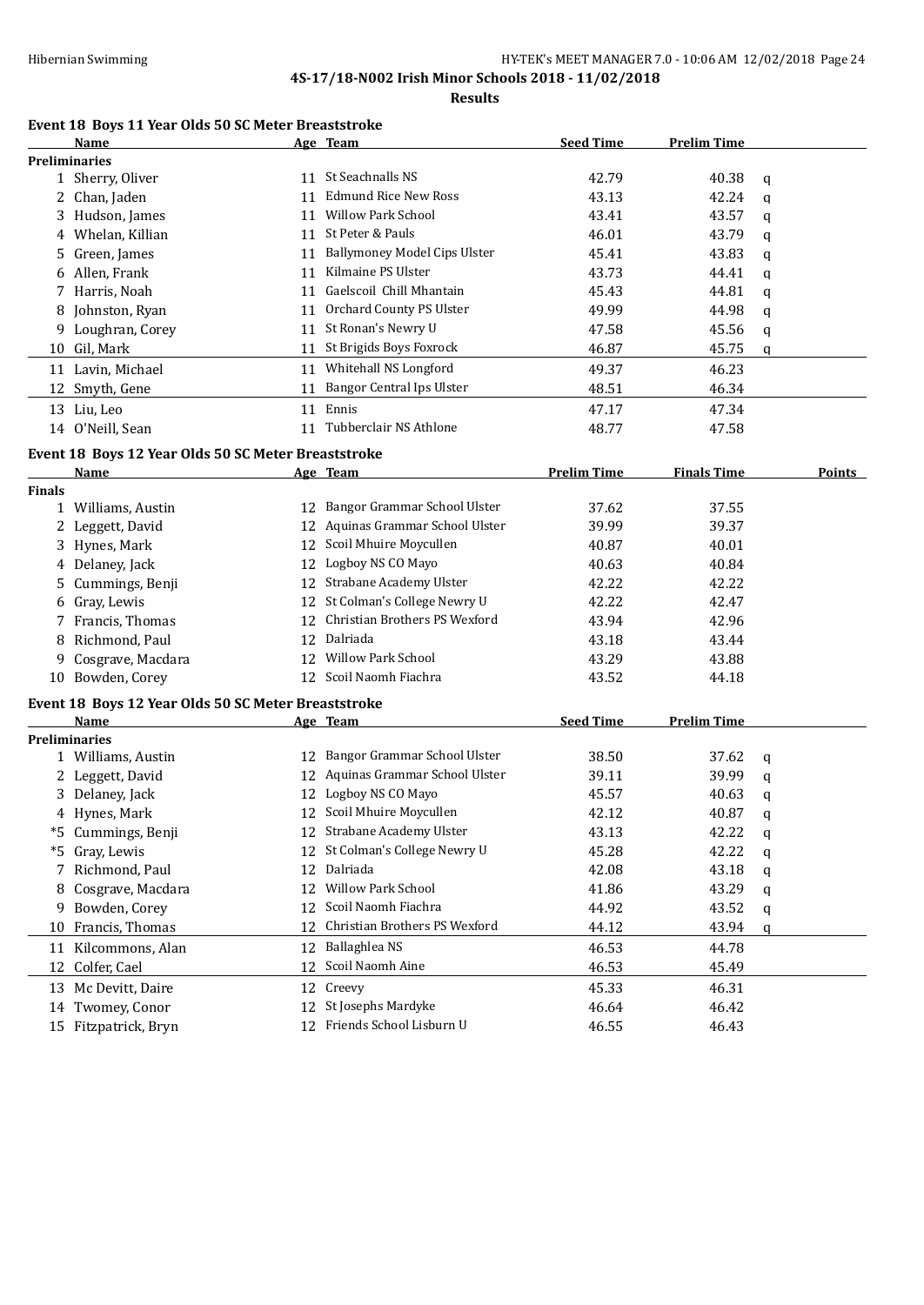$\overline{a}$ 

**4S-17/18-N002 Irish Minor Schools 2018 - 11/02/2018**

**Results**

#### **Event 19 Girls 9-12 200 SC Meter Medley Relay**

|   | <b>Team</b>                                  | Relay                         | <b>Seed Time</b>                 | <b>Finals Time</b><br><b>Points</b> |
|---|----------------------------------------------|-------------------------------|----------------------------------|-------------------------------------|
|   | *1 Scoil Bhride Ranelagh                     | $\boldsymbol{A}$              | 2:41.19                          | 2:34.72                             |
|   | 1) NiMhuineachain, Riona 12                  | 2) NiDhuibh, Annabelle 11     | 3) NiMhaoldonhnaigh, Sinead 12   | 4) Goddard, Sarah 12                |
|   | *1 Gaelscoil Mhicil Chiosog                  | A                             | 2:42.89                          | 2:34.72                             |
| 3 | St Ronan's College Lurga                     | A                             | 2:44.05                          | 2:35.68                             |
| 4 | St Marys Dunmanway                           | A                             | 2:45.35                          | 2:37.12                             |
|   | 5 Castle Park School                         | A                             | 2:41.14                          | 2:39.20                             |
|   | 1) Rogers, Nemone 12                         | 2) Goodbody, Georgia 12       | 3) Light, Isabel 12              | 4) Simpson, Ciara 12                |
|   | 6 Newtownforbes CO Longford                  | A                             | NT                               | 2:43.67                             |
| 7 | Strathearn School                            | A                             | 2:48.75                          | 2:44.12                             |
| 8 | Gaelscoil Ui Drisceoil                       | A                             | 2:49.76                          | 2:44.16                             |
| 9 | <b>Ballyholme PS</b>                         | A                             | 2:50.70                          | 2:45.54                             |
|   | 10 Gael Scoile Clm                           | A                             | 4:39.27                          | 2:47.47                             |
|   | 11 St Josephs Clonakilty                     | A                             | 2:58.33                          | 2:48.39                             |
|   | 12 Hollypark Gns                             | A                             | 3:02.41                          | 2:48.40                             |
|   | 1) Richie, Daisy 12                          | 2) Brady, Suin 12             |                                  |                                     |
|   | 13 St Mochta's NS -clonsilla                 | A                             | 3) Wolahan, Alison 12<br>2:57.95 | 4) Tucker, Mia 12                   |
|   |                                              |                               |                                  | 2:51.56                             |
|   | 1) Martin, Sarah 12                          | 2) McCann, Siobhan 12         | 3) Boucher, Rachel 12            | 4) Burge, Caoimhe 12                |
|   | 14 St Pius X                                 | $\boldsymbol{A}$              | 3:04.41                          | 2:51.88                             |
|   | 15 Teresian School                           | A                             | 2:57.04                          | 2:53.39                             |
|   | 1) O'Toole, Libby 11                         | 2) O'Toole, Robyn 11          | 3) Quinn, Louisa 11              | 4) McMahon, Sophie 11               |
|   | 16 Scoil Iognaid                             | A                             | 3:30.47                          | 2:55.44                             |
|   | 17 Gaelscoil Oilibheir                       | A                             | 3:10.64                          | 2:58.59                             |
|   | 18 Mount Anville Primary School              | A                             | 3:07.92                          | 3:02.54                             |
|   | 1) Golden, Sophie 11                         | 2) Beagon, Siona 11           | 3) Funge, Clodagh 11             | 4) O'Donnell, Isabelle 12           |
|   | 19 Melview NS Longford                       | A                             | NT                               | 3:02.71                             |
|   | 20 Mount Anville Montessori                  | $\overline{A}$                | 3:19.41                          | 3:09.46                             |
|   | 1) Reid, Rachel 12                           | 2) Deegan, Rachel 11          | 3) Coen, Juliet 11               | 4) Begley, Kate 11                  |
|   | 21 St Andrews College Booterstown            | A                             | 3:03.82                          | 3:16.90                             |
|   | 1) Finlayson, Eabha 11                       | 2) Armah-Kwatreng, Natasha 11 | 3) Lydon, Isabel 11              | 4) Poynton, Hannah 10               |
|   | Event 20 Boys 9-12 200 SC Meter Medley Relay |                               |                                  |                                     |
|   | <b>Team</b>                                  | <b>Relay</b>                  | <b>Seed Time</b>                 | <b>Finals Time</b><br><b>Points</b> |
|   | 1 Willow Park School                         | A                             | 2:34.66                          | 2:31.39                             |
|   | 1) Curley, Michael 12                        | 2) Carroll, Thomas 12         | 3) Cosgrave, Macdara 12          | 4) Mac Hale, Robert 12              |
|   | 2 Ennis                                      | A                             | 2:47.80                          | 2:36.94                             |
|   | 3 St Colman's College Newry U                | A                             | 2:44.94                          | 2:37.37                             |
|   | 4 Creevy                                     | A                             | 2:43.13                          | 2:38.72                             |
| 5 | Tubberclair NS Athlone                       | A                             | <b>NT</b>                        | 2:40.53                             |
|   | 6 Scoil Iognaid                              | A                             | <b>NT</b>                        | 2:40.67                             |
|   | 7 St Patrick's, Galway                       | A                             | <b>NT</b>                        | 2:51.07                             |
|   | 8 St Pius X                                  | Α                             | 2:33.18                          | 2:51.74                             |
|   | 1) Murphy, Aaron 12                          | 2) O'Leary, Ollie 10          | 3) Murphy, Cillian 10            | 4) Ward, Conor 11                   |
|   | 9 St Josephs Boys NS Terenure                | A                             | 2:57.43                          | 2:52.81                             |
|   | 1) Suttle, Aaron 12                          | 2) Monelley, Oisin 12         | 3) Courtney, Roan 12             | 4) O'Connor, Liam 12                |
|   | 10 Scoil Mbuachailli                         | A                             | 3:15.71                          | 2:56.82                             |
|   | 11 Barefield                                 | A                             | 3:09.74                          | 2:58.24                             |
|   | 12 Melview NS Longford                       | A                             | 3:29.45                          | 2:59.52                             |
|   | 13 St Ronan's Newry U                        | A                             | $\rm{NT}$                        | 3:07.86                             |
|   | 14 Gaelscoil Mhicil Chiosog                  | A                             | 3:30.32                          | 3:14.12                             |
|   | --- Scoil Lorcain - Kilmacud                 | A                             | 2:59.61                          | <b>DQ</b>                           |
|   | 1) Funge, Michael 12                         | 2) Neary, James 12            | 3) Donnellan, Cormac 12          | 4) Donnellan, Sean 11               |
|   |                                              |                               |                                  |                                     |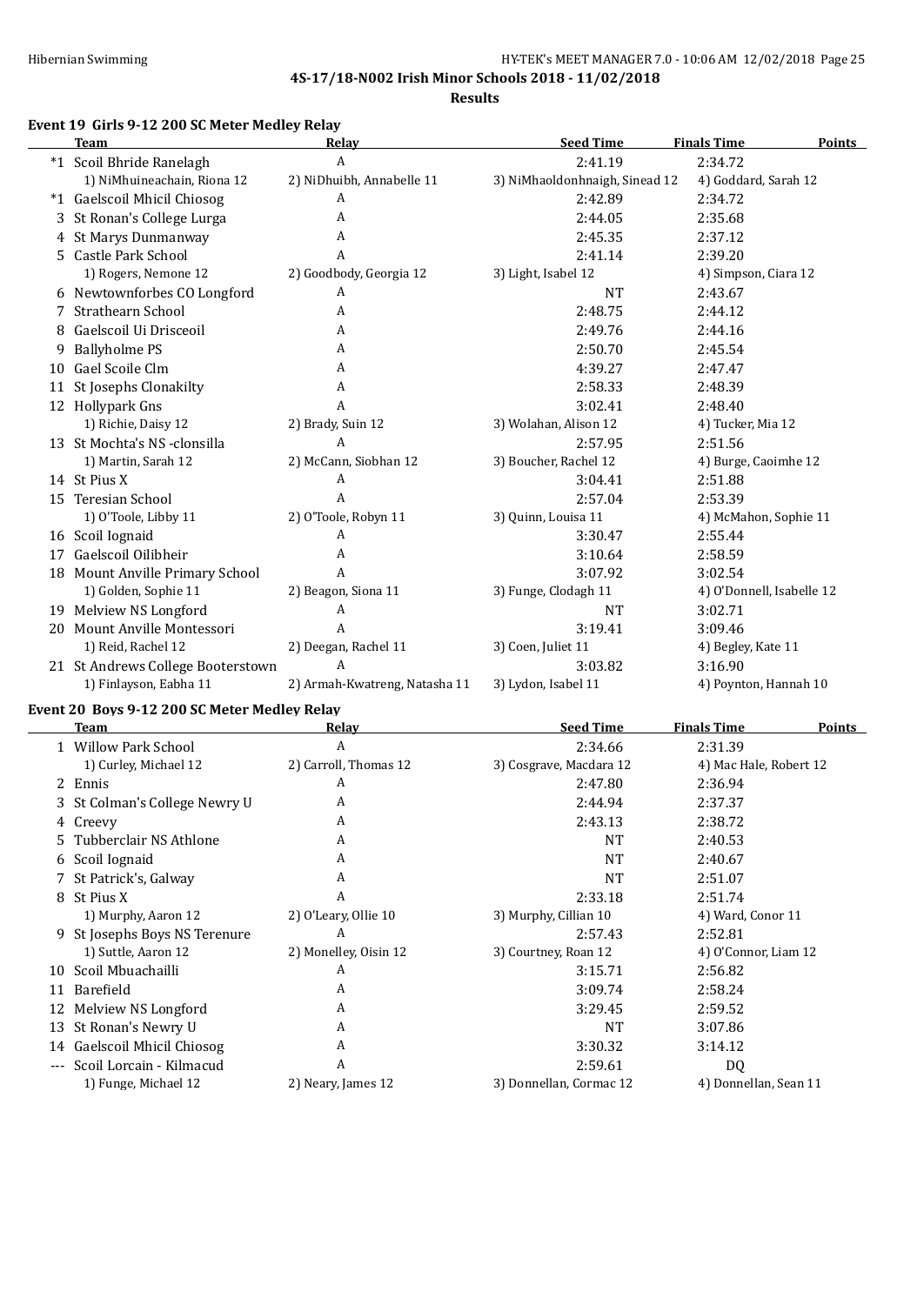**Results**

## **Event 21 Girls 11 Year Olds 50 SC Meter Backstroke**

|               | Name                                               |    | Age Team                      | <b>Prelim Time</b> | <b>Finals Time</b> |   | <b>Points</b> |
|---------------|----------------------------------------------------|----|-------------------------------|--------------------|--------------------|---|---------------|
| <b>Finals</b> |                                                    |    |                               |                    |                    |   |               |
|               | 1 MacFarlane, Katie                                |    | 11 Ballydown PS               | 36.10              | 35.60              |   |               |
| 2             | Quigley, Zophia                                    | 11 | <b>Ballyholme PS</b>          | 37.27              | 36.09              |   |               |
|               | 3 Mc Gahon, Alannah                                | 11 | Scoil Naomh Eanna             | 37.17              | 36.99              |   |               |
|               | 4 Kasozi, Skye                                     |    | 11 St Malachy's Girls School  | 37.16              | 37.06              |   |               |
| 5.            | Jones-Bourke, Ella                                 | 11 | Castleconnell                 | 38.11              | 38.06              |   |               |
| 6             | Humphries, Louisa                                  |    | 11 St Bernards Ulster         | 37.54              | 38.36              |   |               |
| 7             | Deasy, Laoise                                      | 11 | Scoil Phadraig Naofa          | 39.28              | 38.40              |   |               |
| 8             | Cotter, Katie                                      | 11 | St Marys Dunmanway            | 39.06              | 38.74              |   |               |
| 9             | mcFadden, Alisha                                   | 11 | Mary Mother of Hope           | 38.45              | 38.96              |   |               |
|               | Event 21 Girls 11 Year Olds 50 SC Meter Backstroke |    |                               |                    |                    |   |               |
|               | Name                                               |    | Age Team                      | <b>Seed Time</b>   | <b>Prelim Time</b> |   |               |
|               | <b>Preliminaries</b>                               |    |                               |                    |                    |   |               |
|               | 1 MacFarlane, Katie                                |    | 11 Ballydown PS               | 36.00              | 36.10              | q |               |
|               | 2 Kasozi, Skye                                     | 11 | St Malachy's Girls School     | 36.58              | 37.16              | q |               |
|               | 3 Mc Gahon, Alannah                                | 11 | Scoil Naomh Eanna             | 37.18              | 37.17              | q |               |
|               | Quigley, Zophia                                    | 11 | <b>Ballyholme PS</b>          | 38.85              | 37.27              | q |               |
|               | 5 Humphries, Louisa                                | 11 | St Bernards Ulster            | 39.83              | 37.54              | q |               |
|               | Jones-Bourke, Ella                                 | 11 | Castleconnell                 | 39.37              | 38.11              | q |               |
| 7             | Brennan, Nicola                                    | 11 | Cornafulla Athlone            | 42.08              | 38.26              | q |               |
| 8             | mcFadden, Alisha                                   | 11 | Mary Mother of Hope           | 40.15              | 38.45              | q |               |
| 9             | Cotter, Katie                                      | 11 | St Marys Dunmanway            | 42.42              | 39.06              | q |               |
|               | 10 Deasy, Laoise                                   | 11 | Scoil Phadraig Naofa          | 38.17              | 39.28              | q |               |
|               | 11 Waters, Niamh                                   | 11 | Gaelscoil Chill Mhantain      | 39.97              | 39.44              |   |               |
|               | 12 O'Brien, Grace                                  | 11 | Newtownforbes CO Longford     | 40.55              | 39.79              |   |               |
|               | 13 O'Connell, Evie                                 |    | 11 Gaelscoil Ui Drisceoil     | 40.41              | 40.02              |   |               |
|               | 14 Moran, Lorraine                                 |    | 11 Rahara Athlone             | 44.66              | 40.75              |   |               |
|               | 15 Mc Cusker, Edie                                 | 11 | Edenderry PS Banbridge        | 41.66              | 40.85              |   |               |
|               | 16 Mannion, Gemma                                  | 11 | Coosan N S Athlone            | 43.54              | 41.24              |   |               |
|               | 17 Rosu, Lorena                                    | 11 | St Brigids PS The Coombe      | 42.77              | 41.28              |   |               |
|               | 18 Millar, Freya                                   | 11 | Gael Scoil An InBhear Mhoir   | 45.62              | 41.67              |   |               |
| 19            | Kelly, Lucy                                        | 11 | St Vincent de Paul Girls      | 41.93              | 42.14              |   |               |
| 20            | O'Donnell, Grace                                   | 11 | Melview NS Longford           | 42.51              | 42.20              |   |               |
|               | 21 Higgins, Cara                                   | 11 | Gael Scoile Clm               | 42.16              | 42.26              |   |               |
|               | 22 Dolan, Sarah                                    | 11 | Creagh N S Ballinasloe        | 43.40              | 42.97              |   |               |
|               | 23 Alexander, Macy                                 | 11 | <b>Ballyholme PS</b>          | 43.98              | 43.26              |   |               |
|               | 24 Horkan, Róisín                                  |    | 11 Meelickmore N S            | 43.99              | 43.59              |   |               |
|               | 25 King, Kathryn                                   |    | 11 St Pius X                  | 43.38              | 44.07              |   |               |
|               |                                                    |    |                               |                    |                    |   |               |
|               | Event 21 Girls 12 Year Olds 50 SC Meter Backstroke |    |                               |                    |                    |   |               |
|               | <u>Name</u>                                        |    | Age Team                      | <b>Prelim Time</b> | <b>Finals Time</b> |   | <b>Points</b> |
| <b>Finals</b> |                                                    |    |                               |                    |                    |   |               |
|               | 1 Farr, Lauren                                     |    | 12 St Marys Dunmanway         | 34.62              | 34.41              |   |               |
|               | 2 Rogers, Nemone                                   | 12 | Castle Park School            | 34.88              | 34.66              |   |               |
|               | 3 Harford, Tia                                     | 12 | The Harold School Glasthule   | 36.17              | 35.09              |   |               |
|               | 4 Mc William, Tea                                  | 12 | Ballymoney High School Ulster | 35.30              | 35.64              |   |               |
| 5             | Robson, Jessika                                    | 12 | Hunterhouse College           | 36.67              | 36.70              |   |               |
| 6             | Lannon, Isobel                                     | 12 | St Mary's Mullymesker         | 37.91              | 37.04              |   |               |
| 7             | Scanlon, Aisling                                   |    | 12 Aughnagarron NS Longford   | 37.59              | 37.12              |   |               |
|               | 8 Millar, Ellen                                    |    | 12 Belfast High School Ulster | 36.55              | 37.17              |   |               |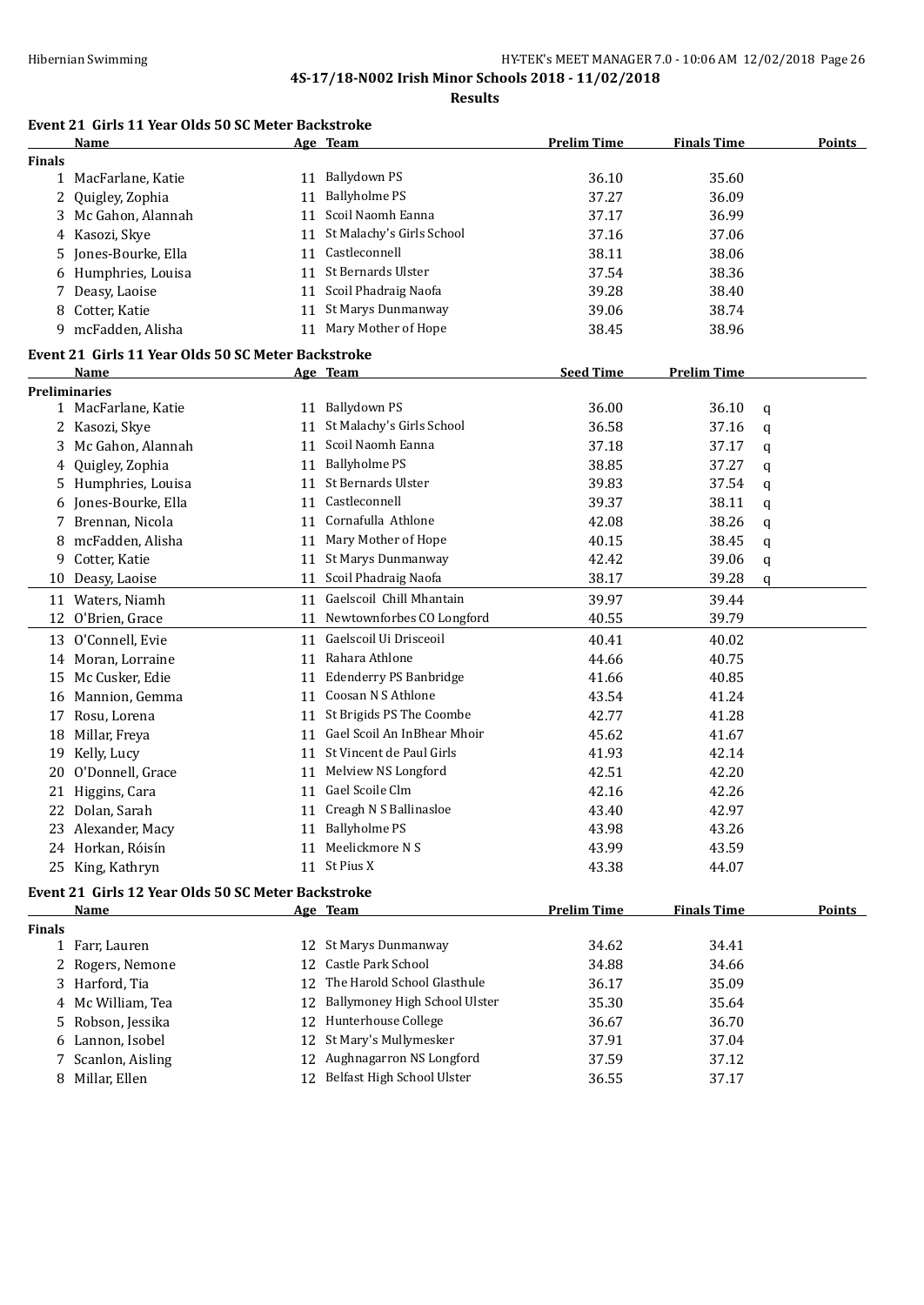#### **Results**

## **Finals ... (Event 21 Girls 12 Year Olds 50 SC Meter Backstroke)**

|                      | <b>Name</b>                                        |    | Age Team                         | <b>Prelim Time</b> | <b>Finals Time</b> |   | <b>Points</b> |
|----------------------|----------------------------------------------------|----|----------------------------------|--------------------|--------------------|---|---------------|
|                      | 9 Russell, Aimee                                   | 12 | Cambridge House GS Ulster        | 36.79              | 37.46              |   |               |
|                      | 10 Rochford, Ava                                   | 12 | <b>Gaelscoil Mhichil Ciosiog</b> | 36.86              | 37.54              |   |               |
|                      | Event 21 Girls 12 Year Olds 50 SC Meter Backstroke |    |                                  |                    |                    |   |               |
|                      | Name                                               |    | Age Team                         | <b>Seed Time</b>   | <b>Prelim Time</b> |   |               |
| <b>Preliminaries</b> |                                                    |    |                                  |                    |                    |   |               |
|                      | 1 Farr, Lauren                                     |    | 12 St Marys Dunmanway            | 36.67              | 34.62              | q |               |
|                      | 2 Rogers, Nemone                                   | 12 | Castle Park School               | 35.06              | 34.88              | q |               |
| 3                    | Mc William, Tea                                    | 12 | Ballymoney High School Ulster    | 36.63              | 35.30              | q |               |
|                      | 4 Harford, Tia                                     | 12 | The Harold School Glasthule      | 36.09              | 36.17              | q |               |
| 5.                   | Millar, Ellen                                      | 12 | Belfast High School Ulster       | 38.38              | 36.55              | q |               |
| 6                    | Robson, Jessika                                    | 12 | Hunterhouse College              | 37.35              | 36.67              | q |               |
| 7                    | Russell, Aimee                                     | 12 | Cambridge House GS Ulster        | 38.12              | 36.79              | q |               |
| 8                    | Rochford, Ava                                      | 12 | Gaelscoil Mhichil Ciosiog        | 39.30              | 36.86              | q |               |
| 9                    | Scanlon, Aisling                                   |    | 12 Aughnagarron NS Longford      | 38.94              | 37.59              | q |               |
|                      | 10 Lannon, Isobel                                  |    | 12 St Mary's Mullymesker         | 39.96              | 37.91              | q |               |
|                      | 11 Lyons, Aoife                                    |    | 12 St Nessans                    | 41.62              | 38.14              |   |               |
|                      | 12 Lawless, Roisin                                 | 12 | Mercy School Wexford             | 39.49              | 38.19              |   |               |
| 13                   | Boucher, Rachel                                    |    | 12 St Mochta's NS -clonsilla     | 40.22              | 38.62              |   |               |
|                      | 14 Wills, Lucy                                     | 12 | <b>Strathearn School</b>         | 41.07              | 38.69              |   |               |
| 15                   | Boyd, Kimberly                                     | 12 | Priory Integrated College Ulst   | 39.88              | 38.74              |   |               |
|                      | 16 Allen, Naoise                                   | 12 | Scoil Choca Naofa Kilcock        | 39.49              | 38.83              |   |               |
| 17                   | Doyle, Caoimhe                                     | 12 | Tullyallen NS                    | 39.29              | 38.85              |   |               |
|                      | 18 Hogan, Niamh                                    | 12 | Gaelscoil Mhichil Ciosiog        | 40.95              | 39.48              |   |               |
| 19                   | Maher, Elly                                        | 12 | Rathfarnham Parish National Sc   | 41.67              | 39.53              |   |               |
| 20                   | Brennan, Sorcha                                    | 12 | <b>Presentation Tuam</b>         | 41.24              | 39.68              |   |               |
|                      | 21 Johnston, Courtney                              | 12 | St Catherine's College Armagh    | 41.22              | 39.73              |   |               |
|                      | 22 Bolster, Lauren                                 | 12 | Ballyclough                      | 40.87              | 39.86              |   |               |
|                      | 23 Fogarty, Ella                                   | 12 | Rathgormack                      | 41.55              | 39.87              |   |               |
|                      | 24 Atchison, Molly                                 | 12 | Coleraine Grammar School         | 42.01              | 40.03              |   |               |
| 25                   | Urry, Scarlett                                     | 12 | Glenlola Collegiate Ulster       | 42.55              | 40.09              |   |               |
|                      | 26 Fortune, Hannah                                 |    | 12 Hightpark CO Sligo            | 43.23              | 40.35              |   |               |
| 27                   | Brennan, Lucy                                      | 12 | Scoil Iognaid                    | <b>NT</b>          | 40.42              |   |               |
| 28                   | Bowe, Shauna                                       | 12 | Scoil Mhuire, Campile            | 42.87              | 40.50              |   |               |
|                      | 29 Greer, Orla                                     | 12 | St Ronan's College Lurga         | 42.50              | 40.58              |   |               |
|                      | 30 Bradley, Jane                                   |    | 12 Hightpark CO Sligo            | 41.72              | 40.93              |   |               |
|                      | 31 Curley, Caoimhe                                 |    | 12 Breaffy                       | 41.99              | 40.97              |   |               |
|                      | 32 Martin, Sarah                                   | 12 | St Mochta's NS -clonsilla        | 44.06              | 41.05              |   |               |
| 33                   | Maddon, Katie                                      | 12 | Aquinas Grammar School Ulster    | 43.67              | 41.17              |   |               |
|                      | 34 Leetch, Hannah                                  | 12 | Slemish College Ulster           | 42.55              | 41.32              |   |               |
| 35                   | Murphy, Kate                                       | 12 | St Patricks NS Slane             | 44.12              | 41.73              |   |               |
| 36                   | Mc Conville, Anna                                  | 12 | St Ronan's College Lurga         | 43.50              | 41.77              |   |               |
| 37                   | Duffy, Denise                                      | 12 | Whitehall NS Longford            | 42.53              | 41.79              |   |               |
| 38                   | Bundschu, Aoife                                    | 12 | Scoil Iognaid                    | 42.90              | 41.92              |   |               |
| 39                   | MC Manus, Emma                                     | 12 | Coosan N S Athlone               | 43.32              | 42.01              |   |               |
| 40                   | McNamara, Abi                                      | 12 | Callystown                       | 43.07              | 42.45              |   |               |
| 41                   | Murphy, Machaela                                   | 12 | St Tolas NS                      | 42.46              | 42.55              |   |               |
| 42                   | Mc Alinden, Ellen                                  | 12 | Our Lady's GS Newry Ulster       | 44.99              | 42.86              |   |               |
| 43                   | Nolan, Kate                                        | 12 | St Josephs Clonakilty            | 44.43              | 44.49              |   |               |
| 44                   | Mc Grath, Caelinn                                  | 12 | Gaelscoil Sairseal               | 43.00              | 44.71              |   |               |
|                      | 45 Haffey, Tara                                    | 12 | Sacred Heart GS Newry            | 44.20              | 45.58              |   |               |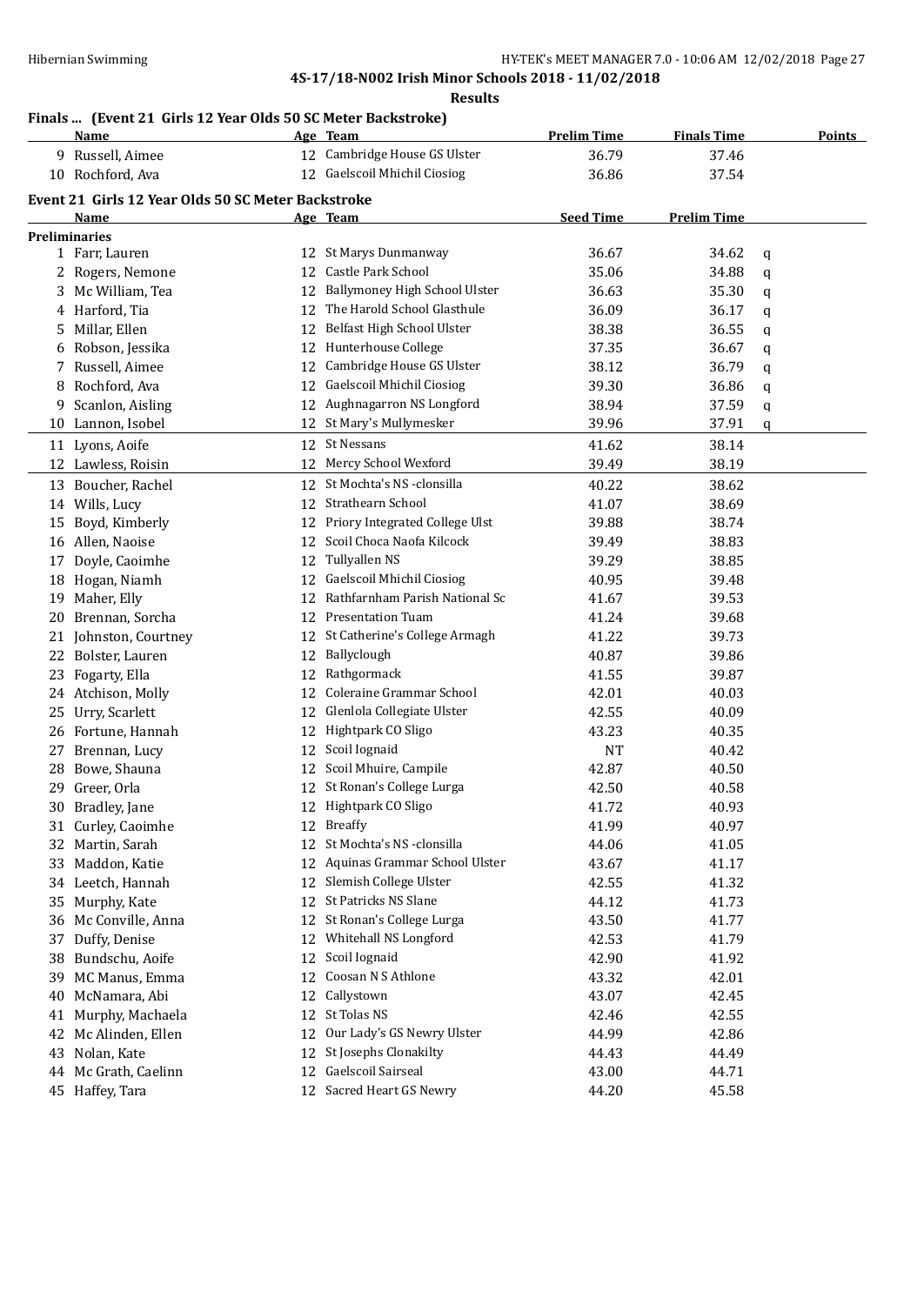**Results**

## **Event 22 Boys 11 Year Olds 50 SC Meter Backstroke**

|               | <b>Name</b>                                       |    | Age Team                        | <b>Prelim Time</b> | <b>Finals Time</b> |             | <u>Points</u> |
|---------------|---------------------------------------------------|----|---------------------------------|--------------------|--------------------|-------------|---------------|
| <b>Finals</b> |                                                   |    |                                 |                    |                    |             |               |
|               | 1 Merrigan, Ben                                   |    | 11 Realt na Mara                | 37.38              | 36.81              |             |               |
|               | 2 Simpson, Evan                                   |    | 11 Donabate ET                  | 38.77              | 37.39              |             |               |
|               | 3 Liu, Leo                                        |    | 11 Ennis                        | 37.34              | 37.50              |             |               |
|               | 4 Cousins, Emmet                                  |    | 11 Scoil Mhuire Coolcotts       | 38.50              | 37.60              |             |               |
|               | 5 Walsh, Barry                                    | 11 | Currabaggan N S                 | 38.15              | 38.11              |             |               |
|               | 6 Allen, Frank                                    |    | 11 Kilmaine PS Ulster           | 38.80              | 38.31              |             |               |
|               | 7 O'Donoghue, Sean                                |    | 11 Gaelscoil Athlone            | 39.15              | 38.95              |             |               |
|               | 8 O'Connor, Freddie                               |    | 11 Model                        | 39.18              | 40.46              |             |               |
|               | 9 Summerville, Darragh                            |    | 11 Creevy                       | 39.52              | 40.79              |             |               |
|               | Event 22 Boys 11 Year Olds 50 SC Meter Backstroke |    |                                 |                    |                    |             |               |
|               | <b>Name</b>                                       |    | Age Team                        | <b>Seed Time</b>   | <b>Prelim Time</b> |             |               |
|               | <b>Preliminaries</b>                              |    |                                 |                    |                    |             |               |
|               | 1 Leetch, Michael                                 |    | 11 Ballymena PS Ulster          | 40.29              | 36.73              | q           |               |
|               | 2 Liu, Leo                                        |    | 11 Ennis                        | 38.72              | 37.34              | $\mathbf q$ |               |
|               | 3 Merrigan, Ben                                   |    | 11 Realt na Mara                | 38.20              | 37.38              | $\mathbf q$ |               |
|               | 4 Walsh, Barry                                    |    | 11 Currabaggan N S              | 38.43              | 38.15              | q           |               |
| 5.            | Cousins, Emmet                                    |    | 11 Scoil Mhuire Coolcotts       | 37.96              | 38.50              | q           |               |
| 6             | Simpson, Evan                                     | 11 | Donabate ET                     | 39.32              | 38.77              | q           |               |
|               | 7 Allen, Frank                                    |    | 11 Kilmaine PS Ulster           | 38.14              | 38.80              | q           |               |
| 8             | O'Donoghue, Sean                                  |    | 11 Gaelscoil Athlone            | 40.38              | 39.15              | q           |               |
| 9             | O'Connor, Freddie                                 |    | 11 Model                        | 40.83              | 39.18              | q           |               |
|               | 10 Summerville, Darragh                           |    | 11 Creevy                       | 38.00              | 39.52              | q           |               |
|               | 11 Kavanagh, James                                |    | 11 St Marys Boys NS Rathfarnham | 40.40              | 39.61              |             |               |
|               | 12 Behme, Wilhelm                                 |    | 11 St Killians NS U             | 42.06              | 40.27              |             |               |
|               | 13 Rynn, Eoghan                                   |    | 11 Arigna CO Roscommon          | 43.97              | 41.77              |             |               |
|               | 14 O'Keefe, Jamie                                 |    | 11 St John The Baptist Belgrove | 43.70              | 41.79              |             |               |
|               | 15 Artem, Balaskevych                             |    | 11 Castle Park School           | 43.80              | 41.88              |             |               |
|               | 16 Ball, Darragh                                  |    | 11 Barefield                    | 42.35              | 42.01              |             |               |
|               | 17 Magill, Tom                                    |    | 11 St Ronan's Newry U           | 44.36              | 42.05              |             |               |
|               | 18 Doherty, Reece                                 |    | 11 Lislagan PS Ulster           | 43.75              | 42.18              |             |               |
|               | 19 Longmore, Oscar                                | 11 | St Killians NS U                | 42.11              | 42.19              |             |               |
| 20            | O'Neill, Scott                                    | 11 | Knockea                         | 43.59              | 42.50              |             |               |
|               | 21 Vaughan, Alan                                  |    | 11 Creevy                       | 44.20              | 42.72              |             |               |
|               | 22 van Dam, Cailim                                |    | 11 Scoil Mbuachailli            | 41.45              | 42.89              |             |               |
|               | 23 Haugh, Justin                                  |    | 11 Scoil Cholmain Naofa         | 41.44              | 43.01              |             |               |
|               | 24 Hudson, James                                  |    | 11 Willow Park School           | 43.20              | 44.96              |             |               |
|               | Event 22 Boys 12 Year Olds 50 SC Meter Backstroke |    |                                 |                    |                    |             |               |
|               | Name                                              |    | Age Team                        | <b>Prelim Time</b> | <b>Finals Time</b> |             | Points        |
| <b>Finals</b> |                                                   |    |                                 |                    |                    |             |               |

| ∙mals |                    |    |                                 |       |       |
|-------|--------------------|----|---------------------------------|-------|-------|
|       | Kearney, Oliver    | 12 | Gael Scoil Leitrim              | 35.46 | 34.91 |
|       | 2 Fagan, Kyle      | 12 | Tubberclair NS Athlone          | 35.11 | 34.98 |
|       | 3 Crowe, Daniel    |    | 12 Friends School Lisburn U     | 35.71 | 35.30 |
|       | 4 Maguire, Louis   |    | 12 St Brigids Laragh U          | 35.00 | 35.39 |
|       | 5 Williams, Austin |    | 12 Bangor Grammar School Ulster | 35.79 | 35.67 |
|       | 6 Hussey, Micheal  |    | 12 Scoil Iognaid                | 36.07 | 36.05 |
|       | Mathers, Liam Og   |    | 12 St Colman's College Newry U  | 37.35 | 36.77 |
|       | 8 Zakharov, Valera |    | 12 Heywood Community School     | 36.68 | 37.18 |
| 9     | Meegan, Zach       |    | 12 Coosan N S Athlone           | 37.37 | 37.38 |
|       |                    |    |                                 |       |       |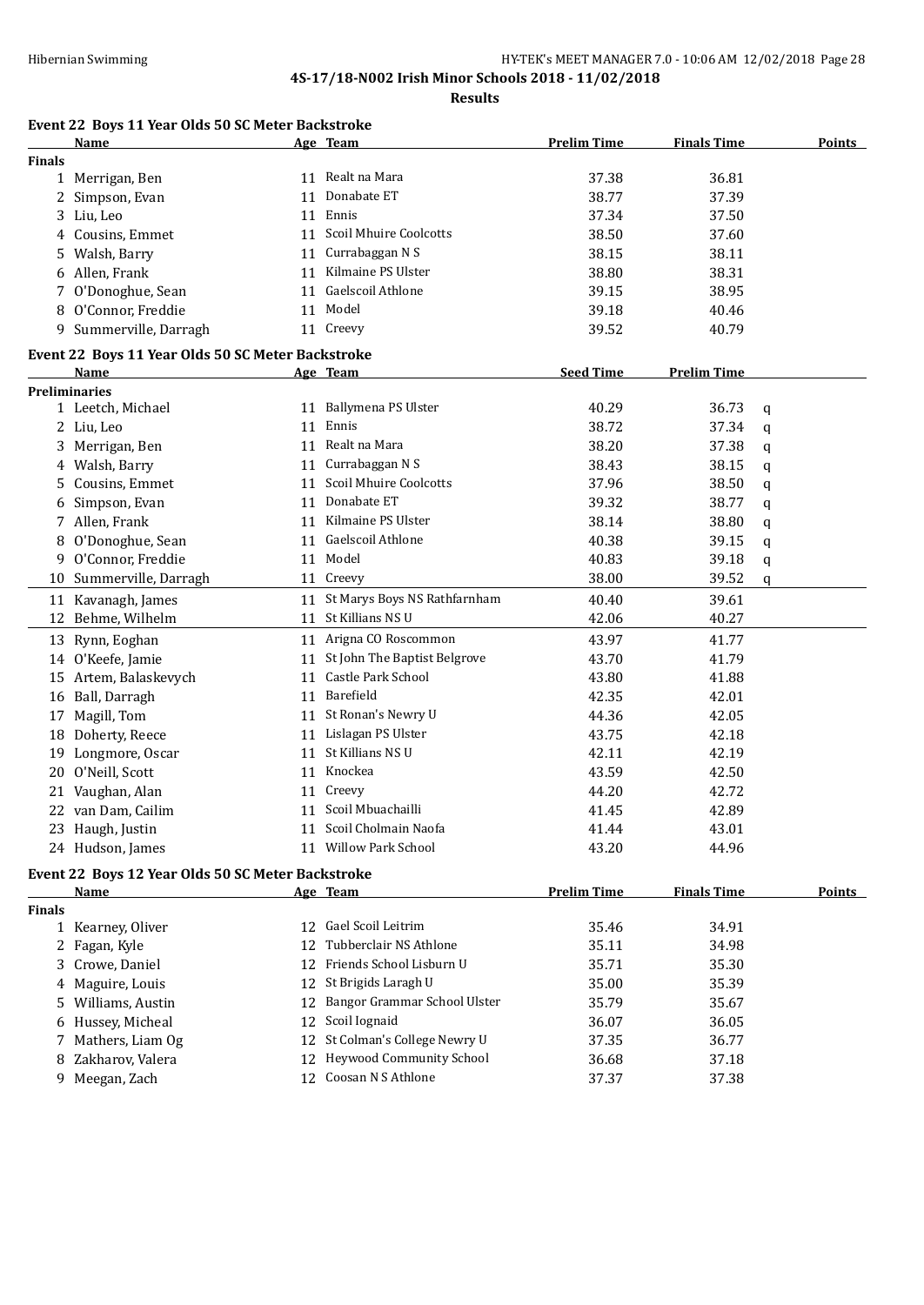#### **Results**

## **Finals ... (Event 22 Boys 12 Year Olds 50 SC Meter Backstroke)**

|               | <b>Name</b>                                       |    | Age Team                         | <b>Prelim Time</b> | <b>Finals Time</b> | <b>Points</b> |  |
|---------------|---------------------------------------------------|----|----------------------------------|--------------------|--------------------|---------------|--|
|               | 10 Brennan, Ollie                                 |    | 12 Gaelscoil Oilibheir           | 37.12              | 37.50              |               |  |
|               | Event 22 Boys 12 Year Olds 50 SC Meter Backstroke |    |                                  |                    |                    |               |  |
|               | Name                                              |    | Age Team                         | <b>Seed Time</b>   | <b>Prelim Time</b> |               |  |
|               | <b>Preliminaries</b>                              |    |                                  |                    |                    |               |  |
|               | 1 Maguire, Louis                                  |    | 12 St Brigids Laragh U           | 35.79              | 35.00              | q             |  |
|               | 2 Fagan, Kyle                                     | 12 | Tubberclair NS Athlone           | 35.71              | 35.11              | q             |  |
|               | 3 Kearney, Oliver                                 | 12 | Gael Scoil Leitrim               | 34.00              | 35.46              | q             |  |
|               | 4 Crowe, Daniel                                   |    | 12 Friends School Lisburn U      | 37.76              | 35.71              | q             |  |
|               | 5 Williams, Austin                                | 12 | Bangor Grammar School Ulster     | 36.57              | 35.79              | q             |  |
|               | 6 Hussey, Micheal                                 | 12 | Scoil Iognaid                    | 39.49              | 36.07              | q             |  |
|               | 7 Zakharov, Valera                                | 12 | <b>Heywood Community School</b>  | 38.61              | 36.68              | q             |  |
|               | 8 Brennan, Ollie                                  |    | 12 Gaelscoil Oilibheir           | 37.38              | 37.12              | q             |  |
|               | 9 Mathers, Liam Og                                | 12 | St Colman's College Newry U      | 37.12              | 37.35              | q             |  |
|               | 10 Meegan, Zach                                   |    | 12 Coosan N S Athlone            | 38.35              | 37.37              | q             |  |
|               | 11 Mc Aleer, Aleksandr                            |    | 12 St Patrick's, Galway          | 38.51              | 37.67              |               |  |
|               | *12 Boyd, Rory                                    |    | 12 Spa                           | 39.42              | 37.92              |               |  |
|               | *12 Donnellan, Cormac                             |    | 12 Scoil Lorcain - Kilmacud      | 39.26              | 37.92              |               |  |
|               | <b>Swim-Off Required</b>                          |    |                                  |                    |                    |               |  |
|               | 14 Mc Candless, Killian                           |    | 12 Newtownards Model Primary Sch | 37.58              | 37.94              |               |  |
|               | 15 Delaney, Jack                                  | 12 | Logboy NS CO Mayo                | 39.80              | 37.99              |               |  |
|               | 16 Patten, John                                   | 12 | Scoil Iognaid                    | 41.86              | 38.07              |               |  |
| 17            | Rockett, Mark                                     | 12 | Coosan N S Athlone               | 40.76              | 38.09              |               |  |
|               | 18 Moan, Matthew                                  | 12 | Royal School Dungannon           | 38.66              | 38.49              |               |  |
|               | 19 Magfhionnaile, Riain                           |    | 12 Gaelscoil Eiscir Riada        | 39.17              | 38.63              |               |  |
|               | 20 Swaris, Dillon                                 |    | 12 Melview NS Longford           | 42.72              | 38.79              |               |  |
|               |                                                   | 12 | Claremorris Boys N.S.            | 40.68              | 39.11              |               |  |
|               | 21 Wooley, Luke                                   |    | 12 Willow Park School            |                    |                    |               |  |
|               | 22 Carroll, Thomas                                |    |                                  | 40.61              | 39.26              |               |  |
|               | 23 Suttle, Aaron                                  |    | 12 St Josephs Boys NS Terenure   | 41.21              | 39.28              |               |  |
|               | 24 Onitiu, Remus                                  |    | 12 St Patricks Castleknock       | 42.12              | 40.33              |               |  |
|               | 25 Mc Ilroy-Sanchez, Pablo                        |    | 12 Limavady Grammar School U     | 40.84              | 40.35              |               |  |
|               | 26 Francis, Thomas                                | 12 | Christian Brothers PS Wexford    | 39.65              | 40.51              |               |  |
|               | 27 Sanchez, Bruno                                 |    | 12 Ennis                         | 41.71              | 40.81              |               |  |
|               | Event 23 Girls 11 Year Olds 50 SC Meter Butterfly |    |                                  |                    |                    |               |  |
|               | Name                                              |    | Age Team                         | <b>Prelim Time</b> | <b>Finals Time</b> | Points        |  |
| <b>Finals</b> |                                                   |    |                                  |                    |                    |               |  |
|               | 1 Davison, Grace                                  |    | 11 Strathearn School             | 32.82              | 32.63              |               |  |
|               | 2 Whitten, Rosie                                  | 11 | Strandtown PS Belfast U          | 36.08              | 33.89              |               |  |
| 3.            | Quigley, Zophia                                   | 11 | <b>Ballyholme PS</b>             | 35.20              | 34.16              |               |  |
|               | 4 Aylward, Alegra                                 | 11 | Drumakilly NS Ulster             | 35.55              | 34.82              |               |  |
|               | 5 Mc Keon, Kayla                                  | 11 | Creagh N S Ballinasloe           | 37.43              | 37.20              |               |  |
|               | 6 Vennard, Jessica                                | 11 | Millington PS U                  | 38.08              | 38.36              |               |  |
| 7             | Mc Cormack, Rionagh                               | 11 | Newtownforbes CO Longford        | 38.66              | 39.25              |               |  |
| 8             | Cotter, Katie                                     | 11 | St Marys Dunmanway               | 39.90              | 40.36              |               |  |
|               | 9 O'Shea, Michelle                                |    | 11 Rathduff                      | 40.32              | 40.73              |               |  |
|               | 10 Whelan Klonowski, Kayla                        |    | 11 Ballylooby                    | 40.57              | 41.00              |               |  |
|               | Event 23 Girls 11 Year Olds 50 SC Meter Butterfly |    |                                  |                    |                    |               |  |
|               | Name                                              |    | Age Team                         | <b>Seed Time</b>   | <b>Prelim Time</b> |               |  |
|               | <b>Preliminaries</b>                              |    |                                  |                    |                    |               |  |
|               | 1 Davison, Grace                                  |    | 11 Strathearn School             | 33.66              | 32.82              | $\mathbf{q}$  |  |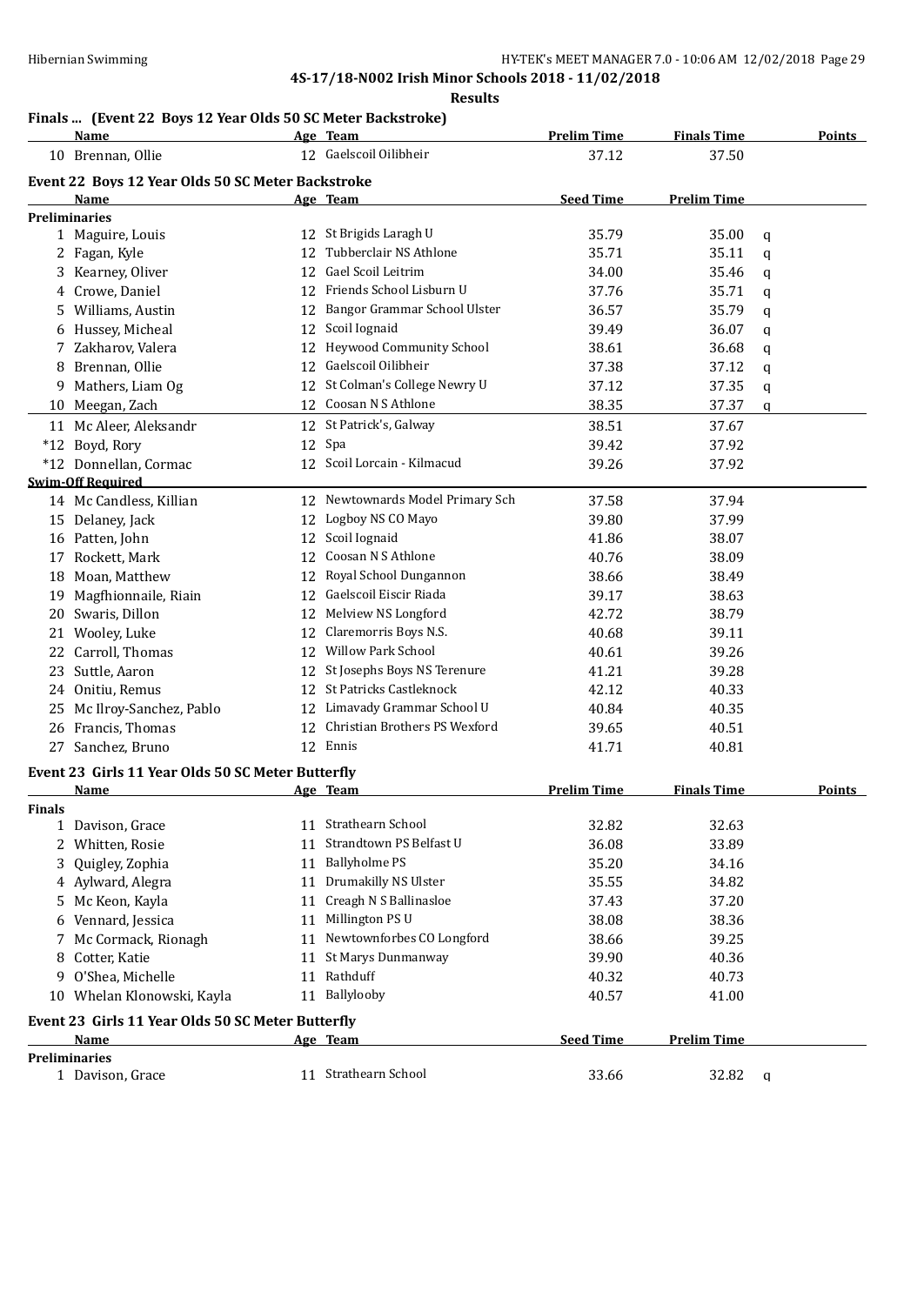**Results**

## **Preliminaries ... (Event 23 Girls 11 Year Olds 50 SC Meter Butterfly)**

|          | <b>Name</b>                                       |    | Age Team                          | <b>Seed Time</b>   | <b>Prelim Time</b> |               |
|----------|---------------------------------------------------|----|-----------------------------------|--------------------|--------------------|---------------|
| 2        | Quigley, Zophia                                   |    | 11 Ballyholme PS                  | 36.78              | 35.20              | q             |
| 3        | Aylward, Alegra                                   |    | 11 Drumakilly NS Ulster           | 36.38              | 35.55              | q             |
| 4        | Whitten, Rosie                                    |    | 11 Strandtown PS Belfast U        | 35.82              | 36.08              | q             |
| 5        | Mc Keon, Kayla                                    |    | 11 Creagh N S Ballinasloe         | 41.01              | 37.43              | q             |
| 6        | Vennard, Jessica                                  |    | 11 Millington PS U                | 39.96              | 38.08              | q             |
| 7        | Mc Cormack, Rionagh                               |    | 11 Newtownforbes CO Longford      | 40.72              | 38.66              | q             |
| 8        | Cotter, Katie                                     |    | 11 St Marys Dunmanway             | 45.78              | 39.90              | q             |
| 9        | O'Shea, Michelle                                  |    | 11 Rathduff                       | 41.46              | 40.32              | q             |
|          | 10 Whelan Klonowski, Kayla                        |    | 11 Ballylooby                     | 46.10              | 40.57              | q             |
| 11       | Kasozi, Skye                                      | 11 | St Malachy's Girls School         | 41.53              | 40.87              |               |
| 12       | Millar, Freya                                     |    | 11 Gael Scoil An InBhear Mhoir    | 49.48              | 40.94              |               |
|          | 13 Mulrenan, Lily                                 |    | 11 Loughglynn N S                 | 43.10              | 41.10              |               |
| 14       | Ross, Rebecca                                     |    | 11 Portstewart PS U               | 47.64              | 41.13              |               |
|          | 15 mcFadden, Alisha                               | 11 | Mary Mother of Hope               | 40.31              | 41.31              |               |
|          | Gora, Amelia                                      | 11 | Waterford Educate Together        | 44.32              | 42.16              |               |
| 16<br>17 | Fitzgerald, Gemma                                 | 11 | Rossmore                          | 45.66              | 42.50              |               |
|          | Morrison, Annabel                                 | 11 | Enniskillen Model Primary Sch     | 43.18              | 42.77              |               |
| 18       | Clarke, Amelia                                    |    | 11 Aughnagarron NS Longford       | 48.03              | 42.94              |               |
| 19       |                                                   |    | 11 Glasheen                       |                    |                    |               |
| 20       | Mc Carthy, Lily                                   |    | 11 Mount Anville Primary School   | 47.23              | 42.98              |               |
| 21       | Golden, Sophie                                    |    | 11 Diamond PS Ulster              | 43.60              | 43.08              |               |
| 22       | Robinson, Amy                                     |    |                                   | 51.35              | 43.25              |               |
| 23       | Moore, Sabhbh                                     |    | 11 Scoil Mhuire Abbeyleix         | 44.53              | 43.35              |               |
|          | 24 Joyce, Emelia                                  |    | 11 Barna NS Galway                | 40.04              | 43.38              |               |
|          | 25 Gilllis, Rebekah                               |    | 11 Aughnacloy PS Ulst             | 45.88              | 43.56              |               |
| 26       | Riddell, Ella                                     |    | 11 Ballyholme PS                  | 46.68              | 43.60              |               |
| 27       | Dolan, Sarah                                      |    | 11 Creagh N S Ballinasloe         | 45.64              | 43.73              |               |
| 28       | Boyle, Ellen                                      |    | 11 St Ronan's Newry U             | 46.57              | 43.83              |               |
| 29       | Higgins, Cara                                     |    | 11 Gael Scoile Clm                | 43.78              | 44.15              |               |
| 30       | Bartley, Eibhlis                                  |    | 11 Ballyneale                     | 50.41              | 44.30              |               |
| 31       | Heneghan, Sarah                                   | 11 | <b>Breaffy</b>                    | 45.76              | 44.51              |               |
| 32       | O'Donovan, Ciara                                  |    | 11 Scoil an Chroi Naofa           | 44.77              | 44.53              |               |
| 33       | Feerick, Aoife                                    |    | 11 GS Caladhan Treoigh            | 47.75              | 44.72              |               |
| 34       | Finlay, Jessica                                   |    | 11 Kilmaine PS Ulster             | 48.93              | 44.83              |               |
| 35       | Mc Cann, Eva                                      | 11 | <b>Ballyholme PS</b>              | 44.13              | 44.87              |               |
|          | 36 Vaughan, Nyah                                  |    | 11 Bunscoul Ris - Edmund Rice Sns | 52.44              | 45.22              |               |
|          | 37 O'Donnell, Grace                               |    | 11 Melview NS Longford            | 44.59              | 45.29              |               |
|          | 38 Marley, Ruby                                   |    | 11 St Pius X                      | 50.61              | 45.40              |               |
|          | 39 Walsh, Faye                                    |    | 11 Askeaton                       | 44.92              | 45.68              |               |
|          | 40 O'Hare, Maeve                                  |    | 11 Cloughoge                      | 44.50              | 46.04              |               |
|          | 41 Redden, Ciara                                  |    | 11 St Marys & St Gerards Ennisker | 51.93              | 46.14              |               |
|          | 42 O'Mahoney, Rachel                              |    | 11 Scoil Eoin                     | 47.48              | 47.15              |               |
|          | 43 Joyce, Isabel                                  |    | 11 Barna NS Galway                | 50.92              | 47.37              |               |
|          | 44 O'Sullivan, Ella                               |    | 11 St Josephs Clonakilty          | 50.29              | 47.56              |               |
|          | 45 O'Neill, Sadhbh                                |    | 11 Gaelscoil Oilibheir            | 50.42              | 47.65              |               |
|          | 46 Twomey, Rachel                                 |    | 11 St Josephs Clonakilty          | 53.95              | 54.48              |               |
|          | Event 23 Girls 12 Year Olds 50 SC Meter Butterfly |    |                                   |                    |                    |               |
|          | Name                                              |    | Age Team                          | <b>Prelim Time</b> | <b>Finals Time</b> | <b>Points</b> |
| Finals   |                                                   |    |                                   |                    |                    |               |
|          | 1 Delany, Kate                                    |    | 12 St Oliver Plunketts            | 33.57              | 33.50              |               |
|          | 2 Becker, Fallon                                  |    | 12 Scoil San Treasa               | 35.23              | 34.46              |               |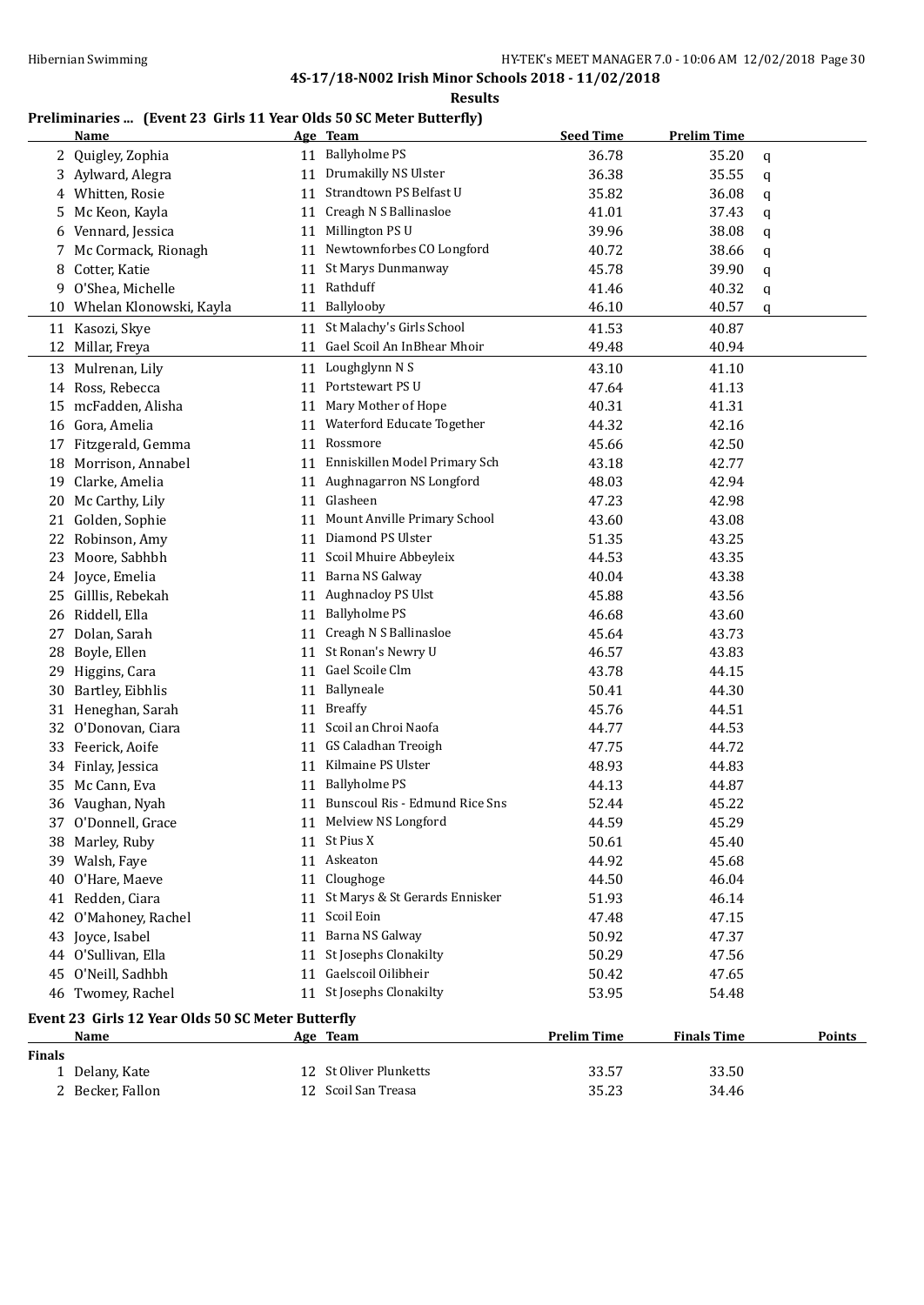#### **Results**

## **Finals ... (Event 23 Girls 12 Year Olds 50 SC Meter Butterfly)**

|    | <b>Name</b>                                       |    | Age Team                         | <b>Prelim Time</b> | <b>Finals Time</b> | <b>Points</b> |
|----|---------------------------------------------------|----|----------------------------------|--------------------|--------------------|---------------|
|    | 3 Farr, Lauren                                    |    | 12 St Marys Dunmanway            | 34.36              | 34.52              |               |
|    | 4 Kelly, Ruth                                     | 12 | Sacred Heart                     | 34.79              | 34.57              |               |
| 5. | Buckley, Marguerite                               | 12 | Powerstown                       | 35.77              | 35.39              |               |
| 6  | Hunter, Amy                                       | 12 | Methodist College Belfast        | 35.87              | 35.81              |               |
| 7  | Mc Cormick, Sophia                                | 12 | Thornhill U                      | 36.37              | 35.95              |               |
| 8  | Cisnero, Yna                                      | 12 | Limavady Grammar School U        | 36.78              | 36.08              |               |
| 9  | Dunne, Eleanor                                    | 12 | Our Lady's Grove                 | 35.87              | 36.37              |               |
|    | 10 Arduzova, Natalia                              |    | 12 Milford                       | 36.72              | 36.46              |               |
|    | Event 23 Girls 12 Year Olds 50 SC Meter Butterfly |    |                                  |                    |                    |               |
|    | Name                                              |    | Age Team                         | <b>Seed Time</b>   | <b>Prelim Time</b> |               |
|    | <b>Preliminaries</b>                              |    |                                  |                    |                    |               |
|    | 1 Delany, Kate                                    |    | 12 St Oliver Plunketts           | 35.37              | 33.57              | q             |
|    | 2 Farr, Lauren                                    |    | 12 St Marys Dunmanway            | 36.77              | 34.36              | q             |
|    | 3 Kelly, Ruth                                     |    | 12 Sacred Heart                  | 34.98              | 34.79              | q             |
|    | 4 Becker, Fallon                                  | 12 | Scoil San Treasa                 | 34.80              | 35.23              | q             |
|    | 5 Buckley, Marguerite                             |    | 12 Powerstown                    | 38.59              | 35.77              | q             |
|    | *6 Hunter, Amy                                    | 12 | Methodist College Belfast        | 36.59              | 35.87              | q             |
|    | *6 Dunne, Eleanor                                 | 12 | Our Lady's Grove                 | 35.95              | 35.87              | q             |
| 8  | Mc Cormick, Sophia                                | 12 | Thornhill U                      | 39.00              | 36.37              | q             |
| 9  | Arduzova, Natalia                                 | 12 | Milford                          | 38.73              | 36.72              | q             |
|    | 10 Cisnero, Yna                                   |    | 12 Limavady Grammar School U     | 36.36              | 36.78              | q             |
|    | 11 Mc Goey, Aoife                                 | 12 | Our Lady's GS Newry Ulster       | 38.08              | 36.82              |               |
|    | 12 Zaidan, Jamila                                 |    | 12 Rathbeggan NS                 | 36.66              | 36.91              |               |
|    | 13 Burns-Atkin, Alana                             | 12 | Banbridge Academy Ulster         | 37.82              | 36.92              |               |
|    | 14 Millar, Ellen                                  | 12 | Belfast High School Ulster       | 37.60              | 37.02              |               |
| 15 | Meade, Anna                                       | 12 | St Josephs Clonakilty            | 40.09              | 37.34              |               |
|    | 16 Rogan, Bebhionn                                | 12 | <b>Assumption Grammar Ulster</b> | 40.62              | 37.35              |               |
|    | 17 Garanzuay, Marina                              | 12 | Rathdown Junior School           | 37.91              | 37.55              |               |
|    | 18 Harford, Tia                                   |    | 12 The Harold School Glasthule   | 38.24              | 37.64              |               |
|    | 19 Niznik, Amelia                                 | 12 | <b>St Dominics</b>               | 42.44              | 37.84              |               |
|    | 20 Liggett, Molly                                 |    | 12 Antrim PS Ulster              | 38.46              | 38.18              |               |
|    | 21 Rada, Janelle                                  |    | 12 St Ronan's College Lurga      | 39.74              | 38.34              |               |
|    | 22 Lyons, Aoife                                   |    | 12 St Nessans                    | 39.86              | 38.40              |               |
|    | 23 Nita, Kseniya                                  |    | 12 St Marys Nenagh               | 38.72              | 38.62              |               |
|    | 24 Doorly, Rosie                                  |    | 12 Scoil NA Bhforbacha Galway    | 39.69              | 38.63              |               |
|    | 25 Mc Alinden, Ellen                              |    | 12 Our Lady's GS Newry Ulster    | 43.33              | 38.71              |               |
|    | 26 Mc Tigue, Kim                                  | 12 | Scoil Eoin                       | 40.17              | 38.72              |               |
| 27 | Smith, Clodagh                                    | 12 | <b>St Dominics</b>               | 40.82              | 39.51              |               |
| 28 | Bryce, Lauren                                     | 12 | St Patricks Sns Skerries         | 41.37              | 40.50              |               |
| 29 | O'Sullivan, Sara                                  | 12 | St Josephs Clonakilty            | 42.86              | 40.86              |               |
| 30 | Bowe, Shauna                                      | 12 | Scoil Mhuire, Campile            | 43.91              | 41.02              |               |
| 31 | Dawson, Aimee                                     | 12 | Banbridge Academy Ulster         | 43.67              | 41.03              |               |
| 32 | Collins, Katie                                    | 12 | St Marys Dunmanway               | 43.94              | 41.07              |               |
| 33 | Mc Cabrey, Hannah                                 | 12 | St Ronan's College Lurga         | 44.56              | 41.28              |               |
|    | 34 Hayes, Anu                                     | 12 | St Johns Kenmare                 | 41.58              | 41.59              |               |
| 35 | Scott, Aoife                                      | 12 | <b>Belfast Royal Academy</b>     | 43.71              | 42.02              |               |
|    | 36 Foley, Faye                                    | 12 | Gaelscoil Ui Drisceoil           | 44.21              | 42.09              |               |
| 37 | Mc Geown, Niamh                                   | 12 | Banbridge Academy Ulster         | 44.94              | 42.28              |               |
| 38 | Gil-Dillon, Orla                                  | 12 | St Etchen                        | 44.76              | 42.57              |               |
| 39 | Light, Isabel                                     |    | 12 Castle Park School            | 44.43              | 43.02              |               |
|    |                                                   |    |                                  |                    |                    |               |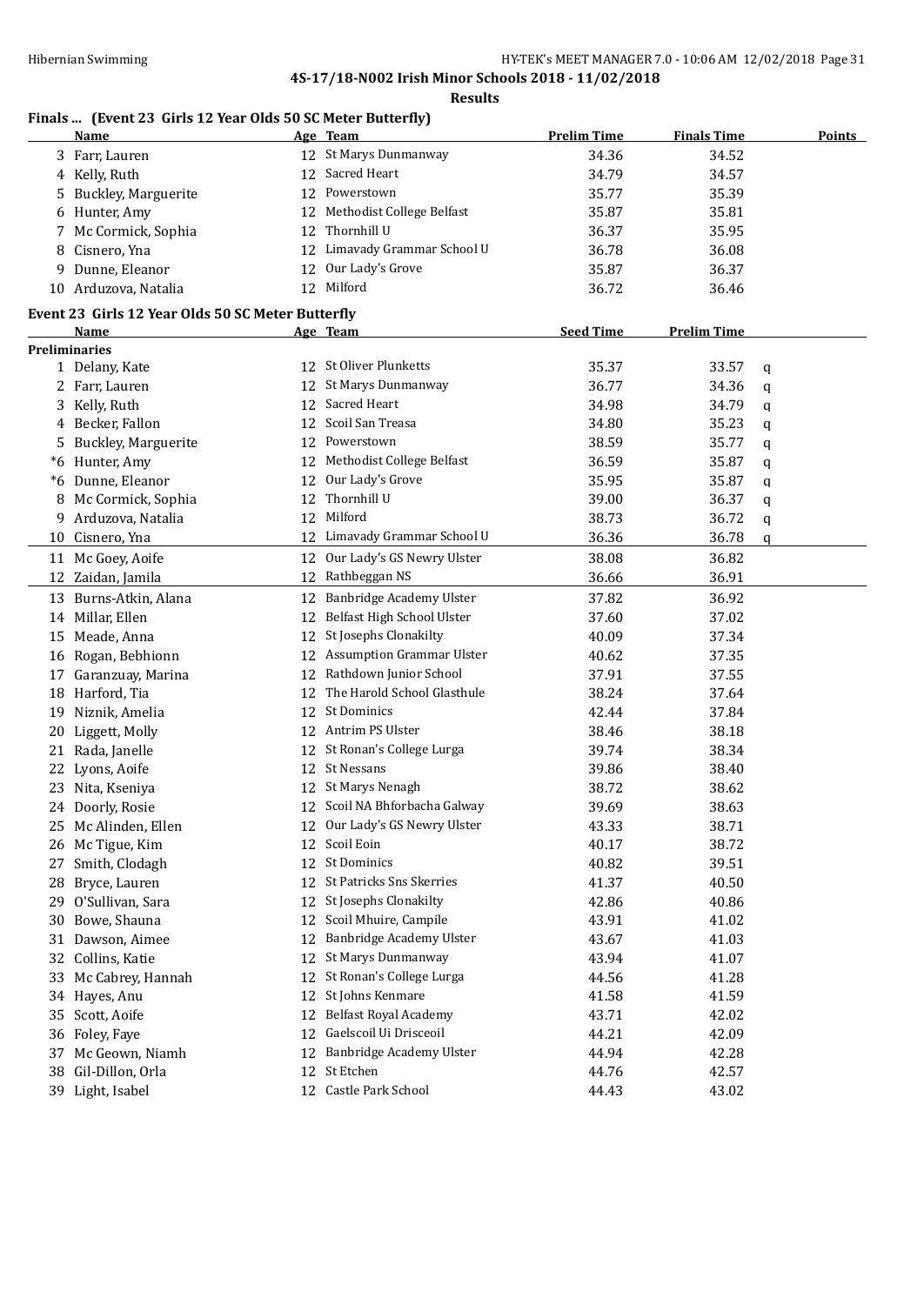**Results**

#### **Preliminaries ... (Event 23 Girls 12 Year Olds 50 SC Meter Butterfly)**

| 12 Ballymena Academy<br>40 Clyde, Gemma<br>43.52<br>43.08<br>12 St Mochta's NS -clonsilla<br>41 Boucher, Rachel<br>44.91<br>43.45<br>12 St Pius X<br>42 Mc Elroy, Elizabeth<br><b>NT</b><br>44.91<br>12 Clarecastle<br>43 Cullen, Aoibhinn<br>44.15<br>45.78<br>Event 24 Boys 11 Year Olds 50 SC Meter Butterfly<br><b>Prelim Time</b><br><b>Finals Time</b><br>Age Team<br>Name<br><b>Finals</b><br>11 Donabate ET<br>36.92<br>36.17<br>1 Simpson, Evan<br>11 St Pius X<br>36.38<br>2 Ward, Conor<br>36.97<br>11 Scoil Chros Tseain<br>3 Coveney, Sam<br>37.60<br>36.61<br>11 Ballymena PS Ulster<br>36.89<br>4 Leetch, Michael<br>38.31<br>5 Barrett, Alex<br>11 Scoil Phadraig Naofa<br>39.99<br>39.02<br>11 St Tolas NS<br>6 O'Leary, Luke<br>39.68<br>39.32<br>11 Model<br>7 O'Connor, Freddie<br>39.10<br>39.54<br>11 Scoil Bhríd Primary School<br>8 Sweeney-Noonan, Luke<br>40.94<br>39.95<br>11 Creagh N S Ballinasloe<br>9 Martin, Liam<br>40.54<br>39.57<br>11 Scoil Naomh Eanna<br>10 Curran, Eanna<br>43.87<br>40.59<br>Event 24 Boys 11 Year Olds 50 SC Meter Butterfly<br><b>Seed Time</b><br><b>Prelim Time</b><br>Name<br>Age Team<br><b>Preliminaries</b><br>11 Donabate ET<br>37.47<br>36.92<br>1 Simpson, Evan<br>q<br>11 St Pius X<br>36.02<br>36.97<br>2 Ward, Conor<br>$\mathbf q$<br>11 Scoil Chros Tseain<br>3 Coveney, Sam<br>41.46<br>37.60<br>q<br>11 Ballymena PS Ulster<br>38.31<br>4 Leetch, Michael<br>40.17<br>q<br>11 Model<br>O'Connor, Freddie<br>40.31<br>39.10<br>5.<br>q<br>11 Creagh N S Ballinasloe<br>6 Martin, Liam<br>43.10<br>39.57<br>q<br>11 St Tolas NS<br>7 O'Leary, Luke<br>39.80<br>39.68<br>q<br>Scoil Phadraig Naofa<br>8 Barrett, Alex<br>40.24<br>39.99<br>11<br>q<br>Scoil Naomh Eanna<br>9 Curran, Eanna<br>44.14<br>40.59<br>11<br>q<br>11 Scoil Bhríd Primary School<br>10 Sweeney-Noonan, Luke<br>44.13<br>40.94<br>q<br>11 St Marys Boys NS Rathfarnham<br>44.08<br>11 Kavanagh, James<br>41.07<br>11 Scoil Mhuire<br>42.71<br>41.27<br>12 Lanigan, Conor<br>11 Scoil Mbuachailli<br>13 van Dam, Cailim<br>42.03<br>41.34<br>11 Tubberclair NS Athlone<br>14 Henson, Andrew<br>43.63<br>42.11<br>11 Whitehall NS Longford<br>15 Viglas, Martin<br>42.85<br>46.66<br>11 Scoil Mhuire Castleblaney<br>43.05<br>16 Sherry, Brion<br>49.11<br>Belmayne Educate Together<br>17 Lewandowski, Julian<br>47.33<br>43.34<br>11<br>18 Wang, Sephen<br>Ennis<br>42.82<br>43.55<br>11<br>Powerstown<br>49.86<br>43.59<br>19 Buckley, Tadhg<br>11<br>St Malachy's PS Armagh Ulster<br>Fox, Tom<br>48.74<br>44.59<br>20<br>11<br>St Brigids Boys Foxrock<br>Gil, Mark<br>44.13<br>45.14<br>21<br>11<br>Greystones Eucate Together<br>22 Murphy, Jake<br>47.64<br>45.22<br>11<br>Barnacarroll N S Claremorris<br>48.81<br>45.32<br>23 O'Brien, Conor<br>11<br>Willow Park School<br>24 Wyse, Mathew<br>47.00<br>45.48<br>11<br>Arigna CO Roscommon<br>25 Rynn, Eoghan<br>46.27<br>45.86<br>11<br>11 Piltown NS<br>26 Malone, Sean | Name | Age Team | <b>Seed Time</b> | <b>Prelim Time</b> |               |
|---------------------------------------------------------------------------------------------------------------------------------------------------------------------------------------------------------------------------------------------------------------------------------------------------------------------------------------------------------------------------------------------------------------------------------------------------------------------------------------------------------------------------------------------------------------------------------------------------------------------------------------------------------------------------------------------------------------------------------------------------------------------------------------------------------------------------------------------------------------------------------------------------------------------------------------------------------------------------------------------------------------------------------------------------------------------------------------------------------------------------------------------------------------------------------------------------------------------------------------------------------------------------------------------------------------------------------------------------------------------------------------------------------------------------------------------------------------------------------------------------------------------------------------------------------------------------------------------------------------------------------------------------------------------------------------------------------------------------------------------------------------------------------------------------------------------------------------------------------------------------------------------------------------------------------------------------------------------------------------------------------------------------------------------------------------------------------------------------------------------------------------------------------------------------------------------------------------------------------------------------------------------------------------------------------------------------------------------------------------------------------------------------------------------------------------------------------------------------------------------------------------------------------------------------------------------------------------------------------------------------------------------------------------------------------------------------------------------------------------------------------------------------------------------------------------------------------------------------------------------------------------------------------------------------------------------------------------------------------|------|----------|------------------|--------------------|---------------|
|                                                                                                                                                                                                                                                                                                                                                                                                                                                                                                                                                                                                                                                                                                                                                                                                                                                                                                                                                                                                                                                                                                                                                                                                                                                                                                                                                                                                                                                                                                                                                                                                                                                                                                                                                                                                                                                                                                                                                                                                                                                                                                                                                                                                                                                                                                                                                                                                                                                                                                                                                                                                                                                                                                                                                                                                                                                                                                                                                                                 |      |          |                  |                    |               |
|                                                                                                                                                                                                                                                                                                                                                                                                                                                                                                                                                                                                                                                                                                                                                                                                                                                                                                                                                                                                                                                                                                                                                                                                                                                                                                                                                                                                                                                                                                                                                                                                                                                                                                                                                                                                                                                                                                                                                                                                                                                                                                                                                                                                                                                                                                                                                                                                                                                                                                                                                                                                                                                                                                                                                                                                                                                                                                                                                                                 |      |          |                  |                    |               |
|                                                                                                                                                                                                                                                                                                                                                                                                                                                                                                                                                                                                                                                                                                                                                                                                                                                                                                                                                                                                                                                                                                                                                                                                                                                                                                                                                                                                                                                                                                                                                                                                                                                                                                                                                                                                                                                                                                                                                                                                                                                                                                                                                                                                                                                                                                                                                                                                                                                                                                                                                                                                                                                                                                                                                                                                                                                                                                                                                                                 |      |          |                  |                    |               |
|                                                                                                                                                                                                                                                                                                                                                                                                                                                                                                                                                                                                                                                                                                                                                                                                                                                                                                                                                                                                                                                                                                                                                                                                                                                                                                                                                                                                                                                                                                                                                                                                                                                                                                                                                                                                                                                                                                                                                                                                                                                                                                                                                                                                                                                                                                                                                                                                                                                                                                                                                                                                                                                                                                                                                                                                                                                                                                                                                                                 |      |          |                  |                    |               |
|                                                                                                                                                                                                                                                                                                                                                                                                                                                                                                                                                                                                                                                                                                                                                                                                                                                                                                                                                                                                                                                                                                                                                                                                                                                                                                                                                                                                                                                                                                                                                                                                                                                                                                                                                                                                                                                                                                                                                                                                                                                                                                                                                                                                                                                                                                                                                                                                                                                                                                                                                                                                                                                                                                                                                                                                                                                                                                                                                                                 |      |          |                  |                    |               |
|                                                                                                                                                                                                                                                                                                                                                                                                                                                                                                                                                                                                                                                                                                                                                                                                                                                                                                                                                                                                                                                                                                                                                                                                                                                                                                                                                                                                                                                                                                                                                                                                                                                                                                                                                                                                                                                                                                                                                                                                                                                                                                                                                                                                                                                                                                                                                                                                                                                                                                                                                                                                                                                                                                                                                                                                                                                                                                                                                                                 |      |          |                  |                    | <b>Points</b> |
|                                                                                                                                                                                                                                                                                                                                                                                                                                                                                                                                                                                                                                                                                                                                                                                                                                                                                                                                                                                                                                                                                                                                                                                                                                                                                                                                                                                                                                                                                                                                                                                                                                                                                                                                                                                                                                                                                                                                                                                                                                                                                                                                                                                                                                                                                                                                                                                                                                                                                                                                                                                                                                                                                                                                                                                                                                                                                                                                                                                 |      |          |                  |                    |               |
|                                                                                                                                                                                                                                                                                                                                                                                                                                                                                                                                                                                                                                                                                                                                                                                                                                                                                                                                                                                                                                                                                                                                                                                                                                                                                                                                                                                                                                                                                                                                                                                                                                                                                                                                                                                                                                                                                                                                                                                                                                                                                                                                                                                                                                                                                                                                                                                                                                                                                                                                                                                                                                                                                                                                                                                                                                                                                                                                                                                 |      |          |                  |                    |               |
|                                                                                                                                                                                                                                                                                                                                                                                                                                                                                                                                                                                                                                                                                                                                                                                                                                                                                                                                                                                                                                                                                                                                                                                                                                                                                                                                                                                                                                                                                                                                                                                                                                                                                                                                                                                                                                                                                                                                                                                                                                                                                                                                                                                                                                                                                                                                                                                                                                                                                                                                                                                                                                                                                                                                                                                                                                                                                                                                                                                 |      |          |                  |                    |               |
|                                                                                                                                                                                                                                                                                                                                                                                                                                                                                                                                                                                                                                                                                                                                                                                                                                                                                                                                                                                                                                                                                                                                                                                                                                                                                                                                                                                                                                                                                                                                                                                                                                                                                                                                                                                                                                                                                                                                                                                                                                                                                                                                                                                                                                                                                                                                                                                                                                                                                                                                                                                                                                                                                                                                                                                                                                                                                                                                                                                 |      |          |                  |                    |               |
|                                                                                                                                                                                                                                                                                                                                                                                                                                                                                                                                                                                                                                                                                                                                                                                                                                                                                                                                                                                                                                                                                                                                                                                                                                                                                                                                                                                                                                                                                                                                                                                                                                                                                                                                                                                                                                                                                                                                                                                                                                                                                                                                                                                                                                                                                                                                                                                                                                                                                                                                                                                                                                                                                                                                                                                                                                                                                                                                                                                 |      |          |                  |                    |               |
|                                                                                                                                                                                                                                                                                                                                                                                                                                                                                                                                                                                                                                                                                                                                                                                                                                                                                                                                                                                                                                                                                                                                                                                                                                                                                                                                                                                                                                                                                                                                                                                                                                                                                                                                                                                                                                                                                                                                                                                                                                                                                                                                                                                                                                                                                                                                                                                                                                                                                                                                                                                                                                                                                                                                                                                                                                                                                                                                                                                 |      |          |                  |                    |               |
|                                                                                                                                                                                                                                                                                                                                                                                                                                                                                                                                                                                                                                                                                                                                                                                                                                                                                                                                                                                                                                                                                                                                                                                                                                                                                                                                                                                                                                                                                                                                                                                                                                                                                                                                                                                                                                                                                                                                                                                                                                                                                                                                                                                                                                                                                                                                                                                                                                                                                                                                                                                                                                                                                                                                                                                                                                                                                                                                                                                 |      |          |                  |                    |               |
|                                                                                                                                                                                                                                                                                                                                                                                                                                                                                                                                                                                                                                                                                                                                                                                                                                                                                                                                                                                                                                                                                                                                                                                                                                                                                                                                                                                                                                                                                                                                                                                                                                                                                                                                                                                                                                                                                                                                                                                                                                                                                                                                                                                                                                                                                                                                                                                                                                                                                                                                                                                                                                                                                                                                                                                                                                                                                                                                                                                 |      |          |                  |                    |               |
|                                                                                                                                                                                                                                                                                                                                                                                                                                                                                                                                                                                                                                                                                                                                                                                                                                                                                                                                                                                                                                                                                                                                                                                                                                                                                                                                                                                                                                                                                                                                                                                                                                                                                                                                                                                                                                                                                                                                                                                                                                                                                                                                                                                                                                                                                                                                                                                                                                                                                                                                                                                                                                                                                                                                                                                                                                                                                                                                                                                 |      |          |                  |                    |               |
|                                                                                                                                                                                                                                                                                                                                                                                                                                                                                                                                                                                                                                                                                                                                                                                                                                                                                                                                                                                                                                                                                                                                                                                                                                                                                                                                                                                                                                                                                                                                                                                                                                                                                                                                                                                                                                                                                                                                                                                                                                                                                                                                                                                                                                                                                                                                                                                                                                                                                                                                                                                                                                                                                                                                                                                                                                                                                                                                                                                 |      |          |                  |                    |               |
|                                                                                                                                                                                                                                                                                                                                                                                                                                                                                                                                                                                                                                                                                                                                                                                                                                                                                                                                                                                                                                                                                                                                                                                                                                                                                                                                                                                                                                                                                                                                                                                                                                                                                                                                                                                                                                                                                                                                                                                                                                                                                                                                                                                                                                                                                                                                                                                                                                                                                                                                                                                                                                                                                                                                                                                                                                                                                                                                                                                 |      |          |                  |                    |               |
|                                                                                                                                                                                                                                                                                                                                                                                                                                                                                                                                                                                                                                                                                                                                                                                                                                                                                                                                                                                                                                                                                                                                                                                                                                                                                                                                                                                                                                                                                                                                                                                                                                                                                                                                                                                                                                                                                                                                                                                                                                                                                                                                                                                                                                                                                                                                                                                                                                                                                                                                                                                                                                                                                                                                                                                                                                                                                                                                                                                 |      |          |                  |                    |               |
|                                                                                                                                                                                                                                                                                                                                                                                                                                                                                                                                                                                                                                                                                                                                                                                                                                                                                                                                                                                                                                                                                                                                                                                                                                                                                                                                                                                                                                                                                                                                                                                                                                                                                                                                                                                                                                                                                                                                                                                                                                                                                                                                                                                                                                                                                                                                                                                                                                                                                                                                                                                                                                                                                                                                                                                                                                                                                                                                                                                 |      |          |                  |                    |               |
|                                                                                                                                                                                                                                                                                                                                                                                                                                                                                                                                                                                                                                                                                                                                                                                                                                                                                                                                                                                                                                                                                                                                                                                                                                                                                                                                                                                                                                                                                                                                                                                                                                                                                                                                                                                                                                                                                                                                                                                                                                                                                                                                                                                                                                                                                                                                                                                                                                                                                                                                                                                                                                                                                                                                                                                                                                                                                                                                                                                 |      |          |                  |                    |               |
|                                                                                                                                                                                                                                                                                                                                                                                                                                                                                                                                                                                                                                                                                                                                                                                                                                                                                                                                                                                                                                                                                                                                                                                                                                                                                                                                                                                                                                                                                                                                                                                                                                                                                                                                                                                                                                                                                                                                                                                                                                                                                                                                                                                                                                                                                                                                                                                                                                                                                                                                                                                                                                                                                                                                                                                                                                                                                                                                                                                 |      |          |                  |                    |               |
|                                                                                                                                                                                                                                                                                                                                                                                                                                                                                                                                                                                                                                                                                                                                                                                                                                                                                                                                                                                                                                                                                                                                                                                                                                                                                                                                                                                                                                                                                                                                                                                                                                                                                                                                                                                                                                                                                                                                                                                                                                                                                                                                                                                                                                                                                                                                                                                                                                                                                                                                                                                                                                                                                                                                                                                                                                                                                                                                                                                 |      |          |                  |                    |               |
|                                                                                                                                                                                                                                                                                                                                                                                                                                                                                                                                                                                                                                                                                                                                                                                                                                                                                                                                                                                                                                                                                                                                                                                                                                                                                                                                                                                                                                                                                                                                                                                                                                                                                                                                                                                                                                                                                                                                                                                                                                                                                                                                                                                                                                                                                                                                                                                                                                                                                                                                                                                                                                                                                                                                                                                                                                                                                                                                                                                 |      |          |                  |                    |               |
|                                                                                                                                                                                                                                                                                                                                                                                                                                                                                                                                                                                                                                                                                                                                                                                                                                                                                                                                                                                                                                                                                                                                                                                                                                                                                                                                                                                                                                                                                                                                                                                                                                                                                                                                                                                                                                                                                                                                                                                                                                                                                                                                                                                                                                                                                                                                                                                                                                                                                                                                                                                                                                                                                                                                                                                                                                                                                                                                                                                 |      |          |                  |                    |               |
|                                                                                                                                                                                                                                                                                                                                                                                                                                                                                                                                                                                                                                                                                                                                                                                                                                                                                                                                                                                                                                                                                                                                                                                                                                                                                                                                                                                                                                                                                                                                                                                                                                                                                                                                                                                                                                                                                                                                                                                                                                                                                                                                                                                                                                                                                                                                                                                                                                                                                                                                                                                                                                                                                                                                                                                                                                                                                                                                                                                 |      |          |                  |                    |               |
|                                                                                                                                                                                                                                                                                                                                                                                                                                                                                                                                                                                                                                                                                                                                                                                                                                                                                                                                                                                                                                                                                                                                                                                                                                                                                                                                                                                                                                                                                                                                                                                                                                                                                                                                                                                                                                                                                                                                                                                                                                                                                                                                                                                                                                                                                                                                                                                                                                                                                                                                                                                                                                                                                                                                                                                                                                                                                                                                                                                 |      |          |                  |                    |               |
|                                                                                                                                                                                                                                                                                                                                                                                                                                                                                                                                                                                                                                                                                                                                                                                                                                                                                                                                                                                                                                                                                                                                                                                                                                                                                                                                                                                                                                                                                                                                                                                                                                                                                                                                                                                                                                                                                                                                                                                                                                                                                                                                                                                                                                                                                                                                                                                                                                                                                                                                                                                                                                                                                                                                                                                                                                                                                                                                                                                 |      |          |                  |                    |               |
|                                                                                                                                                                                                                                                                                                                                                                                                                                                                                                                                                                                                                                                                                                                                                                                                                                                                                                                                                                                                                                                                                                                                                                                                                                                                                                                                                                                                                                                                                                                                                                                                                                                                                                                                                                                                                                                                                                                                                                                                                                                                                                                                                                                                                                                                                                                                                                                                                                                                                                                                                                                                                                                                                                                                                                                                                                                                                                                                                                                 |      |          |                  |                    |               |
|                                                                                                                                                                                                                                                                                                                                                                                                                                                                                                                                                                                                                                                                                                                                                                                                                                                                                                                                                                                                                                                                                                                                                                                                                                                                                                                                                                                                                                                                                                                                                                                                                                                                                                                                                                                                                                                                                                                                                                                                                                                                                                                                                                                                                                                                                                                                                                                                                                                                                                                                                                                                                                                                                                                                                                                                                                                                                                                                                                                 |      |          |                  |                    |               |
|                                                                                                                                                                                                                                                                                                                                                                                                                                                                                                                                                                                                                                                                                                                                                                                                                                                                                                                                                                                                                                                                                                                                                                                                                                                                                                                                                                                                                                                                                                                                                                                                                                                                                                                                                                                                                                                                                                                                                                                                                                                                                                                                                                                                                                                                                                                                                                                                                                                                                                                                                                                                                                                                                                                                                                                                                                                                                                                                                                                 |      |          |                  |                    |               |
|                                                                                                                                                                                                                                                                                                                                                                                                                                                                                                                                                                                                                                                                                                                                                                                                                                                                                                                                                                                                                                                                                                                                                                                                                                                                                                                                                                                                                                                                                                                                                                                                                                                                                                                                                                                                                                                                                                                                                                                                                                                                                                                                                                                                                                                                                                                                                                                                                                                                                                                                                                                                                                                                                                                                                                                                                                                                                                                                                                                 |      |          |                  |                    |               |
|                                                                                                                                                                                                                                                                                                                                                                                                                                                                                                                                                                                                                                                                                                                                                                                                                                                                                                                                                                                                                                                                                                                                                                                                                                                                                                                                                                                                                                                                                                                                                                                                                                                                                                                                                                                                                                                                                                                                                                                                                                                                                                                                                                                                                                                                                                                                                                                                                                                                                                                                                                                                                                                                                                                                                                                                                                                                                                                                                                                 |      |          |                  |                    |               |
|                                                                                                                                                                                                                                                                                                                                                                                                                                                                                                                                                                                                                                                                                                                                                                                                                                                                                                                                                                                                                                                                                                                                                                                                                                                                                                                                                                                                                                                                                                                                                                                                                                                                                                                                                                                                                                                                                                                                                                                                                                                                                                                                                                                                                                                                                                                                                                                                                                                                                                                                                                                                                                                                                                                                                                                                                                                                                                                                                                                 |      |          |                  |                    |               |
|                                                                                                                                                                                                                                                                                                                                                                                                                                                                                                                                                                                                                                                                                                                                                                                                                                                                                                                                                                                                                                                                                                                                                                                                                                                                                                                                                                                                                                                                                                                                                                                                                                                                                                                                                                                                                                                                                                                                                                                                                                                                                                                                                                                                                                                                                                                                                                                                                                                                                                                                                                                                                                                                                                                                                                                                                                                                                                                                                                                 |      |          |                  |                    |               |
|                                                                                                                                                                                                                                                                                                                                                                                                                                                                                                                                                                                                                                                                                                                                                                                                                                                                                                                                                                                                                                                                                                                                                                                                                                                                                                                                                                                                                                                                                                                                                                                                                                                                                                                                                                                                                                                                                                                                                                                                                                                                                                                                                                                                                                                                                                                                                                                                                                                                                                                                                                                                                                                                                                                                                                                                                                                                                                                                                                                 |      |          |                  |                    |               |
|                                                                                                                                                                                                                                                                                                                                                                                                                                                                                                                                                                                                                                                                                                                                                                                                                                                                                                                                                                                                                                                                                                                                                                                                                                                                                                                                                                                                                                                                                                                                                                                                                                                                                                                                                                                                                                                                                                                                                                                                                                                                                                                                                                                                                                                                                                                                                                                                                                                                                                                                                                                                                                                                                                                                                                                                                                                                                                                                                                                 |      |          |                  |                    |               |
|                                                                                                                                                                                                                                                                                                                                                                                                                                                                                                                                                                                                                                                                                                                                                                                                                                                                                                                                                                                                                                                                                                                                                                                                                                                                                                                                                                                                                                                                                                                                                                                                                                                                                                                                                                                                                                                                                                                                                                                                                                                                                                                                                                                                                                                                                                                                                                                                                                                                                                                                                                                                                                                                                                                                                                                                                                                                                                                                                                                 |      |          |                  |                    |               |
|                                                                                                                                                                                                                                                                                                                                                                                                                                                                                                                                                                                                                                                                                                                                                                                                                                                                                                                                                                                                                                                                                                                                                                                                                                                                                                                                                                                                                                                                                                                                                                                                                                                                                                                                                                                                                                                                                                                                                                                                                                                                                                                                                                                                                                                                                                                                                                                                                                                                                                                                                                                                                                                                                                                                                                                                                                                                                                                                                                                 |      |          |                  |                    |               |
|                                                                                                                                                                                                                                                                                                                                                                                                                                                                                                                                                                                                                                                                                                                                                                                                                                                                                                                                                                                                                                                                                                                                                                                                                                                                                                                                                                                                                                                                                                                                                                                                                                                                                                                                                                                                                                                                                                                                                                                                                                                                                                                                                                                                                                                                                                                                                                                                                                                                                                                                                                                                                                                                                                                                                                                                                                                                                                                                                                                 |      |          |                  |                    |               |
|                                                                                                                                                                                                                                                                                                                                                                                                                                                                                                                                                                                                                                                                                                                                                                                                                                                                                                                                                                                                                                                                                                                                                                                                                                                                                                                                                                                                                                                                                                                                                                                                                                                                                                                                                                                                                                                                                                                                                                                                                                                                                                                                                                                                                                                                                                                                                                                                                                                                                                                                                                                                                                                                                                                                                                                                                                                                                                                                                                                 |      |          |                  |                    |               |
|                                                                                                                                                                                                                                                                                                                                                                                                                                                                                                                                                                                                                                                                                                                                                                                                                                                                                                                                                                                                                                                                                                                                                                                                                                                                                                                                                                                                                                                                                                                                                                                                                                                                                                                                                                                                                                                                                                                                                                                                                                                                                                                                                                                                                                                                                                                                                                                                                                                                                                                                                                                                                                                                                                                                                                                                                                                                                                                                                                                 |      |          |                  |                    |               |
|                                                                                                                                                                                                                                                                                                                                                                                                                                                                                                                                                                                                                                                                                                                                                                                                                                                                                                                                                                                                                                                                                                                                                                                                                                                                                                                                                                                                                                                                                                                                                                                                                                                                                                                                                                                                                                                                                                                                                                                                                                                                                                                                                                                                                                                                                                                                                                                                                                                                                                                                                                                                                                                                                                                                                                                                                                                                                                                                                                                 |      |          |                  |                    |               |
|                                                                                                                                                                                                                                                                                                                                                                                                                                                                                                                                                                                                                                                                                                                                                                                                                                                                                                                                                                                                                                                                                                                                                                                                                                                                                                                                                                                                                                                                                                                                                                                                                                                                                                                                                                                                                                                                                                                                                                                                                                                                                                                                                                                                                                                                                                                                                                                                                                                                                                                                                                                                                                                                                                                                                                                                                                                                                                                                                                                 |      |          |                  |                    |               |
|                                                                                                                                                                                                                                                                                                                                                                                                                                                                                                                                                                                                                                                                                                                                                                                                                                                                                                                                                                                                                                                                                                                                                                                                                                                                                                                                                                                                                                                                                                                                                                                                                                                                                                                                                                                                                                                                                                                                                                                                                                                                                                                                                                                                                                                                                                                                                                                                                                                                                                                                                                                                                                                                                                                                                                                                                                                                                                                                                                                 |      |          |                  |                    |               |
|                                                                                                                                                                                                                                                                                                                                                                                                                                                                                                                                                                                                                                                                                                                                                                                                                                                                                                                                                                                                                                                                                                                                                                                                                                                                                                                                                                                                                                                                                                                                                                                                                                                                                                                                                                                                                                                                                                                                                                                                                                                                                                                                                                                                                                                                                                                                                                                                                                                                                                                                                                                                                                                                                                                                                                                                                                                                                                                                                                                 |      |          |                  |                    |               |
|                                                                                                                                                                                                                                                                                                                                                                                                                                                                                                                                                                                                                                                                                                                                                                                                                                                                                                                                                                                                                                                                                                                                                                                                                                                                                                                                                                                                                                                                                                                                                                                                                                                                                                                                                                                                                                                                                                                                                                                                                                                                                                                                                                                                                                                                                                                                                                                                                                                                                                                                                                                                                                                                                                                                                                                                                                                                                                                                                                                 |      |          | 44.39            | 46.58              |               |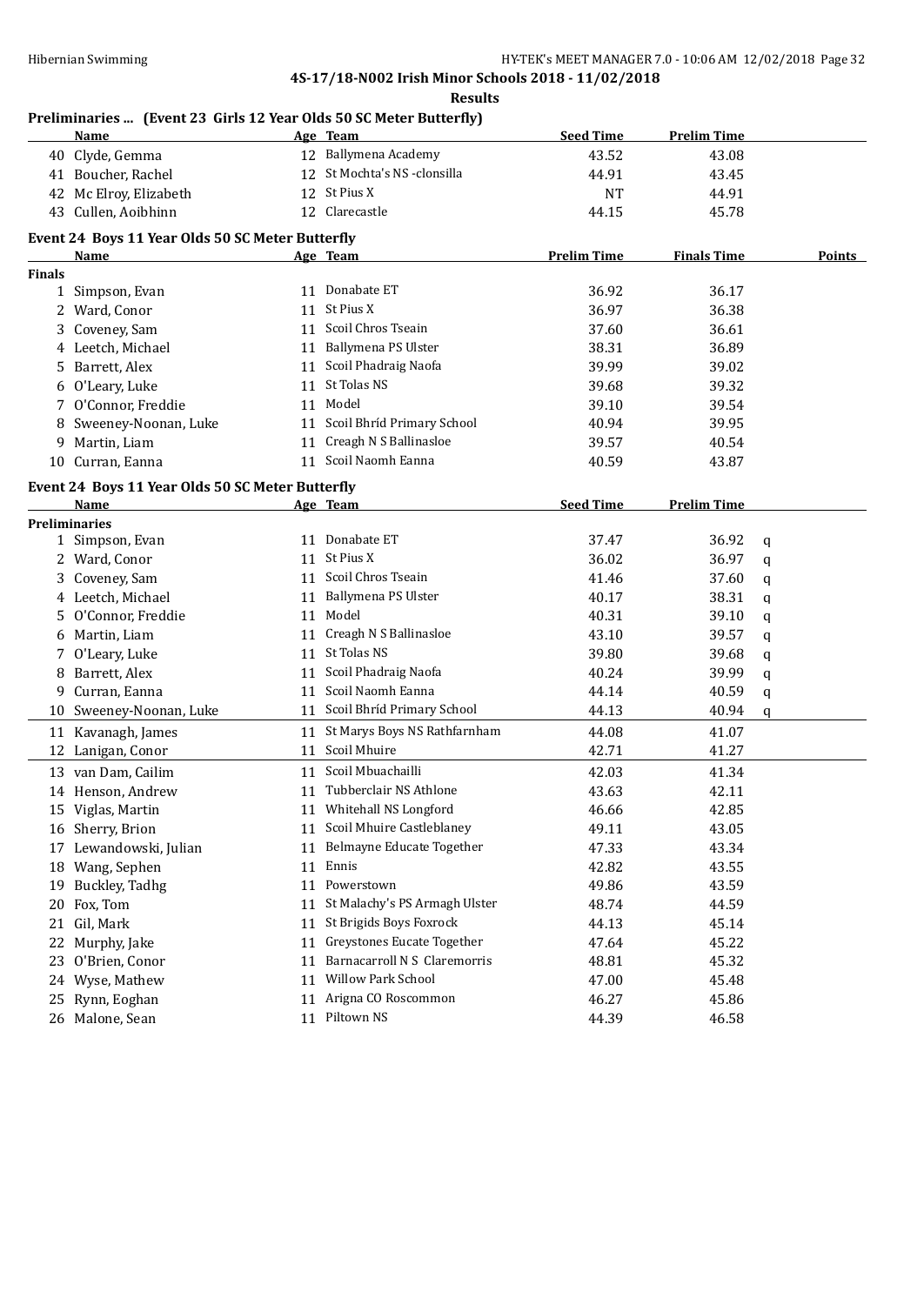**Results**

# **Event 24 Boys 12 Year Olds 50 SC Meter Butterfly**

|               | Name                                             |    | Age Team                       | <b>Prelim Time</b> | <b>Finals Time</b> | <b>Points</b> |
|---------------|--------------------------------------------------|----|--------------------------------|--------------------|--------------------|---------------|
| <b>Finals</b> |                                                  |    |                                |                    |                    |               |
|               | 1 Galland, Marc                                  |    | 12 Shanbally                   | 31.41              | 32.19              |               |
| 2             | Registe, Dylan                                   | 12 | Integrated College Dungannon U | 33.01              | 32.45              |               |
|               | 3 Leggett, David                                 | 12 | Aquinas Grammar School Ulster  | 33.29              | 33.04              |               |
|               | 4 Curley, Michael                                |    | 12 Willow Park School          | 34.93              | 34.11              |               |
| 5.            | Slagter, Callum                                  | 12 | Bangor Grammar School Ulster   | 34.13              | 34.32              |               |
| 6             | Moan, Matthew                                    |    | 12 Royal School Dungannon      | 34.64              | 34.36              |               |
| 7             | Geng, Kaelan                                     | 12 | Scoil Einde                    | 35.41              | 34.56              |               |
| 8             | Smyth, Harry                                     | 12 | Claremorris Boys N.S.          | 35.00              | 34.84              |               |
| 9             | Maguire, Louis                                   | 12 | St Brigids Laragh U            | 34.59              | 35.11              |               |
|               | 10 Lundy, Ryan                                   |    | 12 Lumen Christi Ulster        | 35.45              | 35.85              |               |
|               | Event 24 Boys 12 Year Olds 50 SC Meter Butterfly |    |                                |                    |                    |               |
|               | Name                                             |    | Age Team                       | <b>Seed Time</b>   | <b>Prelim Time</b> |               |
|               | <b>Preliminaries</b>                             |    |                                |                    |                    |               |
|               | 1 Galland, Marc                                  | 12 | Shanbally                      | 31.94              | 31.41              | q             |
|               | 2 Registe, Dylan                                 | 12 | Integrated College Dungannon U | 34.27              | 33.01              | q             |
|               | 3 Leggett, David                                 | 12 | Aquinas Grammar School Ulster  | 34.10              | 33.29              | q             |
|               | 4 Slagter, Callum                                | 12 | Bangor Grammar School Ulster   | 34.81              | 34.13              | q             |
|               | Maguire, Louis                                   | 12 | St Brigids Laragh U            | 35.70              | 34.59              | q             |
| 6             | Moan, Matthew                                    | 12 | Royal School Dungannon         | 36.85              | 34.64              | q             |
|               | Curley, Michael                                  | 12 | Willow Park School             | 34.85              | 34.93              | q             |
| 8             | Smyth, Harry                                     | 12 | Claremorris Boys N.S.          | 37.47              | 35.00              | q             |
| 9.            | Geng, Kaelan                                     | 12 | Scoil Einde                    | 38.12              | 35.41              | q             |
|               | 10 Lundy, Ryan                                   |    | 12 Lumen Christi Ulster        | 37.81              | 35.45              | q             |
|               | 11 Crowe, Daniel                                 |    | 12 Friends School Lisburn U    | 37.12              | 35.64              |               |
|               | 12 Fan, Logan                                    | 12 | Monaleen                       | 39.24              | 35.80              |               |
|               | 13 Wright, Samuel                                |    | 12 Rockport School Ulster      | 37.26              | 35.82              |               |
|               | 14 Rice, Pearse                                  | 12 | St Colmans PS Dromore          | 37.82              | 37.17              |               |
|               | 15 Hussey, Micheal                               | 12 | Scoil Iognaid                  | 44.54              | 37.36              |               |
|               | 16 Martin, Kenny                                 | 12 | St Marys Ashbourne             | 38.31              | 37.46              |               |
|               | 17 Gray, Lewis                                   | 12 | St Colman's College Newry U    | 39.66              | 37.87              |               |
|               | *18 Garvey, Eanna                                | 12 | Scoil na Nog                   | 38.89              | 38.14              |               |
|               | *18 Bowden, Corey                                | 12 | Scoil Naomh Fiachra            | 40.31              | 38.14              |               |
| 20            | Leo, Thomas                                      | 12 | ST Michaels College            | 41.83              | 38.23              |               |
|               | 21 Igoe, Rory                                    |    | 12 Sylane                      | 42.29              | 38.35              |               |
|               | 22 Larkin, Evan                                  |    | 12 St Colmans NS               | 40.50              | 38.53              |               |
|               | 23 Cormie, Sam                                   |    | 12 Limavady Grammar School U   | 37.15              | 38.54              |               |
|               | 24 Donnellan, Cormac                             | 12 | Scoil Lorcain - Kilmacud       | 39.41              | 38.79              |               |
| 25            | Boyd, Rory                                       | 12 | Spa                            | 39.83              | 39.05              |               |
| 26            | Meagher, Thomas                                  | 12 | Cahir                          | 44.52              | 39.29              |               |
| 27            | Gilmore, Robbie                                  | 12 | Shimna Int College Newcastle U | 40.62              | 39.55              |               |
| 28            | Mc Ilroy-Sanchez, Pablo                          | 12 | Limavady Grammar School U      | 42.84              | 39.58              |               |
| 29            | Kearney, Oliver                                  | 12 | Gael Scoil Leitrim             | 35.30              | 39.80              |               |
| 30            | Kilroy, Ronan                                    | 12 | Ennis                          | 40.81              | 39.92              |               |
| 31            | Mulcahy, Odhran                                  | 12 | Scoil Mbuachailli              | 43.85              | 40.47              |               |
| 32            | Rockett, Mark                                    | 12 | Coosan N S Athlone             | 42.62              | 40.66              |               |
| 33            | Figueredo, Aidan                                 | 12 | St Lukes Douglas               | 42.03              | 40.92              |               |
|               | 34 Newell Kim, Mattie                            | 12 | ST Patricks Tuam               | 43.42              | 41.28              |               |
|               | 35 Delaney, Faryl                                |    | 12 Melview NS Longford         | 43.30              | 41.81              |               |
|               |                                                  |    |                                |                    |                    |               |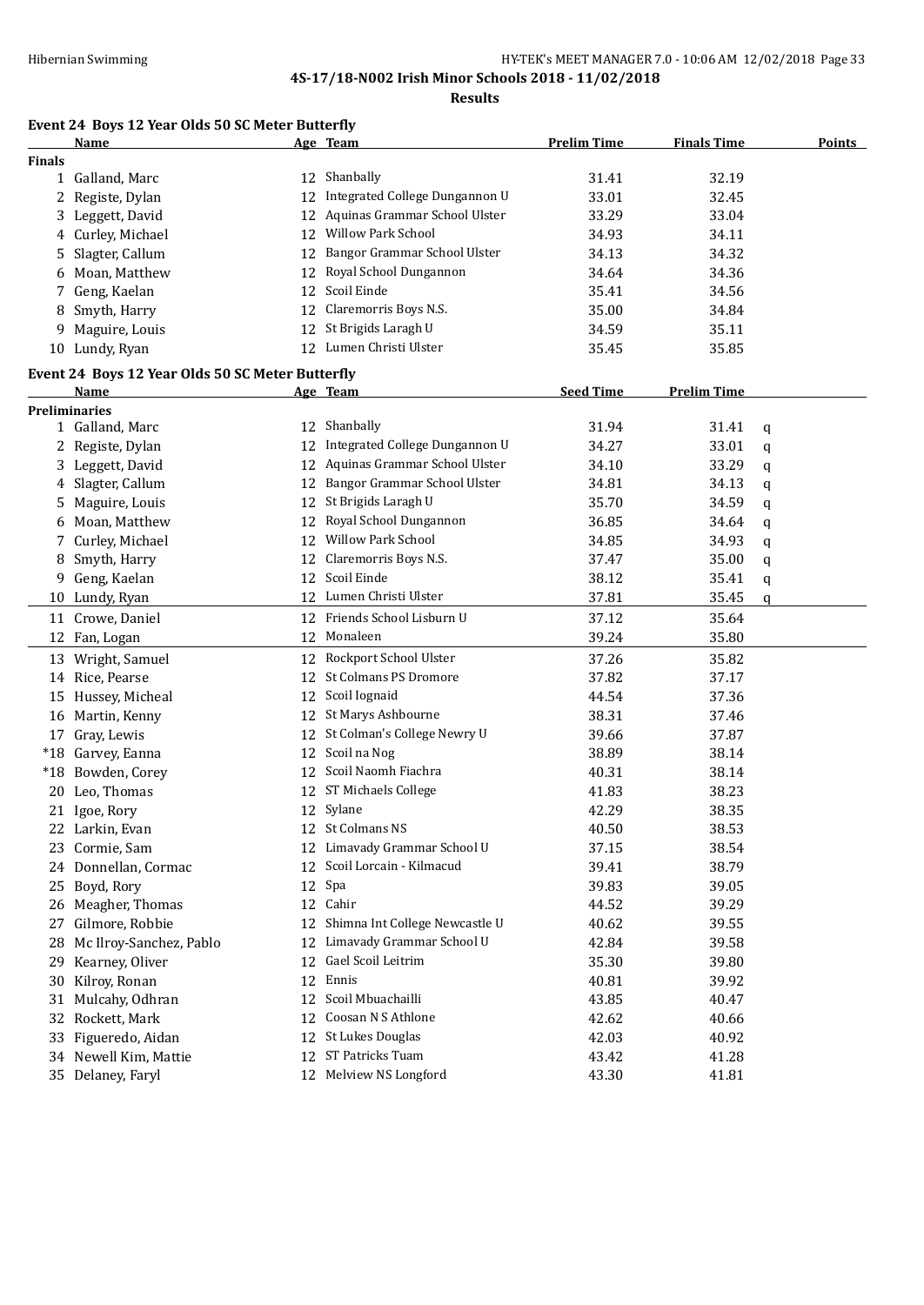**Results**

#### **Preliminaries ... (Event 24 Boys 12 Year Olds 50 SC Meter Butterfly)**

|   | <b>Name</b>                                      | Age Team                      | <b>Seed Time</b>               | <b>Prelim Time</b>                  |
|---|--------------------------------------------------|-------------------------------|--------------------------------|-------------------------------------|
|   | 36 Flynn, Louis                                  | 12 Scoil Phadraig Naofa       | 44.00                          | 43.08                               |
|   | 37 Foley, Tiernan                                | 12 St Canices                 | 44.85                          | 43.27                               |
|   | Event 25 Girls 9-12 200 SC Meter Freestyle Relay |                               |                                |                                     |
|   | <b>Team</b>                                      | Relay                         | <b>Seed Time</b>               | <b>Finals Time</b><br><b>Points</b> |
|   | 1 St Ronan's College Lurga                       | Α                             | 2:24.06                        | 2:15.65                             |
|   | 2 Scoil Bhride Ranelagh                          | A                             | 2:23.30                        | 2:18.01                             |
|   | 1) NiDhuibh, Annabelle 11                        | 2) Goddard, Sarah 12          | 3) NiMhaoldonhnaigh, Sinead 12 | 4) NiMhuineachain, Riona 12         |
|   | 3 Gaelscoil Mhicil Chiosog                       | A                             | 2:22.34                        | 2:18.82                             |
|   | 4 St Marys Dunmanway                             | A                             | 2:28.75                        | 2:19.84                             |
|   | 5 Scoil Eoin - belgrove Snr Girls                | A                             | 2:34.60                        | 2:20.35                             |
|   | 1) Mulcahy, Ciara 12                             | 2) Forde, Lara 12             | 3) Kilcullen, Sophie 12        | 4) Morrissey, Fearne 12             |
|   | 6 Strathearn School                              | $\boldsymbol{\mathsf{A}}$     | 2:28.76                        | 2:22.45                             |
|   | 7 Castle Park School                             | A                             | 2:25.50                        | 2:23.31                             |
|   | 1) Rogers, Nemone 12                             | 2) Light, Isabel 12           | 3) Goodbody, Georgia 12        | 4) Simpson, Ciara 12                |
|   | 8 Newtownforbes CO Longford                      | Α                             | 2:26.11                        | 2:23.64                             |
| 9 | Gael Scoile Clm                                  | A                             | 2:39.05                        | 2:26.17                             |
|   | 10 Creagh N S Ballinasloe                        | A                             | 2:32.25                        | 2:26.46                             |
|   | 11 Gaelscoil Ui Drisceoil                        | A                             | 2:29.85                        | 2:28.49                             |
|   | 12 Teresian School                               | A                             | 2:28.95                        | 2:28.56                             |
|   | 1) O'Toole, Libby 11                             | 2) O'Toole, Robyn 11          | 3) Quinn, Louisa 11            | 4) McMahon, Sophie 11               |
|   | 13 Ballyholme PS                                 | Α                             | 2:32.44                        | 2:29.85                             |
|   | 14 Hollypark Gns                                 | A                             | 2:41.82                        | 2:30.20                             |
|   | 1) Tucker, Mia 12                                | 2) Wolahan, Alison 12         | 3) Richie, Daisy 12            | 4) Brady, Suin 12                   |
|   | 15 St Josephs Clonakilty                         | A                             | 2:37.67                        | 2:31.01                             |
|   | 16 Scoil Iognaid                                 | A                             | 2:38.15                        | 2:32.82                             |
|   | 17 St Dominics                                   | Α                             | 2:32.30                        | 2:33.19                             |
|   | 18 Gaelscoil Oilibheir                           | Α                             | 2:44.37                        | 2:33.70                             |
|   | 19 St Mochta's NS -clonsilla                     | A                             | 2:36.67                        | 2:34.50                             |
|   | 1) Boucher, Rachel 12                            | 2) Burge, Caoimhe 12          | 3) McCann, Siobhan 12          | 4) Martin, Sarah 12                 |
|   | 20 St Pius X                                     | A                             | $\rm{NT}$                      | 2:37.95                             |
|   | 21 Melview NS Longford                           | Α                             | 2:39.70                        | 2:43.20                             |
|   | 22 Mount Anville Primary School                  | A                             | 2:52.57                        | 2:47.28                             |
|   | 1) Golden, Sophie 11                             | 2) Funge, Clodagh 11          | 3) Beagon, Siona 11            | 4) O'Donnell, Isabelle 12           |
|   | 23 Mount Anville Montessori                      | A                             | 2:52.57                        | 2:47.62                             |
|   | 1) Reid, Rachel 12                               | 2) Deegan, Rachel 11          | 3) Coen, Juliet 11             | 4) Begley, Kate 11                  |
|   | 24 Kilmaine PS Ulster                            | A                             | 3:02.59                        | 2:48.44                             |
|   | 25 St Andrews College Booterstown                | A                             | 2:47.89                        | 2:52.93                             |
|   | 1) Finlayson, Eabha 11                           | 2) Armah-Kwatreng, Natasha 11 | 3) Lydon, Isabel 11            | 4) Poynton, Hannah 10               |

#### **Event 26 Boys 9-12 200 SC Meter Freestyle Relay**

| Team                          | Relav                   | <b>Seed Time</b>      | <b>Finals Time</b>    | Points |
|-------------------------------|-------------------------|-----------------------|-----------------------|--------|
| 1 Willow Park School          | A                       | 2:22.95               | 2:15.29               |        |
| 2 Scoil Iognaid               | A                       | 2:28.15               | 2:15.40               |        |
| 3 Ennis                       | A                       | 2:26.38               | 2:16.47               |        |
| 4 Tubberclair NS Athlone      | A                       | 2:30.26               | 2:19.31               |        |
| 5 St Colman's College Newry U | A                       | 2:24.54               | 2:19.94               |        |
| 6 Creevy                      | A                       | 2:26.34               | 2:24.17               |        |
| 7 St Pius X                   | A                       | 2:33.18               | 2:28.22               |        |
| 1) Murphy, Aaron 12           | 2) O'Leary, Ollie 10    | 3) Murphy, Cillian 10 | 4) Ward, Conor 11     |        |
| 8 Scoil Lorcain - Kilmacud    | A                       | 2:32.08               | 2:29.26               |        |
| 1) Funge, Michael 12          | 2) Donnellan, Cormac 12 | 3) Neary, James 12    | 4) Donnellan, Sean 11 |        |
|                               |                         |                       |                       |        |